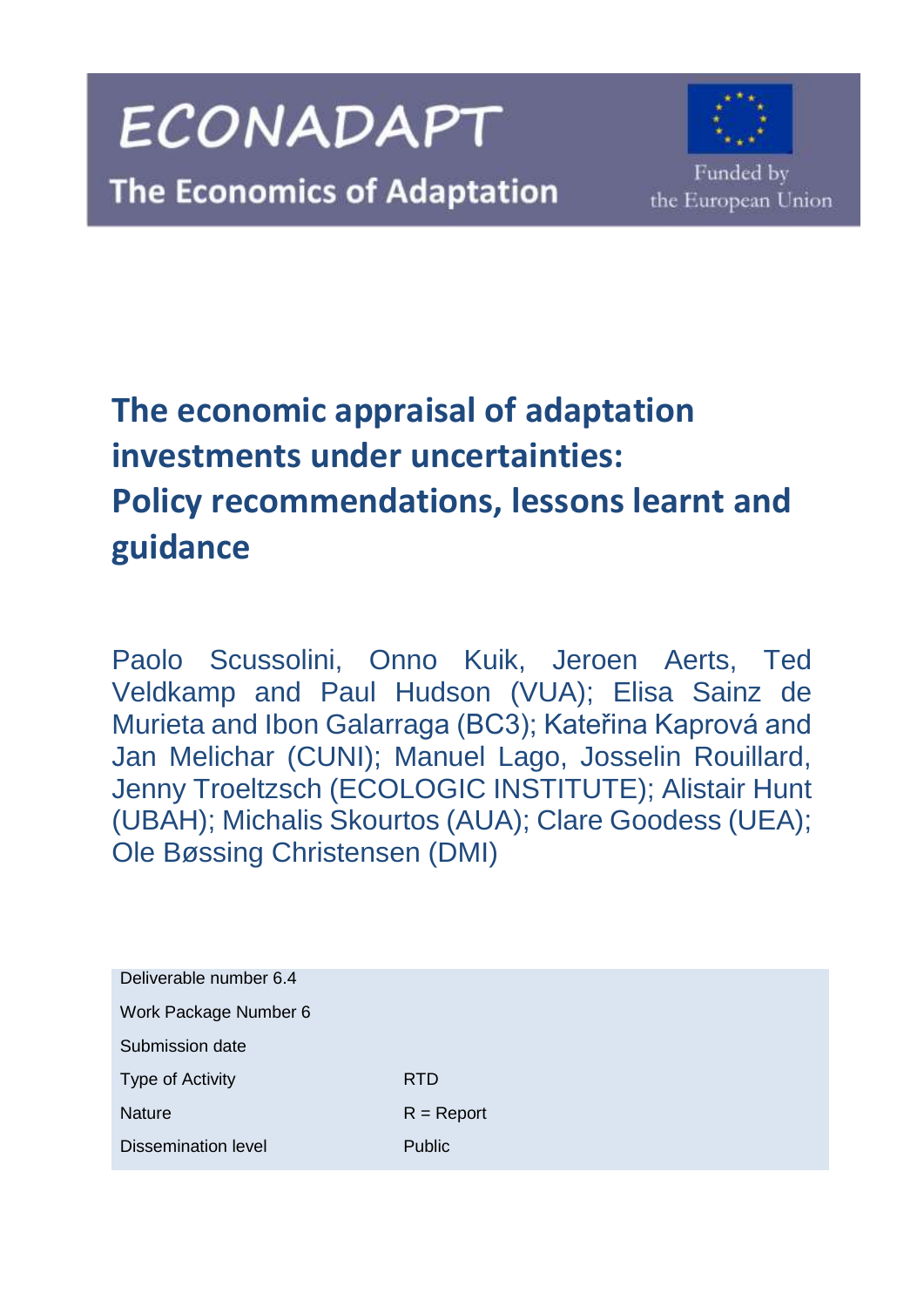## Document information

| Title:                                    | The economic appraisal of adaptation investments under<br>uncertainties:<br>Policy recommendations, lessons learnt and guidance                                                                                                                                                                                                                      |  |  |
|-------------------------------------------|------------------------------------------------------------------------------------------------------------------------------------------------------------------------------------------------------------------------------------------------------------------------------------------------------------------------------------------------------|--|--|
| Authors:                                  | Paolo Scussolini, Onno Kuik, Ted Veldkamp and Paul<br>Hudson (VUA); Elisa Sainz de Murieta and Ibon Galarraga<br>(BC3); Kateřina Kaprová and Jan Melichar (CUNI); Manuel<br>Lago, Josselin Rouillard, Jenny Troeltzsch (ECOLOGIC<br>INSTITUTE); Alistair Hunt (UBAH); Michalis Skourtos (AUA):<br>Clare Goodess (UEA); Ole Bøssing Christensen (DMI) |  |  |
| <b>Other Contributors</b>                 |                                                                                                                                                                                                                                                                                                                                                      |  |  |
| Date:                                     | <b>Submission Date</b>                                                                                                                                                                                                                                                                                                                               |  |  |
| <b>Contact details</b>                    | Name, email of lead author                                                                                                                                                                                                                                                                                                                           |  |  |
| <b>Work Package Number</b>                | WP <sub>6</sub>                                                                                                                                                                                                                                                                                                                                      |  |  |
| Deliverable number                        | 6.4                                                                                                                                                                                                                                                                                                                                                  |  |  |
| Filename:                                 | .doc                                                                                                                                                                                                                                                                                                                                                 |  |  |
| Document history:                         | Draft/ Final and version number                                                                                                                                                                                                                                                                                                                      |  |  |
| Type of Activity                          | <b>RTD</b>                                                                                                                                                                                                                                                                                                                                           |  |  |
| Nature                                    | $R =$ Report, $O =$ Other                                                                                                                                                                                                                                                                                                                            |  |  |
| Dissemination /<br>distribution<br>llevel | PU = Public: PP = Restricted to other programme participants<br>(including the Commission Services); $RE =$ Restricted to a<br>group specified by the consortium (including the Commission<br>Services); CO = Confidential, only for members of the<br>consortium (including the Commission Services)                                                |  |  |
| Citation:                                 |                                                                                                                                                                                                                                                                                                                                                      |  |  |
| Copyright:                                |                                                                                                                                                                                                                                                                                                                                                      |  |  |

The ECONADAPT project has received funding from the European Union's Seventh Framework Programme for research, technological development and demonstration under grant agreement no 603906.

To find out more about the ECONADAPT project, please visit the web-site: www.econadapt.eu

For further information on the ECONADAPT project contact Alistair Hunt at: ecsasph@bath.ac.uk

The views expressed in this publication are the sole responsibility of the author(s) and do not necessarily reflect the views of the European Commission. The European Community is not liable for any use made of this information.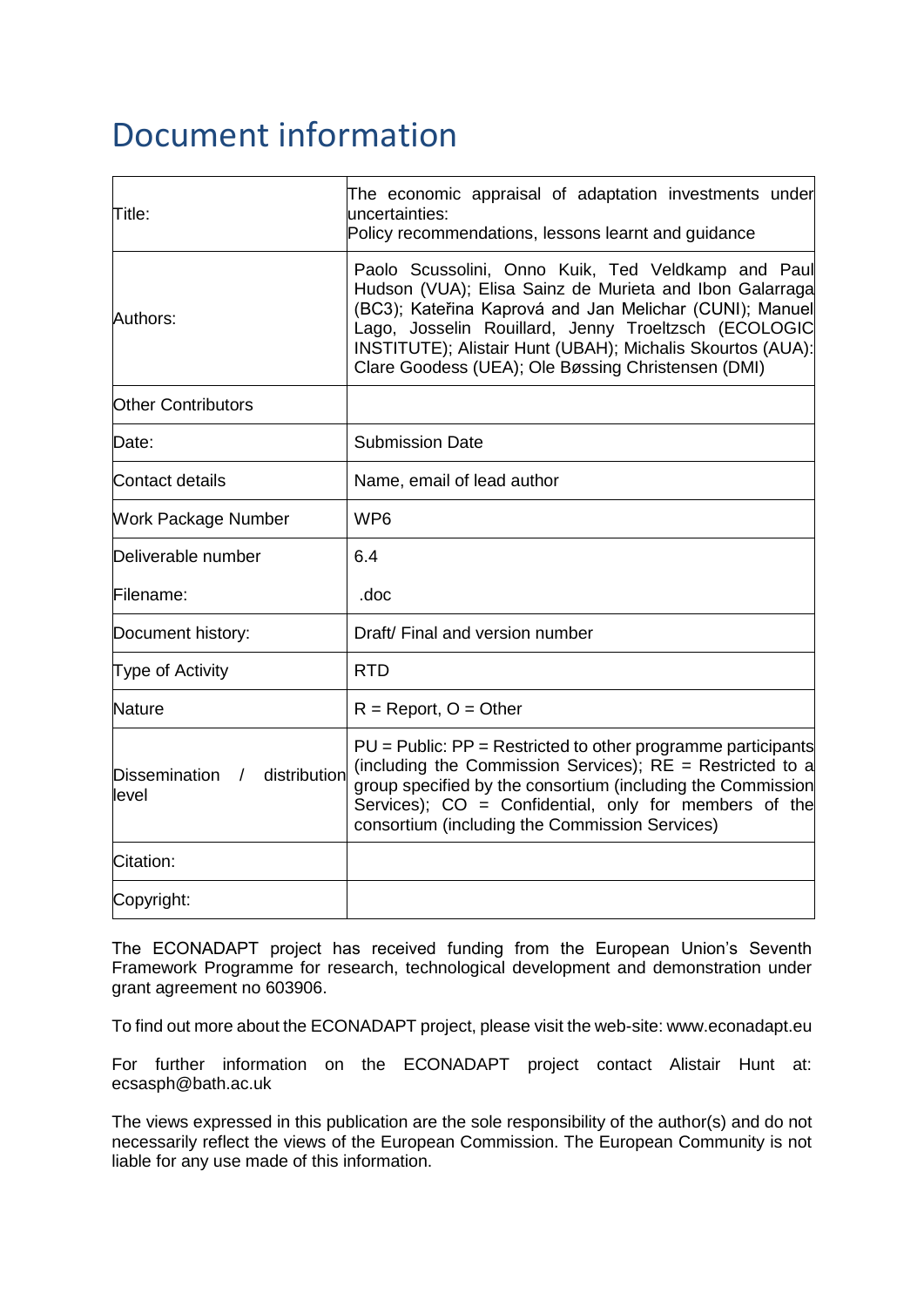## Executive Summary

Adaptation to climate change receives little if any attention during the phase of planning and appraisal of investments into infrastructure at the Member State and European level. Recently, efforts have been made to assist project planners with incorporating considerations of adaptation into their workflow, but no guidelines yet address adaptation projects in their own right.

Because adaptation projects face specific challenges, such as the necessity of dealing with large uncertainties, we endeavoured in this Deliverable of ECONADAPT to fill this gap and produce guidelines tailored to the appraisal of adaptation projects.

To enable the identification of the key steps and challenges in the appraisal, we conducted two case studies, appraising adaptation projects in the Vltava river, Czech Republic, and in Bilbao, Spain. From these we distilled the lessons learned into the guidelines here presented, which aim to address practitioners, and are therefore as straightforward and free of technical jargon as possible.

The guidelines are structured in 22 steps for the practitioner to follow, divided in the areas of: context analysis; hazard assessment; impact assessment; adaptation; economic assessment; and decision-making with consideration of stakeholders.

Each step is explained in a small section of typically half to two pages, containing: a brief overview of the problem; a display of the methods available to tackle it; a brief account of what was done in the ECONADAPT case studies, and what can be learned from them; recommendations about good practices.

In addition, we have compiled summary tables of the steps, aimed to provide: 1) an impression at a glance of all that needs to be accomplished in the adaptation appraisal; 2) a schematic map with the minimal amount of information that the practitioner should keep in mind at any moment.

Main finding 1: the appraisal, and wider evaluation and of the possible options for adaptation is by its own nature a comprehensive and multidisciplinary exercise. The practitioner should count on (access to) a range of expertise to carry out the exercise.

Main finding 2: it is possible to summarize the essential aspects of the appraisal in a set of steps that should be carefully considered and at least inspire the practice.

Future research could focus on the needs to tailor these guidelines in different contexts in Europe and elsewhere, to comply with the needs of local practitioners and circumstances. Especially, it would be very instructive to assess how frequently-adopted "light-touch" approaches to appraisals compare, in terms of their accurateness, to the more extensive practices recommended in our guidelines.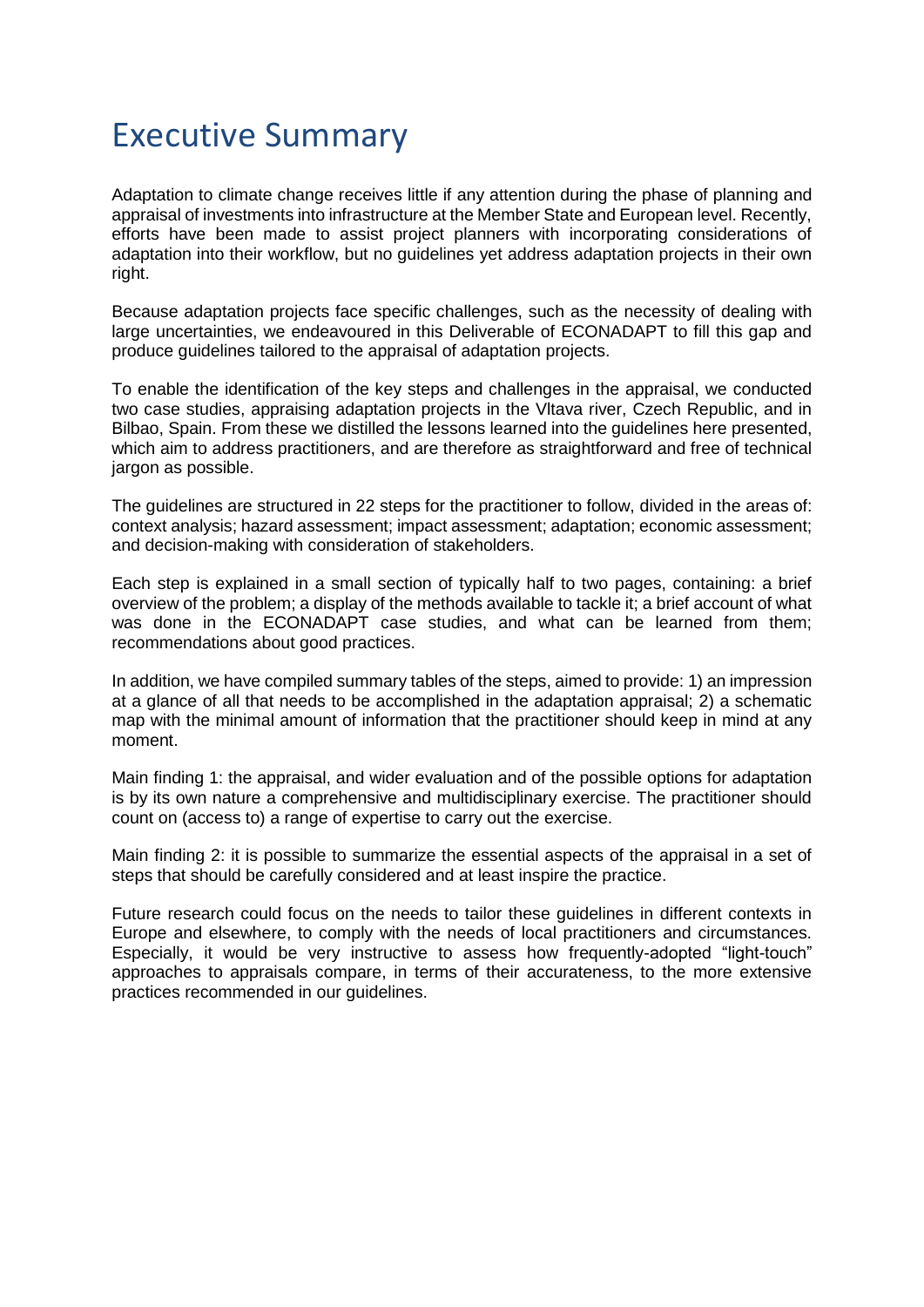# **Table of Contents**

| $\mathbf{1}$            |                                                                       |  |
|-------------------------|-----------------------------------------------------------------------|--|
|                         |                                                                       |  |
| $\overline{2}$          | STEP-BY-STEP RECOMMENDATIONS - AND LESSON LEARNT FROM CASE STUDIES  2 |  |
|                         |                                                                       |  |
|                         |                                                                       |  |
|                         |                                                                       |  |
|                         |                                                                       |  |
|                         |                                                                       |  |
|                         |                                                                       |  |
| $\overline{\mathbf{3}}$ |                                                                       |  |
|                         |                                                                       |  |
|                         |                                                                       |  |
|                         |                                                                       |  |
|                         |                                                                       |  |
|                         |                                                                       |  |
|                         |                                                                       |  |
| $\mathbf{a}$            |                                                                       |  |
|                         |                                                                       |  |
|                         |                                                                       |  |
|                         |                                                                       |  |
|                         |                                                                       |  |
|                         |                                                                       |  |
|                         |                                                                       |  |
| 5                       |                                                                       |  |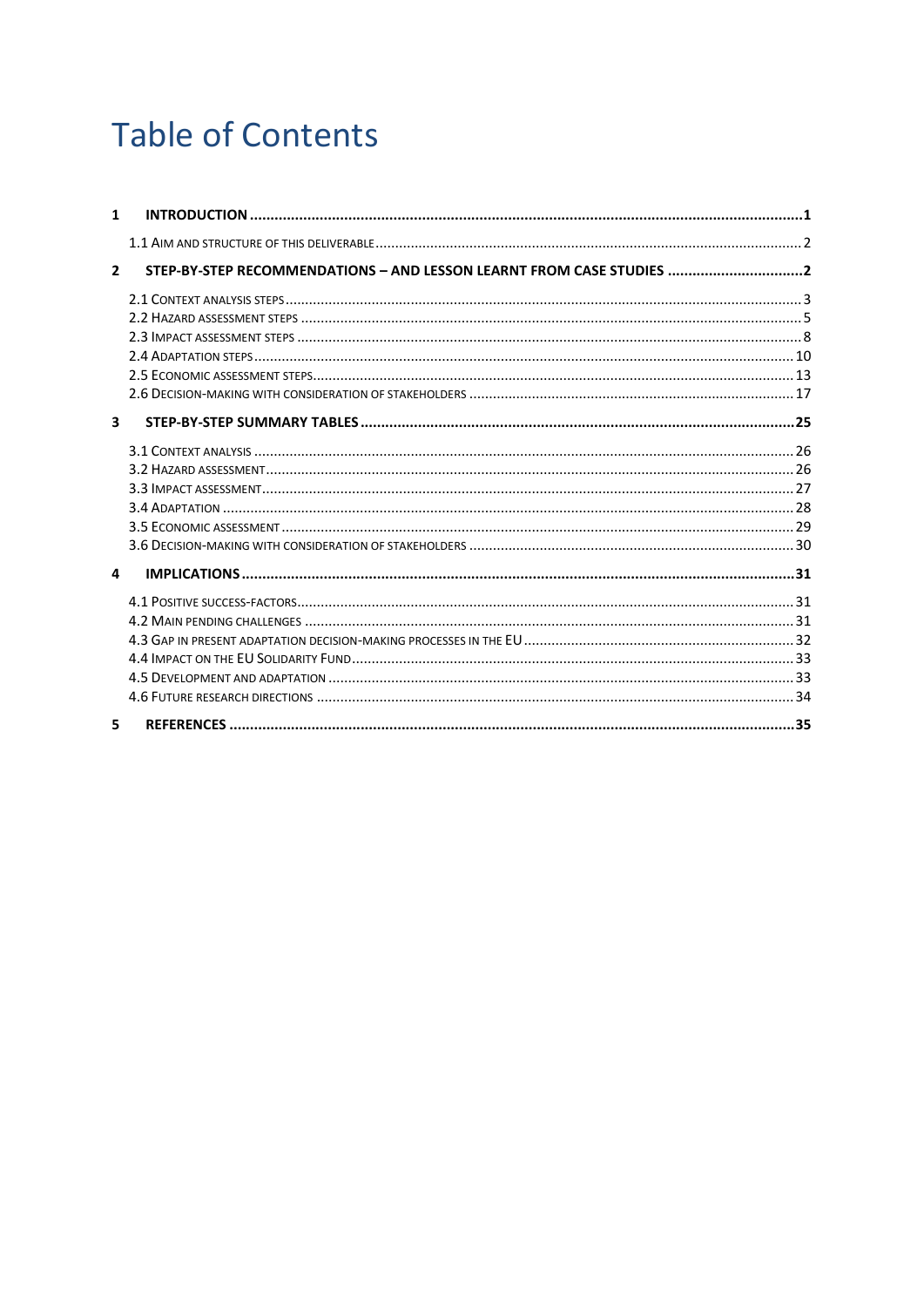## <span id="page-4-0"></span>1 Introduction

In Work Package 6 of ECONADAPT two case studies have been carried out, consisting of the appraisal of investments into large scale infrastructure that are related to climate change adaptation. These investments are projects for the reduction of impacts of flooding, in the present and with future increased impacts due to climate change, in the Vltava river basin (Prague, Czech Republic), and Bilbao (Spain). Besides representing advancements in the local and specific knowledge, the two case studies also allowed us to explore the challenges inherent to such appraisals, characterized by vast uncertainties of different sources.

In Deliverables 6.1, 6.2, and 6.3, we have presented the case studies context, the methods of appraisal, and the results, respectively. The present Deliverable 6.4 uses the previous documents as a starting point, and distils the lesson learnt in the two case studies to provide a set of general guidelines to the adaptation appraisal practitioner. The reasons for carrying out appraisals of investment are, first of all, to assess its net social benefits (whether the benefits outweigh the costs), and second, for the very pragmatic reason that it is often required by local or national law or regulations, or by the EU if the EU is co-funder of the investment.

Guidelines such as those proposed here have wide applications, in the contexts of infrastructure planning, strategic and regional development, risk management, etc., and have previously been advocated by organizations such as the United Nations International Strategy for Disaster Reduction (UNISDR), and the European Financing Institutions Working Group on Adaptation to Climate Change (EUFIWACC).

Previous efforts in this direction include the "Non-paper Guidelines for Project Managers: Making vulnerable investments climate resilient" (EC, 2011), focused on implementing climate resilience considerations into physical project developments. More recently, guidelines to adaptation projects have been proposed with special focus on the challenges of "assessing attribution, establishing baselines and targets, and dealing with long time horizons", and stressing the importance of learning from case studies (Dinshaw et al., 2014). Also, the EUFIWACC (2016) has started to compile recommendations for project planning incorporating awareness of climate change, learning from experience gained in case studies.

In contrast with these efforts, where climate change and the need for adaptation are rather seen as complementary steps in wider project assessments, we here place the adaptation practice under the spotlight. In particular, we are interested in mapping out an effective and accessible workflow to evaluate the adaptation merits of investments in infrastructure with long lifetime. The outcome of such appraisals can be: 1) the verdict on whether to invest in the given project; or 2) a choice between a range of adaptation options; or 3) a decision not to decide yet, for example because uncertainties about future climatic outcomes are too large to handle.

For this reason, we dedicate special attention to the extra challenge posed by the large uncertainties inherent to the matter of climate change and of adaptation, and provide indications on how these can be addressed. While this is an aspect that still tends to be overlooked, both in practice and in the guidelines thus available, in recent years many new techniques have become available that can help address uncertainty when making decisions in adaptation (for a review see Watkiss et al., 2015). Uncertainty was the focal point of the appraisals carried out through the Vltava and Bilbao case studies in Deliverable 6.3, where some of these techniques where put to test. A considerable part of the following quidelines draws from this experience with the two cases, and from a vast range of expertise pooled within the consortium of ECONADAPT.

A further element of novelty of these guidelines are their step-by-step structure, tailored at enhancing the usability by the practitioner.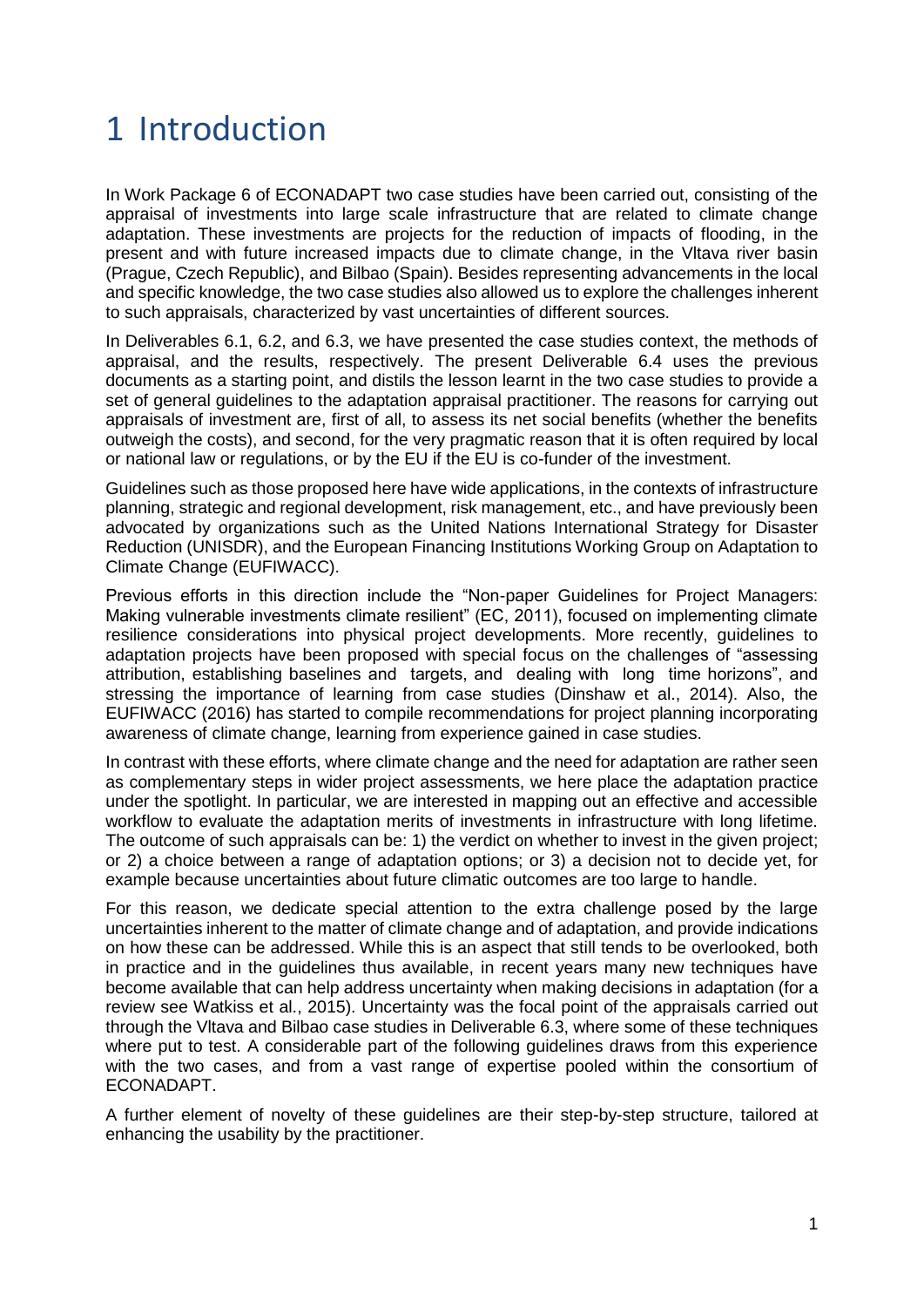## <span id="page-5-0"></span>1.1 Aim and structure of this deliverable

The step-by-step structure adopted here reflects the appraisal practice. This grants the user/practitioner structured access to the guidelines, while explaining the reason for performing each step, and providing a clear overview of the amount and type of effort that is required for a correct investment appraisal.

The guidelines consist of a collection of methodological steps to be followed along the appraisal, organized in six topical sections. Chapter 2 synthesizes the experience acquired through the case studies and with the expertise of the ECONADAPT consortium, places it in the context of common practices, and aims to provide recommendations to the practitioner. Then chapter 3 presents very condensed tables of practical guidelines meant to facilitate appraisals of adaptation investments in a broad sense.

By following our guidelines, the practitioner will ensure that the appraisal is carried out in a manner that correctly considers all relevant problems that characterize the climate impacts and the adaptation matter, as emerging from the available range of expertise present in the ECONADAPT project. It is indeed not uncommon that appraisals of investments into long-term infrastructure does not include adequate handling of, for example, climate information of future scenarios, or applying a rational approach to discounting future values. Our guidelines aim to minimize the risk of incomplete or ill-formed appraisals that could deliver maladaptation or poor investment decisions.

# <span id="page-5-1"></span>2 Step-by-step recommendations – and lesson learnt from case studies

In this chapter, for each step of the appraisal, we present to the reader:

- a brief account of the state-of-the art practices, outlining which are the most common/plausible methodological choices;
- a recap on what we have done and achieved in the case studies, including the circumstances that have led to the decision;
- the pros and cons of our approach, and of other relevant existing approaches;
- recommendations of what should be done, based on the above. Here we include considerations as to: where are the main difficulties; what should an assessor be aware of; inter-model compatibility of inputs and outputs; feasibility of uncertainty assessment; handling datasets.

The guidelines are composed of 22 steps, divided into six topics of actions in the appraisal/assessment, corresponding to:

- A. Context analysis;
- B. Hazard assessment;
- C. Impact assessment;
- D. Adaptation;
- E. Economic appraisal;
- F. Decision-making with consideration of stakeholders.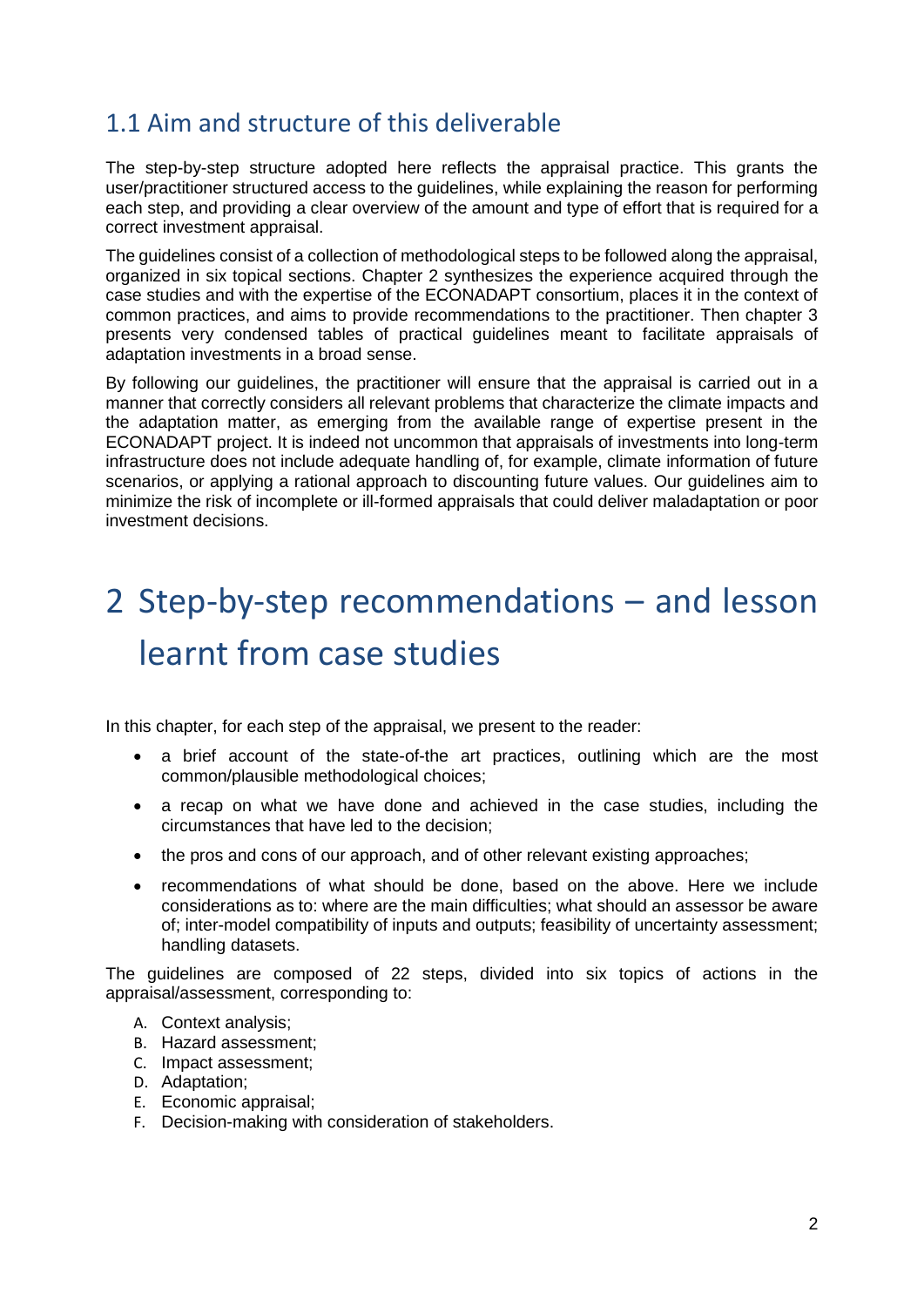### <span id="page-6-0"></span>2.1 Context analysis steps

Gathering a preliminary level of knowledge in a context analysis is essential to correctly aim the subsequent steps of the appraisal. Three layers of context need to be analyzed: Step A.1, the physical, Step A.2, the socio-economic, and Step A.3, the policy, institutional and stakeholder context. Once these steps are completed, it is highly important to adequately define the geographic and policy boundaries of the case. We have reported on this work for the two case studies of WP6 in Deliverable 6.1.

#### Step A.1: Characterize the physical context

Because the effects of climate change that filter into the socio-economy are first manifest in the physical system, the latter needs to be characterized. For the given area and the specific problem under analysis, it is important to examine:

- The main **geo-morphological, geographical and hydrographic features**. The relevant aspects need to be identified. For example, the **Vltava** case is centred on the impacts of floods on the city of Prague, situated in the hilly lower part of the Vltava river basin, surrounded by agriculture and natural forests. The area receives waters from the upper Vltava basin, where natural forests are more predominant. It is important to take note of the presence of an intensive system of electro-power dams along the river upstream of the study area. In the **Bilbao** case we assess flood risk in a new urban development in the Bilbao estuary, which is 15 km long and formed by the tidal part of the Nervión River. The river flows through the central parts of Bilbao creating a narrow valley with dense lowlying urban areas.
- The main **climatic features**. It is necessary to know the main climatic regime of the area: the annual hydrograph, from the instrumental and possibly for the pre-instrumental era (from documents). The **Vltava** site is characterized by mild European continental climate. The hydrological cycle is presently undergoing extremization, entailing that frequent intense convective precipitation in summer results in flash floods, and that hydrological and hydro-meteorological droughts are also more frequent. This is driven by the increasing temperature in the area, bringing about more uneven distribution of precipitation over the year. The **Bilbao** case area has a humid oceanic climate with moderate temperatures. The proximity of the sea and the complex topography strongly influence atmosphere dynamics in the city, generating mild winters and summers. The Atlantic coast of the Basque Country, and Bilbao in particular, is an area with high precipitation, mainly determined by orographic factors
- The main **hazard features**. The analyst needs to know which are the natural hazards that are likely to undergo shifts in their regime due to climate change. These can be river, pluvial and coastal floods, meteorological, agricultural and socioeconomic droughts, heat waves, or simply extreme temperatures and precipitation. The area of the **Vltava** case is characterized by frequent and intense flooding since at least the last 150 years, with three severe and highly damaging events afflicting the area at the turn of the millennium, the intensity of which may be partially attributed to recent climate change. Both hydrological extremes, floods and droughts, are projected to intensity along the rest of the century, which makes a strong case for the need of adaptation. The **Bilbao** area is also a floodprone area, due a combination of high precipitation and steep orography, strong but also with high exposure, with most of its low-lying areas densely urbanised. The city was the scene for dramatic flood events, most notably that of 1983, when extreme precipitation coincided with river flooding and high tide.

Commonly, contact with the relevant university departments and research institutes facilitates the efficient collection of the necessary information. Alternatively, or to complement this, a number of web-based tools exist that can help in the characterization of some of this context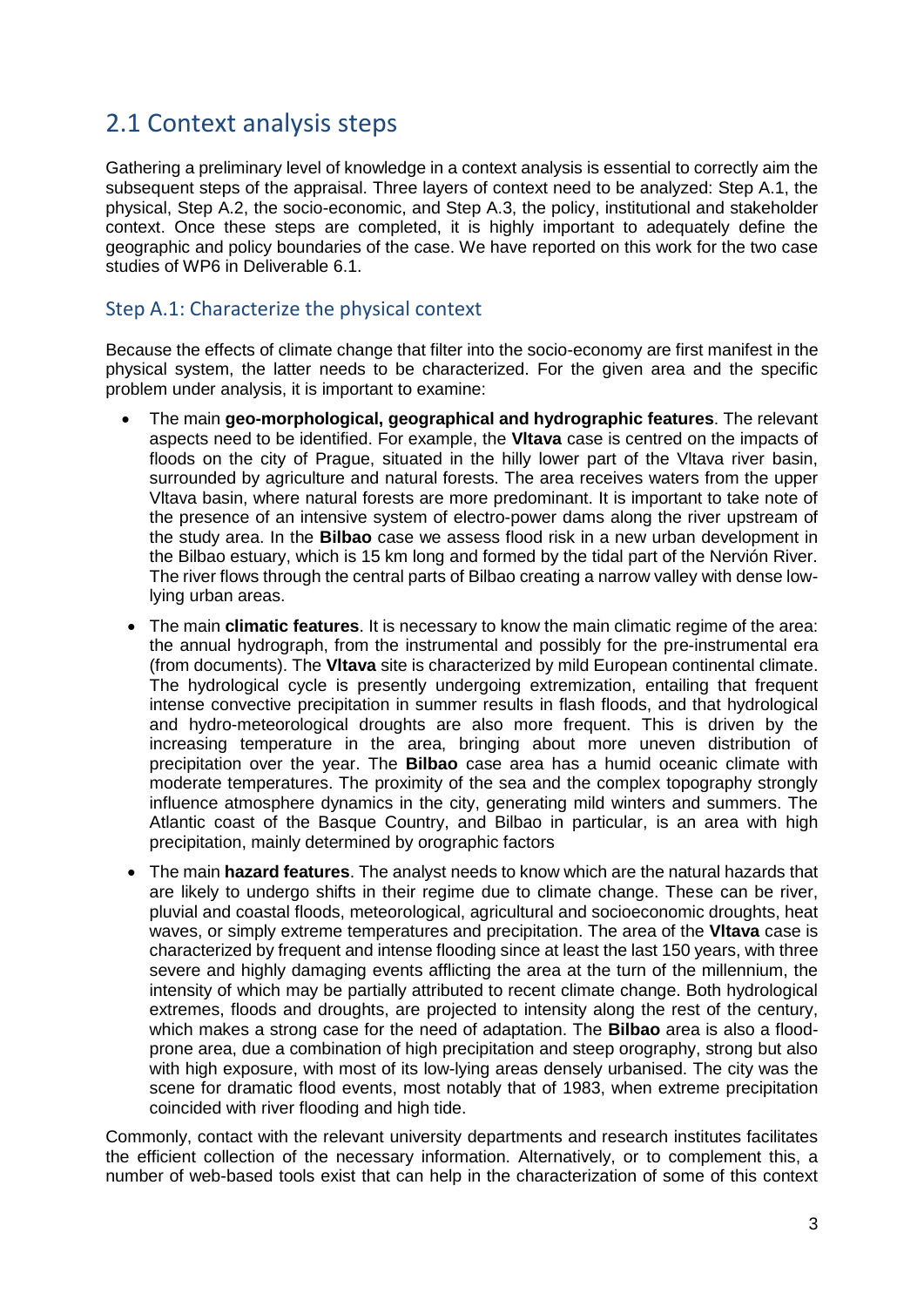information, at least at the regional scale. For example, ThinkHazard<sup>1</sup> is a new global tool that allows the user to get an immediate overview of the level of hazards of interest in specific region. For river floods, the Aqueduct Global Flood Analyzer<sup>2</sup> provides information on the present and future risk at the scale of the basin and the sub-country administrative unit.

#### Step A.2: Characterize the socio-economic context

Because natural hazards become problematic only when there are people and assets exposed to them, one needs to assess the main demographic and the economic traits of the area under study.

It is necessary to outline the boundaries of urban and rural areas, to map the main uses of the land (residential, industrial, infrastructure, agriculture, habitats, recreation, etc.), and to list the key economic activities which take place in the area, including their interactions among them and between them and the physical system. This work is also preparatory for Step C.2, where exposure data are collected. For the **Vltava** case, it was sufficient to revise the relevant economic and demographic features of the large and industrial city of Prague. For the **Bilbao** case, the district under scrutiny, and the adjacent areas up- and downstream, all of them either residential or industrial, were analysed.

#### Step A.3: Characterize the policy, institutional and stakeholder context

It is critical to the appraisal that a complete picture of the relevant stakeholders is formed: i.e. of all people and entities that are either affected by the natural hazard and its consequences, or are somehow involved in addressing them. Such picture will serve mainly three purposes: 1) including in the appraisal advantages/benefits and nuisances/costs incurred by all stakeholders; 2) making explicit mention, in the course of the appraisal, of who will incur which costs and who will reap which benefits: this is fundamental for a transparent decision process; 3) involve all stakeholders or their representatives in the formulation of the policy objectives for the adaptation investment, and in the decision-making process that will take place in the form, e.g., of stakeholder-oriented meetings (see Step F.1).

Failure to perform this step correctly may lead: 1) to gross miscalculations of the pros and cons of the adaptation investment, and/or 2) to the legitimacy of the investment being questioned at a political level. In the **Vltava** river upstream of and in Prague the set of stakeholders is vast, as floods have the potential to affect residents as well as companies that have their assets located in the floodplain; the main authorities concerning the planning of flood protection measures are the City Hall of Prague and the Vltava River Basin Management, a state enterprise. In **Bilbao**  the list of stakeholder is more compact, and it involves private citizens, companies and institutions that own the land and assets in the district of interest and along the upstream and downstream river traits (gathered in a Management Commission), plus the Basque Water Agency and the Bilbao city council.

It is probably not essential here to emphasize the need to analyze the policy and institutional contexts, because in the framework of a project appraisal the practitioner will likely already be familiar with them. If this is not the case, the practitioner should make sure to collect this information, especially on which entities are in charge for action related to the management of natural hazards and to the reduction of disaster risk.

 $\overline{1}$ 

http://thinkhazard.org/

<sup>2</sup> http://floods.wri.org/#/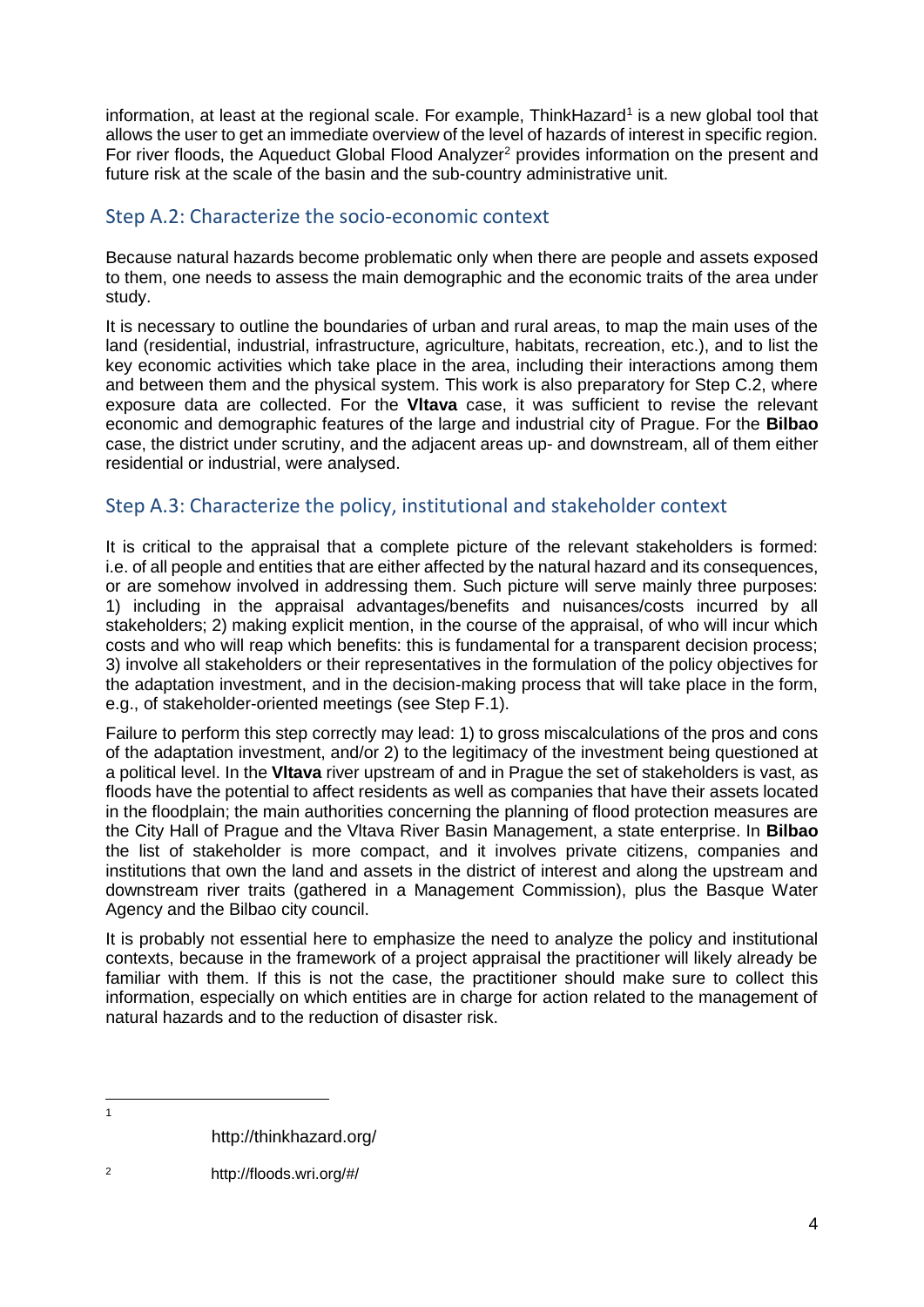## <span id="page-8-0"></span>2.2 Hazard assessment steps

#### Step B.1: Scenarios and time horizons

It is essential that a selection is made of a range of possible future outcomes, both in terms of the physical-climatic world and of the socio-economic world.

Future climatic projections that have been adopted by the latest IPCC report (2013) follow the so-called Representative Concentration Pathways (RCPs; Moss et al., 2010), which correspond to different emission pathways, which consist of different intensities and timing of greenhouse gas emissions. From the most moderate to the most severe, the four emission scenarios focused on in the IPCC report are RCP2.6, RCP4.5, RCP6.0 and RCP8.5, where the numbers indicate the radiative forcing achieved by year 2100 in  $W/m<sup>2</sup>$ . Note that before RCPs, the socalled SRES scenarios were commonly used (IPCC SRES, 2000), but new practice should opt for RCPs. For each of these emission scenarios, and therefore for each corresponding radiative forcing, many Global Climate Models (see Step B.2) are employed to calculate the evolution of climate variables, such as temperature, humidity and precipitation, for the rest of the century and beyond.

On the other hand, future socio-economics are accounted for by the so-called Shared Socioeconomic Pathways (SSPs; O'Neill et al., 2014). By employing SSPs, Integrated Assessment Models and other models calculate spatially resolved economic growth and demographics.

Even though RCPs and SSPs are decoupled, it is important in this step to ensure coherence in the chosen combination of climate/emission and socio-economic scenarios. Indeed a few matchings are implausible: for example it does not make sense to use climate data from the highest emission scenario RCP8.5 along with socio-economic data from the SSP1 or SSP4, in which strong emission reductions are realized. If there is no time to gather a minimum of information on the scenarios to decide on how to explore future developments, the following combinations can be applied (O'Neill et al., 2016), which reflect the range of future possibilities represented by RCPs and SSPs:

- RCP2.6 and SSP1: Successful sustainable technologies are implemented, strongly reducing emissions and leading to the mildest climate change scenario. Further, diffused development enables even capacity for adaptation.
- RCP8.5 and SSP5: No implementation of policies to address climate change results in high use of fossil fuels to meet growing energy demand, and the intense climate change unfolds. Further, development equality is low, and capacity for adaptation is locally highly limited.

In the **Bilbao** case study we employed climate datasets from RCP4.5 and RCP8.5. In the **Vltava** case, we selected the following combinations of scenarios: RCP2.6 and SSP1; RCP4.5 and SSP3; RCP8.5 and SSP5.

Regarding time horizons, the practitioner should consider that climate change is a gradual process. Generally, impacts will be proportional to the time horizon selected. But while for a more moderate climate change scenario (i.e., RCP2.6) the situation is expected to stabilize after a few decades, for the highest one (i.e., RCP8.5), impacts will increase for a longer time. To sample the evolution of climate change-driven processes, often the approach is taken of selecting at least two time horizons of focus: the short term (ca. somewhere between year 2030 and 2050) and the long term (ca. 2070 to 2100).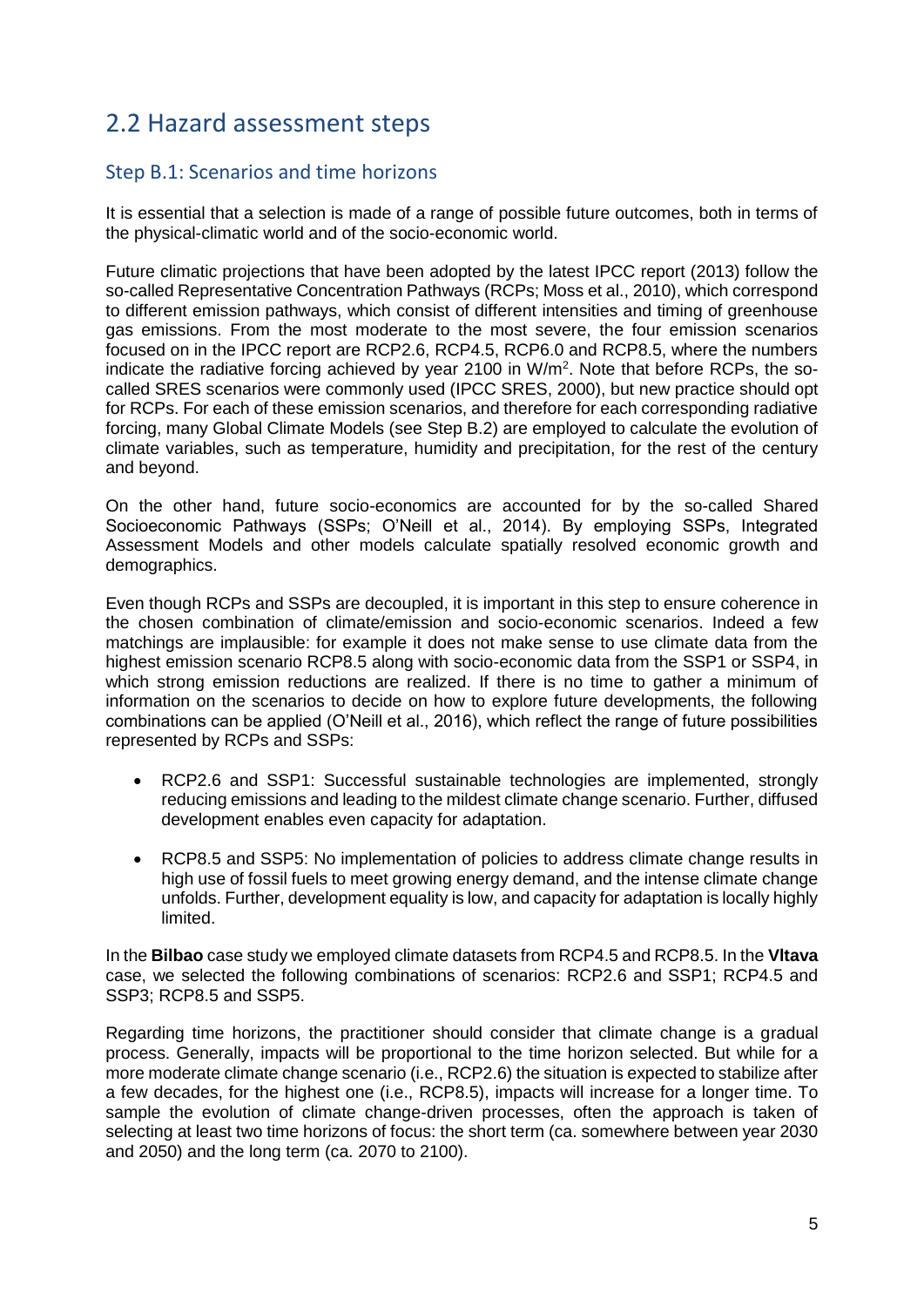Two notions matter particularly when deciding whether to focus on short- or on long-term future in the assessment.

- Stakeholder perspective: On the one hand, focusing on the shorter term often seems more appealing to meet the horizon of interest of many stakeholders (e.g., investors, local and national governments). On the other hand, reasoning in terms of the end of the century (or beyond) may seem to make little sense to many stakeholders, but it can be absolutely necessary: 1) because some large structural investments, as in sea dikes, have notably long lifespans, that cover multiple human generations; 2) because longterm strategic reasoning can help avoid maladaptation, such as lock-in situations or regrettable decisions (see Step D.3 for a more detailed account of this aspect).
- Time-horizon and scenarios: For some slowly-unfolding impacts, like sea level rise, short time horizons entail small differences between climate change scenarios, hampering the comparison of impacts and therefore of adaptation between high- and low-emission scenarios. On the other hand, in the long term drastic differences in impacts between scenarios become evident and can be quantified. Also, this forms the basis for studies of primary importance in the climate change discourse, such as the comparison of the costs of adaptation versus the investments needed to mitigate emissions.

For the **Bilbao** case study we have explored long term climate change for the 30-year period 2071-2100, while for the **Vltava** case simulations have been carried out at 10-year time steps until year 2100.

#### Step B.2: Climate datasets

While global and large-scale evolution of climatic patterns is studied by means of Global Climate Models (GCMs), studies on regional to local scale are generally based either on statistical downscaling of GCM results, or on Regional Climate Models (RCMs). The latter incorporate boundary and forcing conditions from GCMs to which they are interfaced ("embedded"), and are run at higher spatial resolution, which enables more accurate representation of specific climate mechanisms, such as those due to complex local topography.

In order to be able to provide realistic estimates of the impacts of climate change, ensembles of climate model projections should be used. It is not possible to know in advance which regional simulation is most correct, both with respect to general amplitudes of climatic changes and with respect to regional details; furthermore, impacts and costs may depend non-linearly on the amplitude of the change.

In the **Vltava** case, daily data from 14 RCM simulations from the EURO-CORDEX ensemble (Jacob et al., 2014) were processed and delivered by the Danish Meteorological Institute for the RCP4.5 and RCP8.5 scenarios, together with a single simulation for RCP2.6, to test the sensitivity of the hydrological system, to a wider range of forcing scenarios.

In the **Bilbao** case, climate inputs were handled by the University of East Anglia. The output of 11 RCMs with a horizontal resolution of 12 km from the EURO-CORDEX ensemble for both RCP4.5 and RCP8.5 was processed. This selection was considered necessary due to limitations in the scope of the study, which are common in the context of such appraisals. The choice fell on HIRHAM, forced by the ECEARTH GCM. This model was deemed most representative of future projections in consideration of the proximity to the EURO-CORDEX ensemble mean, in terms of its output of rainfall extremes over the relevant region. All 11 model simulations are considered equally plausible, thus their average was used for the hydrological modelling (Step B.5). While all are consistent in projecting higher temperatures, the size of the change varies across models. The consistency across models is considerably lower for rainfall – with some indicating larger increases in winter rainfall and/or larger decreases in summer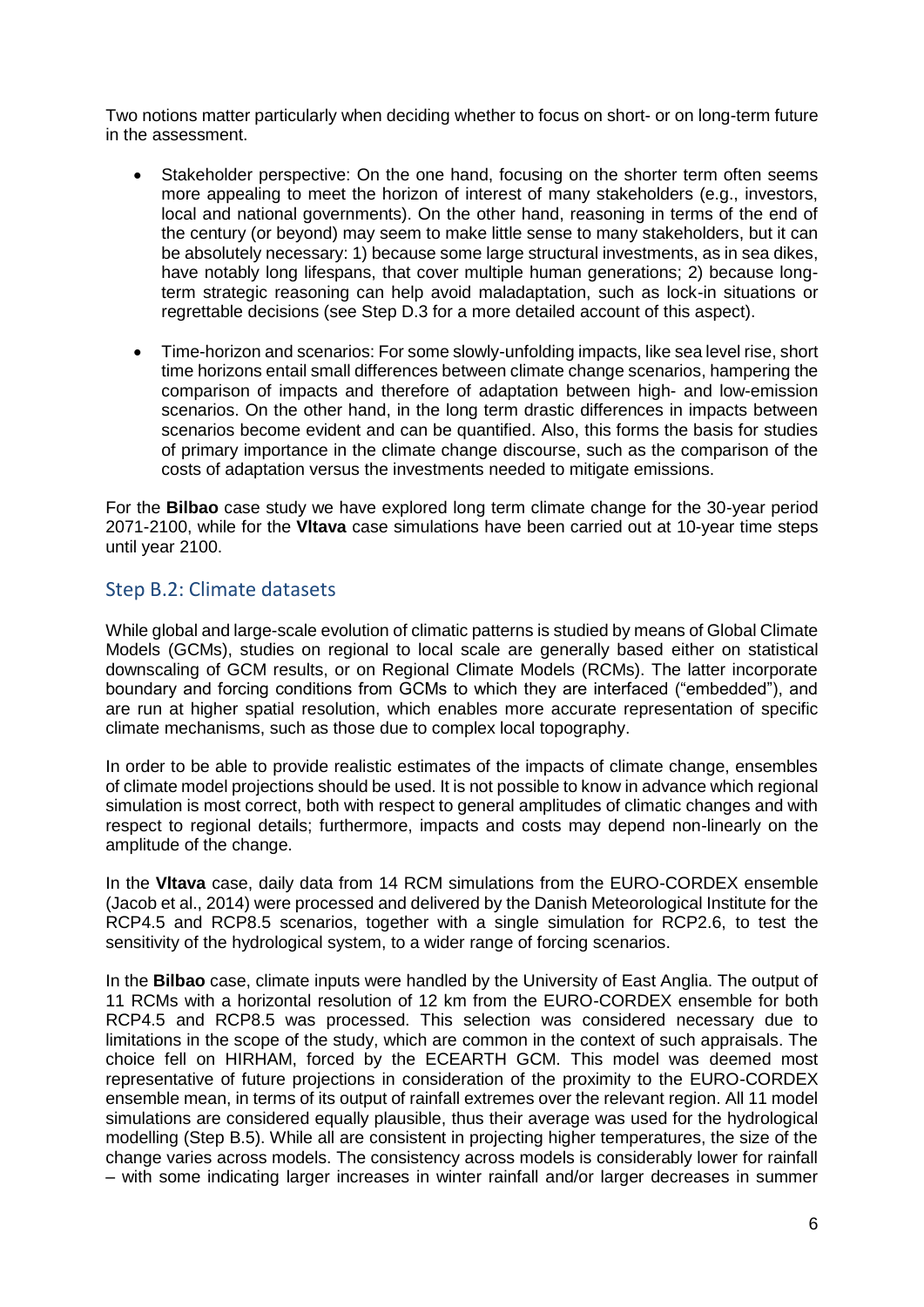rainfall. This results in an inter-model mean change rather close to zero. It is necessary to conclude that neither selecting a single model nor using the ensemble mean is satisfactory in terms of reflecting climate model uncertainties. In such circumstance where it is not possible to run an impacts model many times, the spread of climate projections across the full ensemble should be considered when interpreting and communicating outcomes from the impact assessment.

#### Step B.3: Weather generators and Statistical Downscaling

In the European continent precipitation patterns and their extremes will shift, under changing climate, in opposite directions in the southern and northern regions (Vautard et al., 2014). Further, large variability must be considered also on the temporal dimension. It is thus important to not just include weather averages, but the full spectrum of inter- and intra-annual variability, to better grasp the entity of the extremes that can unfold (Sexton and Harris, 2015).

The input from GCMs or RCMs comes in the form of temperature and precipitation data averaged over a grid point that typically represent quite large portions of land, and integrated over at least a day. For some applications, it is necessary to obtain information at higher spatial resolution, to resolve weather at point locations, and/or to capture the full extent of weather extremes. For this, the two most common practices are statistical downscaling (e.g., Maraun et al., 2010) or using a weather generator to produce time series of climatic variables at temporal resolution of one day or higher. Both methods use observed statistical relationships to obtain local information from the spatial and temporal scales resolvable by a climate model. This means that any effect of climate change on such statistical relationships will not be included; however, these will frequently be the only way to obtain data in sufficiently high spatial and temporal resolution.

For the **Bilbao** case, projected climate changes from the nearest 12 km RCM grid box were applied to a locally-calibrated stochastic meteorological model developed by the relevant statutory authority. For the **Vltava** case, the advantage of using daily RCM outputs for a number of grid boxes covering the catchment was that the variables required to drive the hydrological model retained their physical consistency in terms of both spatial and temporal variability and therefore the application of downscaling or weather generator was not necessary.

At the end of this step, the practitioner should dispose of time series of precipitation and temperature (this variable is important to calculate evaporation in hydrological models) at sufficient spatial resolution for the domain of the study. These series can be fed to hydrological/hydraulic models, to then enable the hazard (e.g., flood or drought) modelling.

#### Step B.4: Sea level rise

While sea level rises globally, non-negligible differences exist in the rate and even in the sign of change depending on the region. When the characterization of the hazards in the case calls for consideration of sea level rise, it is necessary to consult region-specific projections of the possible range of future changes, for the selected RCP scenarios. This information will then need to be processed in Step B.5, when hazard maps are produced via hydrological/hydraulic modelling. The **Bilbao** case study is concerned with sea level rise, and we considered an increase of sea level at the river mouth of 50 cm and 70 cm, for the RCP 4.5 and RCP 8.5 scenarios, respectively, which hampers the outflow capacity of the river, implying higher water levels also upstream.

If the location is exposed to the effect of waves, it should be considered whether sea level rise may bring about changes in waviness, which in turn could influence the hazard characteristics. As the Nervión River mouth is not exposed, the effect of waves was considered negligible.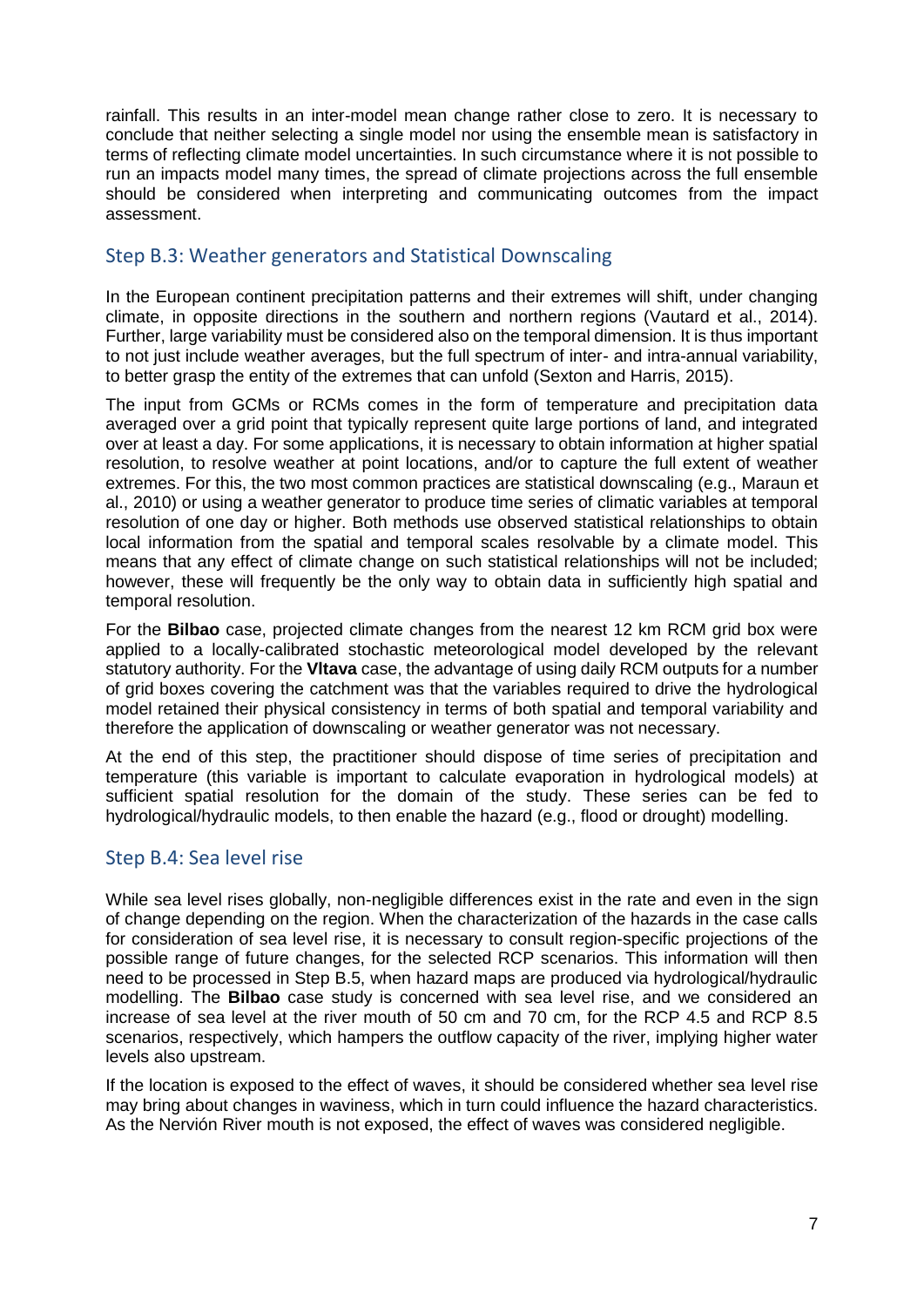#### Step B.5: Producing hazard maps

The previous steps enable the preparation of maps of the concerned hazard(s) for the future. For the case of the flood hazard, this is typically done using hydrologic and/or hydraulic modelling, which takes as inputs precipitation and temperature from the previous steps, and produces 1) discharge rates for rivers, and 2) flood maps, containing the water levels and the extent of floods. A characterization of the hazard intensity on a map allows for the spatial analysis of the impacts.

It is essential that such maps be produced for floods of different magnitudes: small floods that are relatively frequent (with a short return period), and large floods that are relatively rare (with a long return period). This will allow the probabilistic estimation of flood risk, i.e. of the annual flood impacts, in the following Impact assessment Steps. A set of maps for 4-5 return periods is deemed adequate to this end (Ward et al., 2011).

Commonly, present, past and future modelled climate time series of a limited length are available, which doesn't allow to depict, for example, the 100-year flood, or larger ones. To extract values for extreme, rare events beyond the available observations, a curve is fitted to the probability distribution of the observed events, and values are therefore extrapolated for rarer events. Commonly used fits are the Gumbel distribution, and the Generalized Extreme Value distribution. This extrapolation inserts additional uncertainty into the assessment, which is larger for a lower quality of the fit. It is therefore advisable to not extrapolate values for events far beyond the plot area where the fit's quality is acceptable.

In the **Vltava case**, the changes in the flood extents of 5, 20, 50, 100, 250 and 500-year return period were estimated for the period 1970-2000, using a simplified approach based on predictions from a model relating (extreme) runoff to (extreme) precipitation, the under assumption that the relationship holds also under changed climate conditions.

In the **Bilbao case**, flood maps at return periods of 10-, 100-, and 500-year were produced with the HEC-RAS v4.1 model by the Basque Water Agency for ECONADAPT, under RCP 4.5 and 8.5, considering changes in precipitation, temperature and sea level.

### <span id="page-11-0"></span>2.3 Impact assessment steps

An efficient way to deal with the quantification of impacts, in the case of probabilistic phenomena such as the consequences of climate change (e.g., floods, heat waves), is to express them as changes in the risk faced. Risk can be conveniently schematized as a function of the *hazard* (characterized by intensity and probability of occurrence), the *exposure* of people and assets to the hazard, and the *vulnerability* of these people and assets to the hazard should it invest them (Kron, 2005). All of these three factors play a role in determining the risk, and addressing them in adaptation action is tantamount to addressing risk. For this reason it is essential that any risk assessment needs to quantify each of the three aspects to the best of the possibilities, to secure accuracy of the estimates.

Further, while likely impacts can be assessed based exclusively on historic datasets, it is very beneficial, to the ends of the adaptation appraisal to, to have access to a model that is able to simulate impacts. A model enables altering one or more of the risk components (hazard, exposure, vulnerability) to incorporate and to understand the effect (i.e., the risk reduction) of adaptation. We deal with adaptation in Section 2.4.

It is also important to consider that damages extend beyond the direct tangible harm to people and buildings, but more categories of damage exist: tangible and intangible, and direct and indirect (see Foudi et al., 2015). While intangible and indirect damages are often difficult to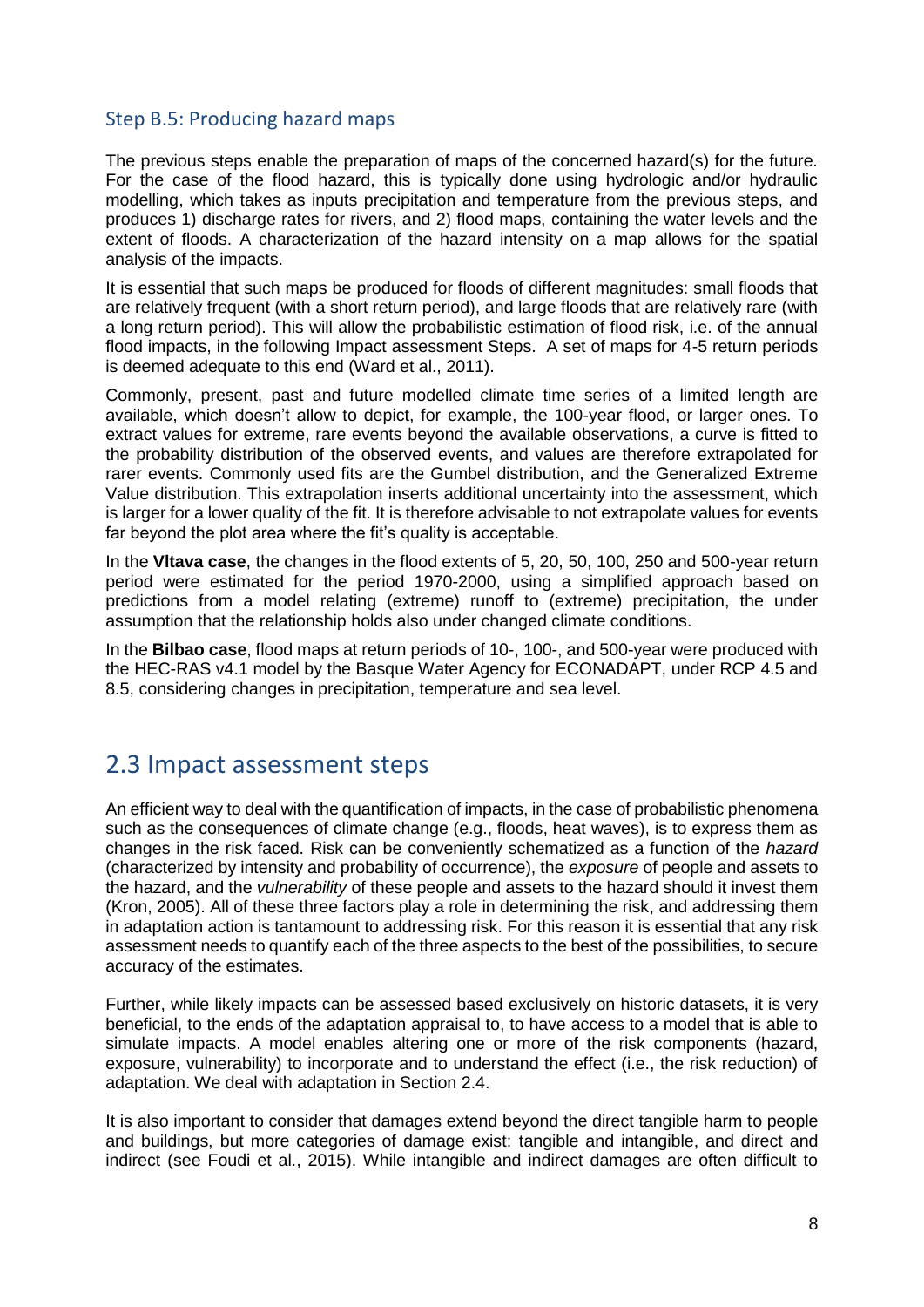quantify (see Steps E.1 and E.2), it should be kept in mind that by quantifying only direct damage, the results may represent a significant underestimation.

#### Step C.1: Exposure datasets

Accounting for the people and assets that are located in the reach of the hazard is the second most important phase of the impact analysis. Outdated or inaccurate exposure maps drastically reduce the accuracy and therefore the value of any assessment. This step is based on the activity in Step A.2, where the socio-economic context was analysed. After the boundaries of the study area are defined, through performing Steps A.1 to A.3, the practitioner can aim the search for the exposure data. Because we are dealing with evolving impacts, exposure maps are needed to represent both the present configuration of people and assets, and future projections of it. To obtain exposure data for the future, an approach that is often taken is to correct data about current exposure of people and GDP, using available factors from future projections of socio-economic developments. These projections are built based on the narratives of the SSP scenarios of the IPCC (see Step B.1), and are nowadays available at coarse spatial resolution, and can be accessed at the IIASA website<sup>3</sup>.

Often, exposure of assets can be adequately represented by maps of land use, which local authorities may have sketched also for the future.

For example, in the **Vltava case**, we used a land use map that differentiate between build land, agricultural land, roads, and water bodies. From the maps it is visible that a problem exacerbating flood risk is the widespread urbanization of flood-prone areas (Punčochář et al., 2012).

In the **Bilbao case**, the land use map used included residential properties, non-residential property, cultural heritage, and relevant infrastructural elements, such as bridges and dams. As in the previous case, exposure greatly determines flood risk as most of the urban and industrial development in the Bilbao Estuary is located in low-lying flood-prone areas.

#### Step C.2: Vulnerability information

Information about the vulnerability links the exposed people and assets to the hazard they may experience, and enables quantifying the damage suffered. Most often, vulnerability is represented in the so-called "stage-damage" (or "vulnerability") functions, which report the proportion of damage for a given amount of hazard (de Moel and Aerts, 2011; see an example in Figure 1).

A global database of depth-damage curves has recently been developed, and can be used to find the most appropriate curve for the relevant region and assets/land-use (de Moel et al., 2016).

The practitioner will have to take care, in this step, of selecting from the literature stage-damage curves that are appropriate: 1) to each land use present in the available maps; and 2) to the context of the case (i.e., curves for high-rise buildings in Tokyo are likely inappropriate for residential buildings in Rome, and vice versa).

In the **Vltava** case stage-damage curves have been applied that have been produced for the Czech context, distinguishing between urban and rural built-up uses, between residential, industrial and agricultural uses.

In the **Bilbao** case we used the data of a study commissioned by the Bilbao City Council and developed by Oses et al. (2012). The study provides the damage curves before and after the opening of the Deusto canal.

 $\overline{a}$ 

<sup>3</sup> <https://tntcat.iiasa.ac.at/SspDb/dsd?Action=htmlpage&page=about>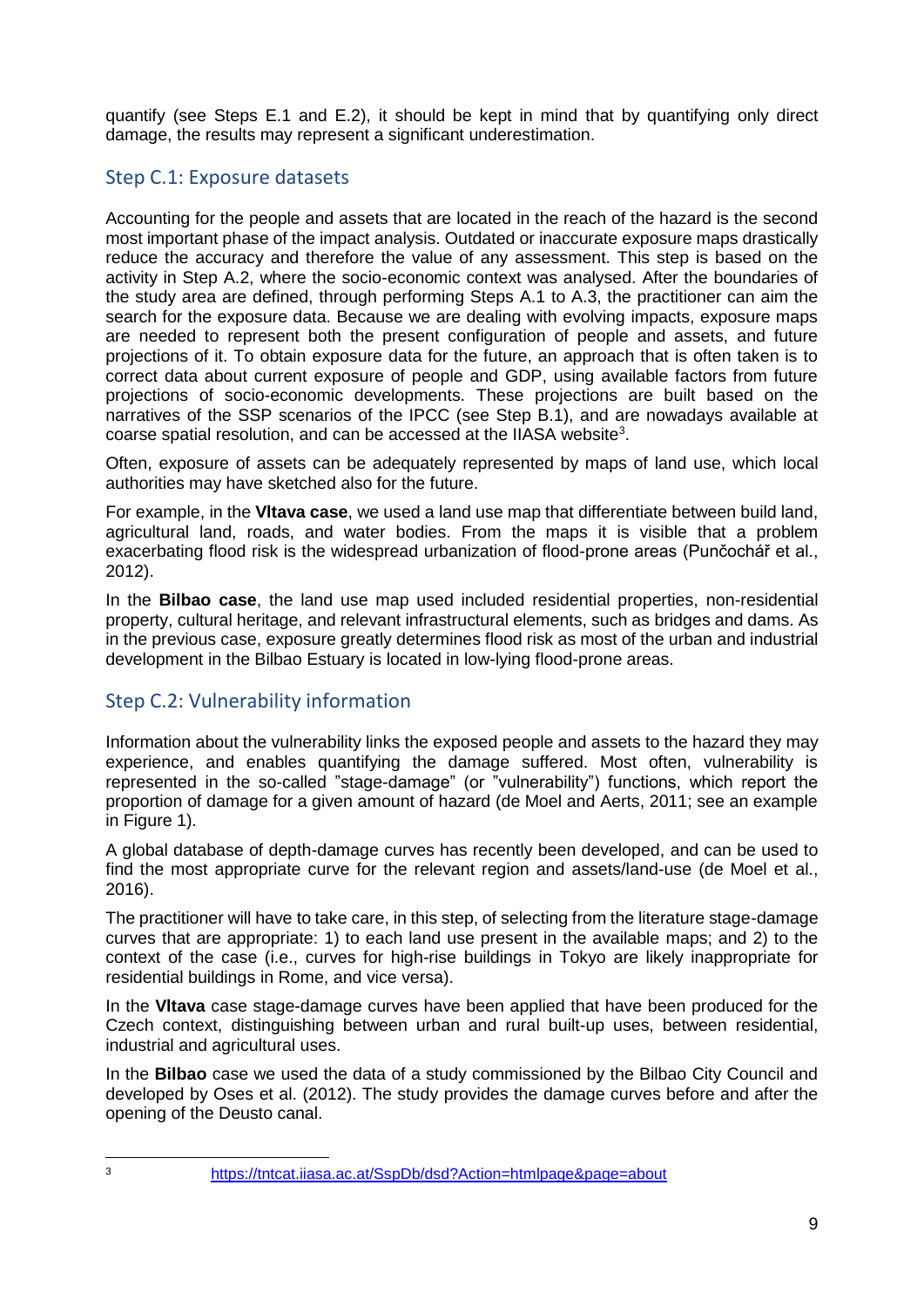

#### **Figure 1. Example of stage-damage curves that are often used to represent vulnerability in impact assessments, from the Rhine Atlas (ICBR, 2001).**

#### Step C.3: Impact modelling

Once hazard, exposure and vulnerability information are collected, the assessor needs to opt an existing model for use in the calculation of impacts, or set up a new one in case none are available or adequate. For the case of floods, a simple principle used in impact modelling is that employed by the Damagescanner model (as used, e.g., by de Moel and Aerts, 2011), which essentially calculates, per each map pixel/cell, the amount of damage to assets (buildings and their contents, and crops). It does so by taking into account the specific asset value per unit of surface for each land use, from the exposure maps; the proportion of that value that is lost to the specific flood height in that pixel, using the flood map and the relationship between water depth and % of damage from the vulnerability curves.

In the **Vltava** case the impact modelling includes damages to urban buildings (residential and non-residential), to infrastructure (roads), and to crops: the three land use classes that are more represented in the study area and for which location and damage functions are available.

In the **Bilbao** case, the impact modelling covered a large range of types of damage. Direct damage to residential and non–residential buildings, and to cultural heritage; and indirect and intangible damage due to aspects such as temporary accommodation, additional power needs, health, and foregone profits for enterprises.

### <span id="page-13-0"></span>2.4 Adaptation steps

If the appraisal refers to a specific adaptation project that is already defined, these steps will be skipped. If there is still scope in the planning of the adaptation measure, Steps D.1 to D.3 need to be followed.

#### Step D.1: Screening adaptation options

Once the climate-induced impacts are quantified, the practitioner has the chance to screen which options of adaptation appear, a priori, appropriate for reducing impacts in the case study. The impacts will then be simulated again, following the modelling framework adopted (Step C.3)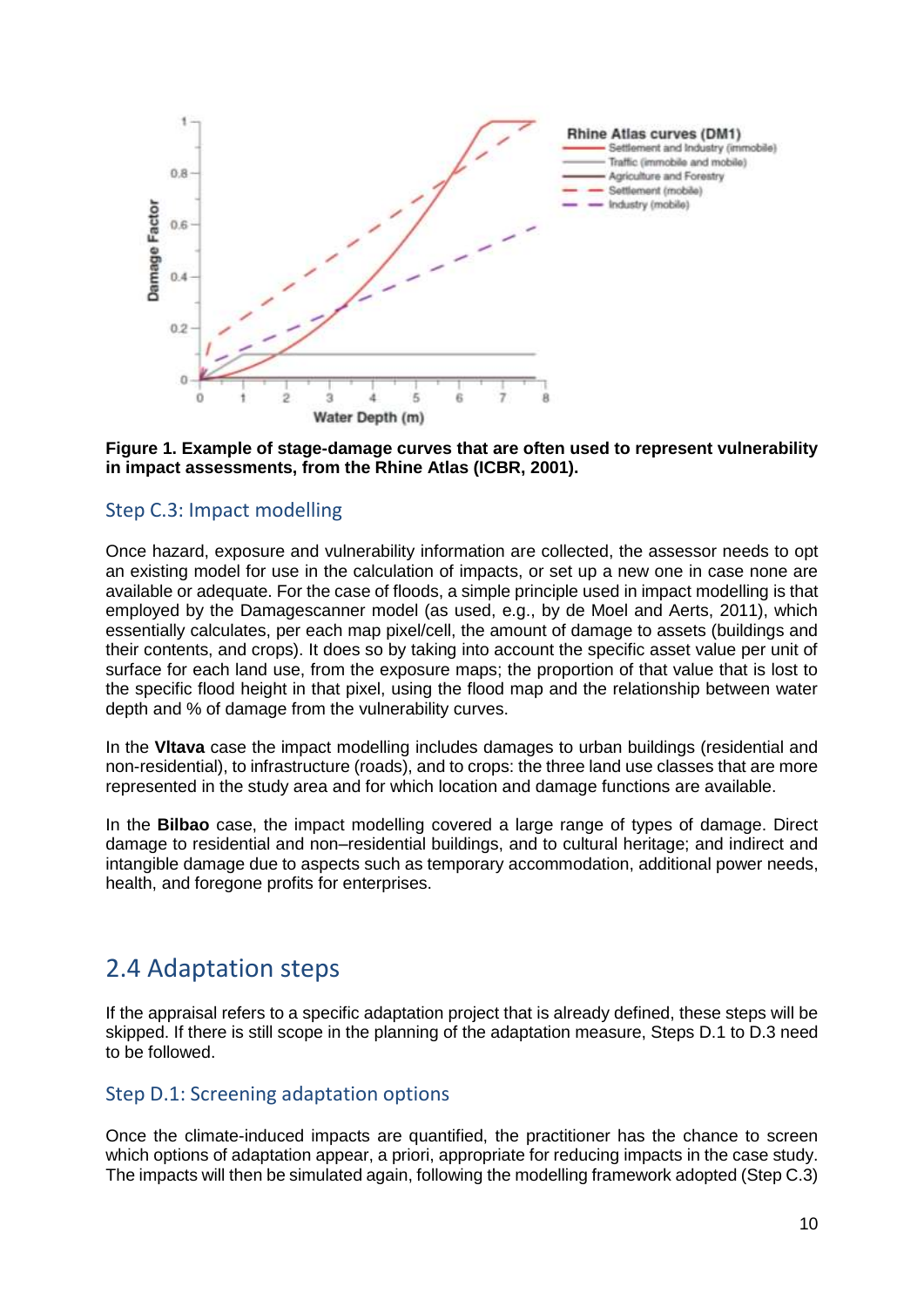with the inclusion of the selected adaptation measures. In this way, it will be possible to evaluate them.

Typically, the literature reports a large choice of adaptation measures that address the climate impact at stake, e.g.: drought. But each measure has features that make it more or less suitable to the given context. At this stage it is important to make use of the context analysis that has previously been carried out (Steps A.1 to A.3). Within ECONADAPT a simple spreadsheet tool has been set up that enables the screening of all available adaptation options, and filtering according to their characteristics (see Deliverable 6.2). Once the case context is clear, the practitioner can easily filter options in the spreadsheet and obtain a short list of measures that can be tested in the assessment. Another useful tool available to the practitioner is the free and user-friendly Climate App<sup>4</sup>, that applies similar principles for the selection of adaptation options.

For our two case studies, we have included in the simulation adaptation measures that correspond to actual investments.

In the **Vltava case**, we evaluate ex-post the flood-adaptation measures that have been put in place from 1999 to 2014: line measures, such as earth dikes, reinforced concrete walls, mobile barriers, and backflow preventers in the waste-water system.

For the **Bilbao case**, we evaluate a measure that has been approved and will soon be implemented, the conversion of an extant Zorrotzaurre peninsula in the river's course into an island, modifying the topography of the river bed, to decrease flood peak height.

#### Step D.2: Including adaptation into the assessment

For this step it is necessary that the chosen modelling framework for the impact assessment is capable of simulate the inclusion of the adaptation measure(s) in the modelled system. The model will be then used to calculate impacts of climate-driven hazards both without and with the selected adaptation measure(s). Contrasting future outcomes under the two assumptions will then allow to evaluate the effectiveness of the measures.

In the **Vltava case** the modelled system incorporates an adaptation investment that has been in operation from year 2014 and the changes in the area exposed to risk after the implementation of the project are already known. The datasets used for the hydraulic and impact modelling therefore already include the recent adaptation.

In the **Bilbao case**, the model used considered an adaptation investment that consisted in opening a channel that turns the Zorrotzaurre peninsula into an island. The opening of the canal will lower water levels and therefore the flood prone area, not only in the new district and it surroundings, but also upstream.

In many cases, incorporation of adaptation in the modelling framework is rather straightforward, as in the case of the building of a dike (or a dam) to reduce river flooding to an urban area: in this case the most realistic solution is to alter the digital elevation model of the area (or the river discharge in the case of a dam), which is used for the hydraulic simulation, and rerun the simulation under the altered topographic conditions, to assess the difference in distribution of floodwaters and impacts. A simplified solution that can be applied in the case of small- to medium-scale dikes is to assume that a certain area is protected effectively by the dike against flooding of a certain return period, and simply subtract from the total damage calculation the portion corresponding to damages in that area (e.g., see Lasage et al. (2014) and their study on one central district of Ho Chi Minh City).

Still, it may often be unclear how the existing assessment model(s) can take into account adaptation, as in the case of so-called "soft" measures, like early-warning systems, or of increasing the copying capacity of residents through better training. The practitioner should

 $\overline{A}$ 

<sup>4</sup> http://www.climateapp.nl/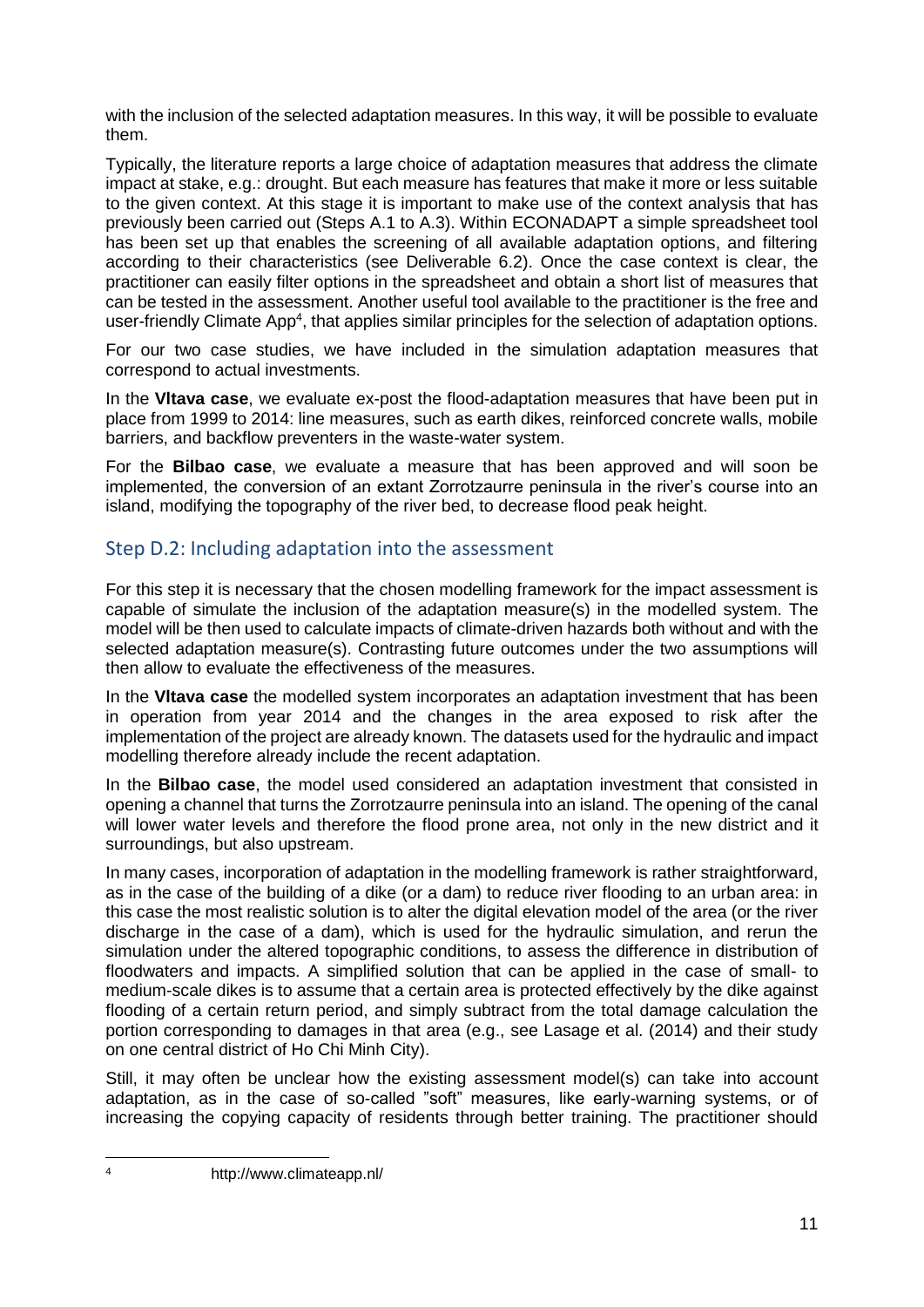therefore identify the steps in the modelling framework where the adaptation measure exerts its influence. According to time and resources, this influence should then be made explicit by means of a formula, a parameter, or similar.

#### Step D.3: Considering adaptation "pathways"

Adaptation measures are effective under some circumstances, while they lose part or all of their effectiveness past certain thresholds in the system. For example, a dam that is meant to protect the city downstream from river flooding will stop serving its purpose once precipitation and discharge in the basin, and thus water levels at the dam increase past some critical threshold, also called adaptation "tipping point" (e.g., Kwadijk et al., 2010). The moment when the tipping point is reached typically depends on the climate change scenario, and can be determined by modelling the system in multiple future time horizons. Because of large uncertainties related to future climate and to modelling limitations, the timing of tipping points is generally difficult to pinpoint.

At the tipping point the decision-maker will be faced with a constrained set of alternative adaptation options: e.g., raising the dam further, or alter the course of the river downstream. However, some options may at this point be precluded, such as, in the example of the dam, the possibility of managing the course of the river upstream of the dam. If no other option but the current can be adopted anymore, the current option is often called a"lock-in" option. The decision-maker needs to be very aware that decisions may lead to possible lock-in situations, when the choices of future generations are strongly limited.

Because of these constraints to the applicability of adaptation measures, long-term adaptation policy can be seen as unfolding in so-called "adaptation pathways" (Haasnoot et al., 2013). Recently Deltares has made publicly available a user-friendly software<sup>5</sup> that enables clear schematization of adaptation pathways (Figure 2).



#### **Figure 2. Example of adaptation pathways, showing how different adaptation options have different life-spans, and which are the other adaptation options available to the decision-maker once so-called adaptation "tipping points" are reached (modified from Kwakkel et al., 2015).**

In the two case studies of WP6, one single future time horizon has been simulated, making it difficult to interpolate tipping points, and therefore to draw adaptation pathways.

<sup>5</sup> https://publicwiki.deltares.nl/display/AP/Pathways+Generator

 $\overline{a}$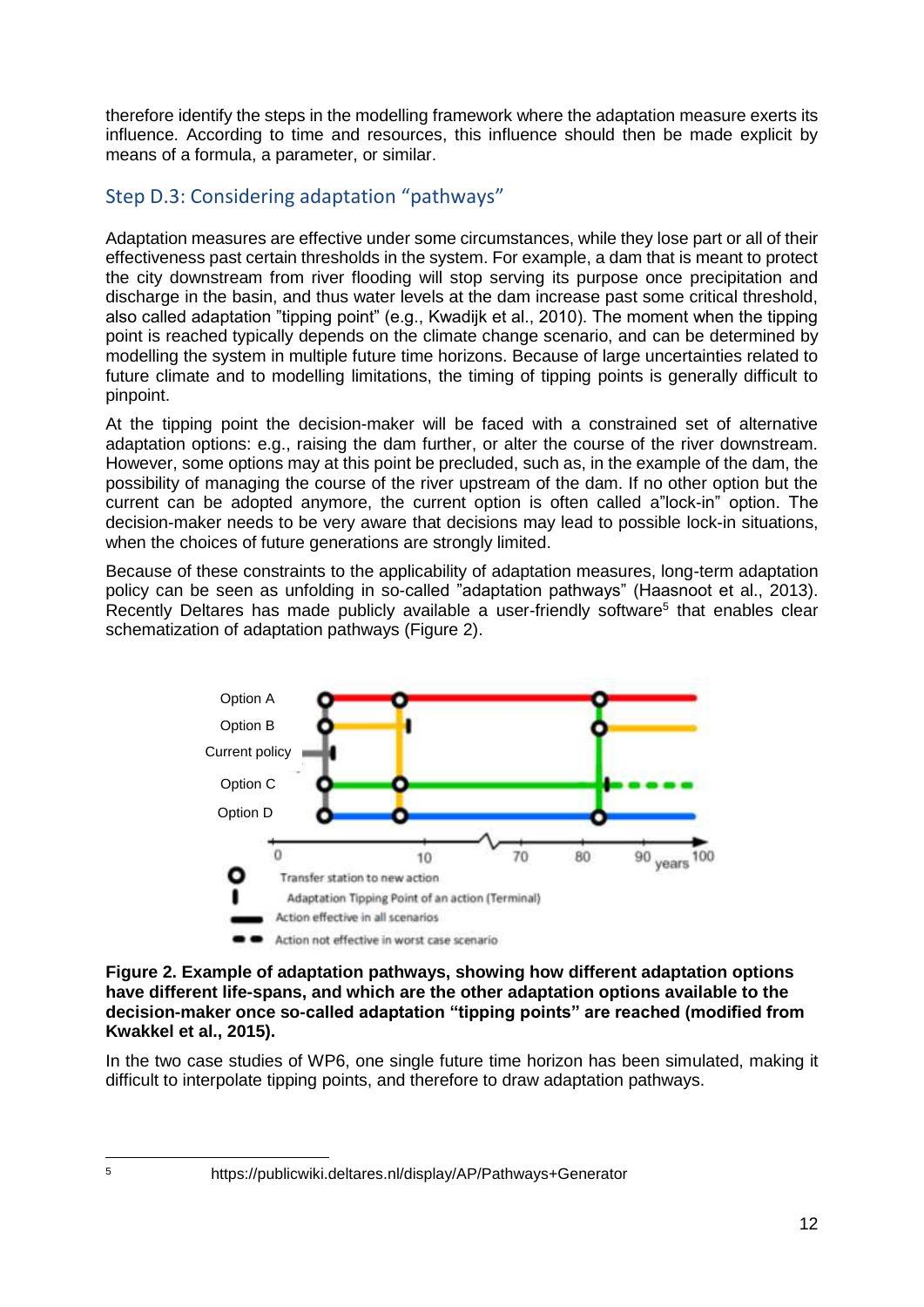### <span id="page-16-0"></span>2.5 Economic assessment steps

#### Step E.1: Quantification of costs

The costs of adaptations should include different costing categories: the realization of the measure, i.e., capital costs, its maintenance, and any one-off/operational costs (e.g., due to the deployment of mobile flood barriers, or of rescue teams). These costing categories are relatively easy to quantify, but besides them, it is important that other negative effects that the adaptation measure might pose to society are also quantified as costs, even in the case these are not directly monetizable (see Step E.3). For example, these may include the loss of recreational use, or of habitat surface, or of landscape value that is typically associated with the building of a dyke or seawall.

Any costs occurring in the future need to be discounted (see Step E.5).

In the **Vltava** case, the total cost of 256 M € corresponds to the initial investment, i.e., the realization of the measures, to which maintenance, storage and operational costs have to be added, yearly amounting to 0.23-0.45 M €. Additionally, each flood event entails one-off costs of 0.34-0.7  $M \in$ .

In the **Bilbao** case, the realization of the Zorrotzaurre island will cost 12.1 M €, and no other cost categories are foreseen.

#### Step E.2: Quantification of benefits – Avoided damage

The quantification of damages avoided thanks to adaptation is the central step of the appraisal, as it provides a metric of how effective the adaptation investment is. The avoided damages constitute the benefits of the investment, which are to be compared to the costs. In contrast to the relative ease of calculation of the costs of adaptation (at least their direct and tangible share), accounting for its benefits is more challenging: while one single step in these guidelines is enough to account for costs (Step E.1), at least Steps from A.1 to D.2, and Steps E.2 and are required to produce an informed calculation of the benefits.

From the EU perspective, it is important to keep in mind that quantification of avoided damages can also provide a measure of how much adaptation succeeds in emancipating countries from the EU Solidarity Fund. For more on this aspect please see Section 4.6.

Generally, damages of natural disasters may be split into the categories tangible and intangible, and direct and indirect (based on Foudi et al., 2015) as outlined in Table 1. While in most assessments the scope is limited to the direct damages, it recently emerged that indirect economic damage can be as much as double the direct damage (Koks et al., 2015). Nevertheless, accounting for indirect damages requires information on the economic set-up of a domain much larger than the case study itself, and calls for a specific focus which may prove too challenging for typical project appraisals. Still, it may suffice, to the ends of the decisionmaking, to consider that any quantification of direct flood damage in all likelihood constitutes a considerable underestimation of the total economic disruption caused by floods.

In the **Vltava case**, we included damages to residential and non-residential property, damage to infrastructure, and loss of agricultural production.

In the **Bilbao case**, five categories of damages and impacts have been contemplated: 1) damages to residential property; 2) damages to non-residential property; 3) damages to cultural heritage; 4) impacts on human health; 5) disruption of transportation, increase in emergencies, and so-called "second-round effects".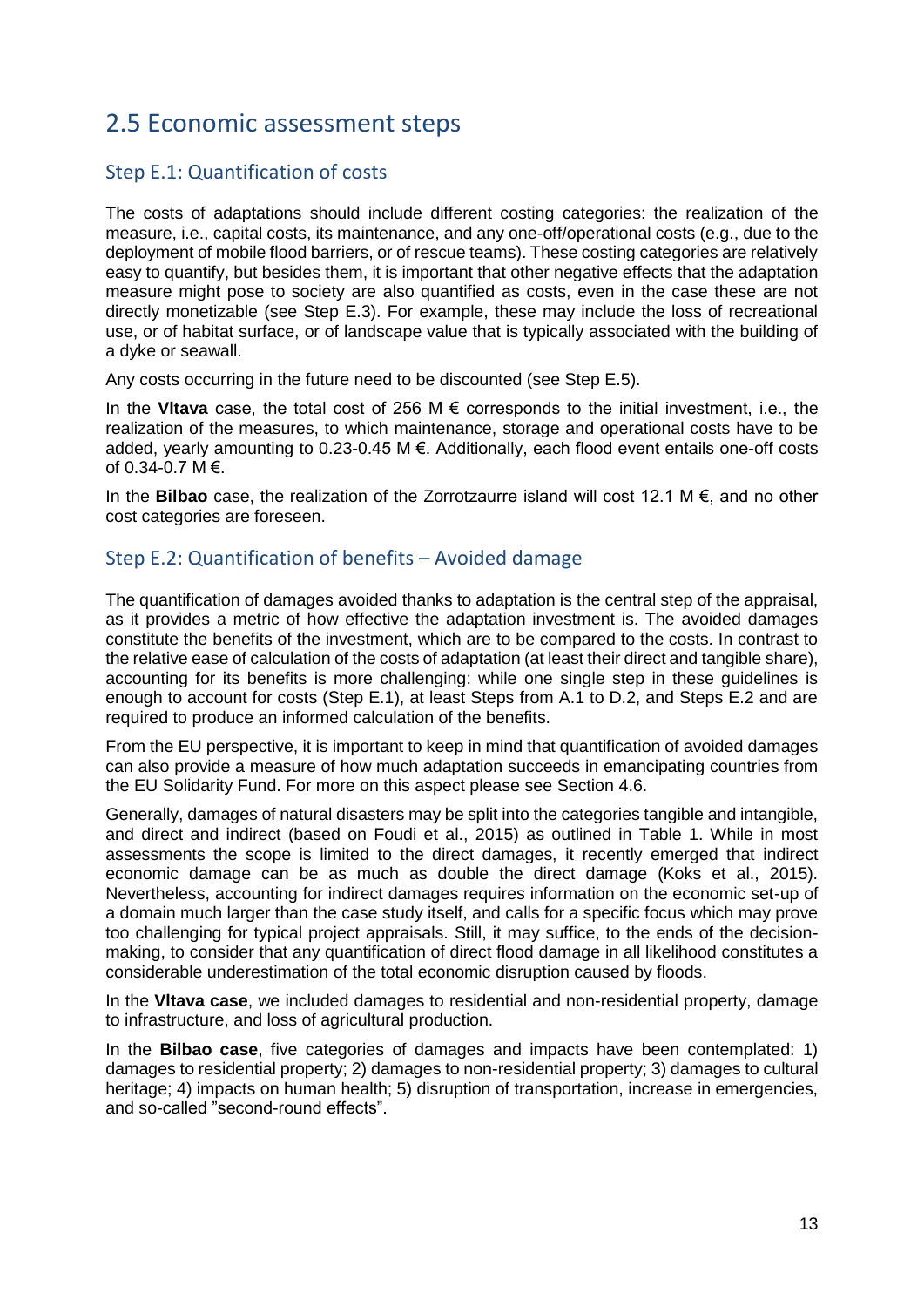**Table 1. Categories of damage of natural disasters, following the example of floods.**

| Damage<br>category | Direct                                                                                                                                                                                                                                                                                                                                             | Indirect                                                                                                                                                                                    |  |
|--------------------|----------------------------------------------------------------------------------------------------------------------------------------------------------------------------------------------------------------------------------------------------------------------------------------------------------------------------------------------------|---------------------------------------------------------------------------------------------------------------------------------------------------------------------------------------------|--|
| Tangible           | damage to property, stocks, capital for<br>production<br>• damage to buildings - housing and commerce<br>(including equipment)<br>damage to infrastructure (roads, underground<br>services, irrigation systems, etc.)<br>damage on hydraulic structure and water<br>management measures<br>• damage to agriculture and livestock<br>cleaning costs | disruption of the consumption of<br>flows of goods and services<br>(transport, supply of intermediate<br>goods for production, supply of<br>public services and electricity,<br>water etc.) |  |
| Intangible         | • loss of life<br>• injuries<br>$\bullet$ health<br>• damage to cultural heritage<br>damage to ecosystems<br>• recreation loss                                                                                                                                                                                                                     | • post-traumatic stress<br>• trust in public interventions<br>modification of preferences<br>risk perception and acquisition of<br>experience in flood prevention                           |  |

#### Step E.3: Quantification of intangible/non-monetary benefits

It is important to consider that not all the effects of adaptation are tangible and/or evident in terms of monetary quantities. Examples of the effects of adaptation that elude easy monetization are: effects on health and on lives saved, on ecosystems' tangible and intangible services, on recreational and aesthetic value of the landscape. While efforts can be made to assign monetary value to such effects, such as on natural resources (Fenichel and Abbott, 2014), it can be argued that by lumping all effects into a single monetary metric, essential information is lost, impairing adequate understanding of the consequences of adaptation action and reducing the possibility of informed decision-making (e.g., Nassopoulos et al., 2012).

Non-monetary benefits and effects can be accounted for separately in a decision framework such as policy analysis with the use of scorecards (Walker, 2000) (see also Step F.1). In occasions, it is not possible, or there is not enough time and resources to produce a quantification of certain relevant effects, for example the impact on endangered migratory bird species when a reservoir for flood water is built. In these cases, it can be appropriate to resort to the so-called "expert judgment" practice, whereby experts in the matter are inquired to provide qualitative evaluation on the effect of adaptation, e.g., in form of pluses or minuses.

Other methodologies than Cost-Benefit Analysis (CBA) can be used to better consider nonmonetary dimensions. Cost-Effectiveness Analysis (CEA) and Multi-Criteria Analysis in particular can help compare rank adaptation options including non-monetary metrics. For a description of CEA and Multi-Criteria Analysis see Step F.2.

In the **Vltava case** mostly direct and tangible impacts of flooding have been monetized and covered in the study.

In the **Bilbao case**, we have explicitly accounted, after conversion to monetary value, for indirect, intangible, and other non-monetary or non-easily-monetizable effects of flooding (from Oses et al., 2012), and therefore of flooding reduction by the implementation of adaptation. These included health effects (both physical and psychologic), forgone profit, temporary accommodation, disruption of rail traffic, etc.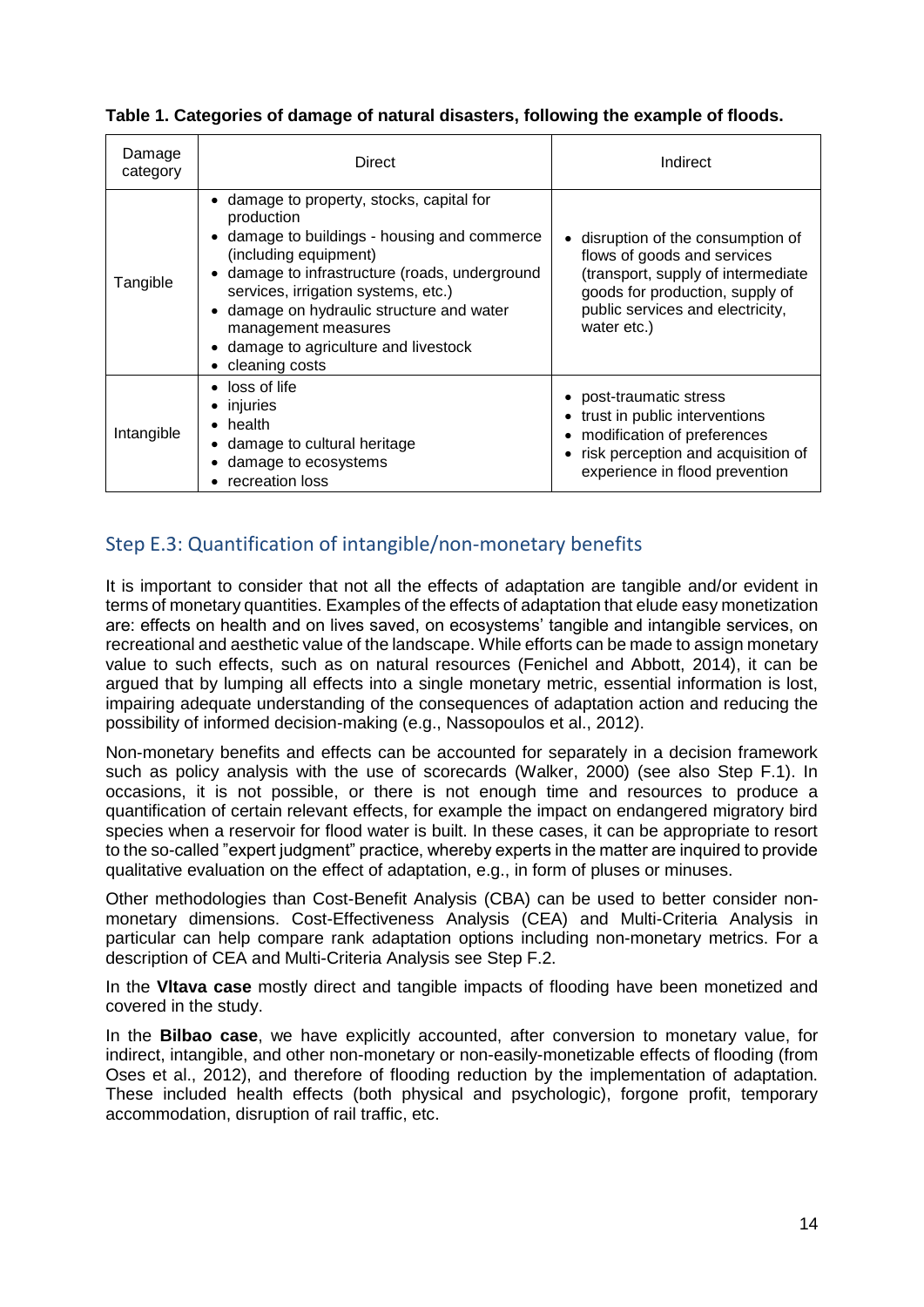#### Step E.4: Quantification of co-benefits

Often, well-planned adaptation measures bring about benefits beyond those relative to the reduction of the damage associated to the specific hazard that is tackled. It is therefore necessary to factor these co-benefits in the appraisal, along with the main planned benefits.

Typical co-benefits associated with flood adaptation measures are the recreational value generated by the building of a dam and a reservoir, and the potential production of hydroelectrical energy from the dam (even though this should be considered carefully, since for dams there is commonly a trade-off between flood protection and energy production, and thus a conflict of interest may arise).

In our case studies we did not foresee the emergence of co-benefits, and thus have not included this aspect in the economic appraisal.

#### Step E.5: Discounting of future values

Discounting future costs and benefits can have a large effect on the outcome of the appraisal, especially since investments into adaptation typically have long life span. A fervent debate on the issue has been going on, at least since the "Stern review on the Economics of Climate Change" (Stern, 2006), and goes on to the (for an overview see van den Bergh and Botzen, 2014). ECONADAPT has addressed the issue, especially with regard to the distant future (Deliverables 2.2 and 3.1).

In practical terms, in official guidance documents for CBA, there are now three different approaches to establishing a discount rate for long-term projects:

- 1. The official discount rate does not differ between short-term and long-term projects, but sensitivity analysis on the effect of the discount rate on the net present value is encouraged (e.g., EU guidelines, most national guidelines).
- 2. The official discount rate to be used for long-term projects is lower than the one used for short-term projects (US, China).
- 3. The official discount rate to be used for long-term projects has a declining term structure (UK, France, Norway).

The first perspective is the standard approach in CBA, and it is slowly giving way to the other approaches. The second perspective often comprises the normative element that it is considered ethically indefensible to discount the utility of future generations $6$  and a positive element that has to do with the uncertainty of future consumption growth. This perspective has been taken in the **Vltava** case study, where in the sensitivity analysis the discount rate was based on the mean and variance of the growth rate of consumption from socio-economic scenarios compatible with the climate change scenarios used. This is therefore an example of scenario-consistent and uncertainty-adjusted discount rate.

The third perspective, the declining term structure, is gaining a consensus among academic economists (Gollier, 2012; Arrow et al., 2014; Groom, 2014), and governments have included schedules for declining discount rates in their official CBA guidance (UK, France, Norway, potentially US). Governments have adopted a step-wise decline in discount rate, where the first step commonly occurs after 30 to 40 years (Table 2). Applicability extends to time horizons that exceed the century.

 $6 \overline{6}$ The rate of discounting the utility of future generations is governed by the parameter  $\rho$  in the well-known Ramsey Formula:  $\delta = \rho + \eta g$ . The parameter  $\rho$  is also known as the pure rate of time preference. The value of the parameter ρ can be based on ethical considerations or on (market) observations on intertemporal trade-offs that people actually make.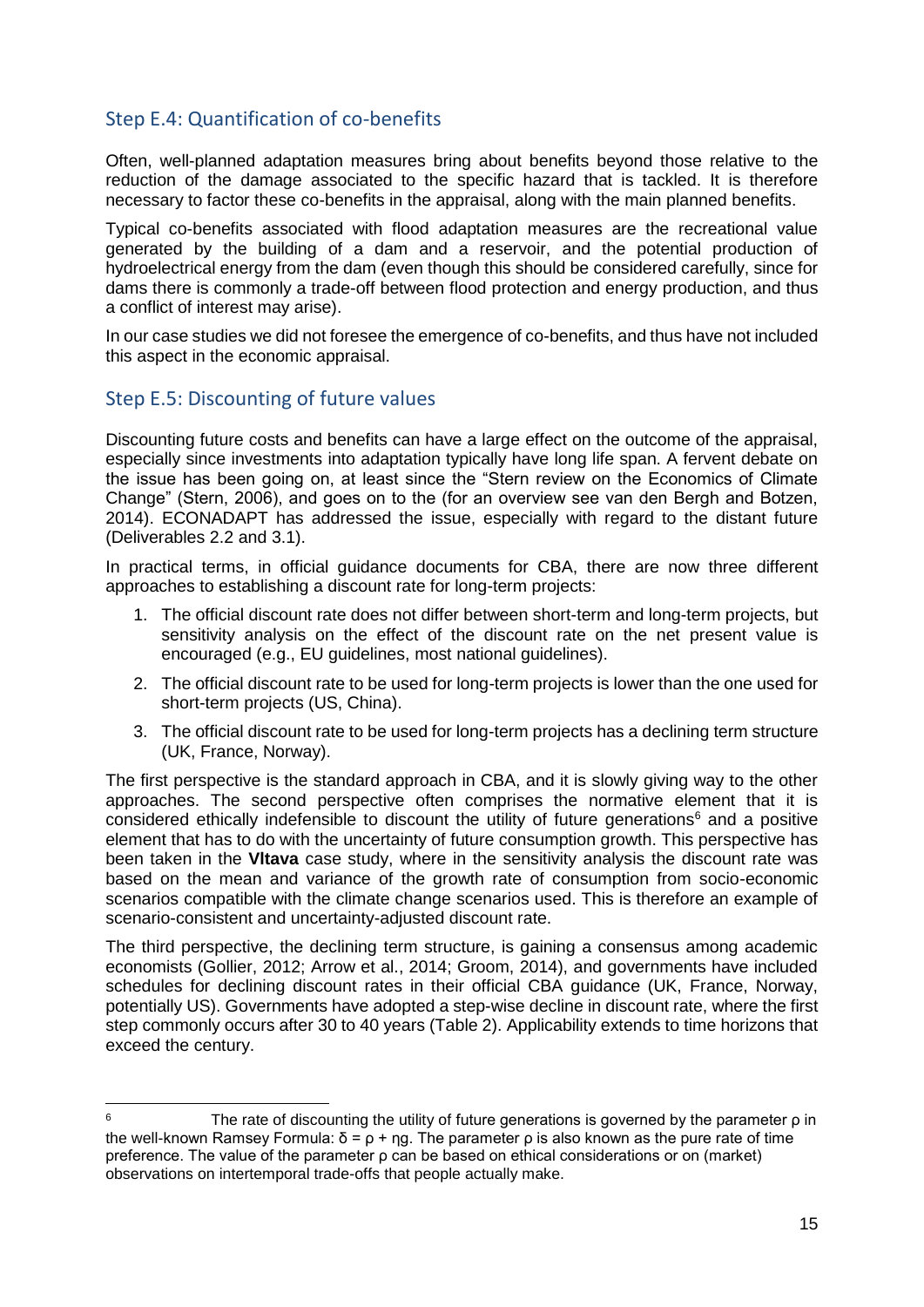| Table 2. Declining social discount rate (%/year) term structures (for risk-free projects) in European |
|-------------------------------------------------------------------------------------------------------|
| countries. Source: Groom (2014) and national CBA guidelines.                                          |

| Country | Year 1-30 | Year 31-40 | Year 41-75 | Year 76-125 | Year 126- | Year 201- |
|---------|-----------|------------|------------|-------------|-----------|-----------|
|         |           |            |            |             | 200       | 300       |
| UK      | 3.5       | 3.0        | 3.0        | 2.5         | 2.0       | 1.5       |
| Norway  | 2.5       | 2.5        | 2.0        | 2.0         | 2.0       | 2.0       |
| France  | 4.0       | 2.0        | 2.0        | 2.0         | 2.0       | 2.0       |

Hence, there is growing professional interest in using different discount rates for long-term projects such as in adaptation. But simplicity in the approach should also be considered, as recommended by the Norwegian Committee (NMOF, 2012: p.77), that "*[…] we also need to take into consideration the decision structure within which this will be applied. [...] it may be preferable to recommend simple and transparent rules that capture the most important aspects of the matter, without being too complex to understand or to apply*."

In the **Vltava** case, four discounting approaches have been explored:

- a) constant rate of 0 % is used as a baseline, and 4% is selected to reflect the common practice of in economic appraisals in the Czech Republic;
- b) Ramsey formula with scenario-dependent discount rate;
- c) expanded Ramsey formula with uncertain growth;
- d) expanded Ramsey formula with RIRA. Also, two different sources of GDP projections are used (OECD, IIASA).

Indeed, the sensitivity study of this case shows that discounting is the factor with primary influence on the final economic assessment, and therefore on the decision-making.

In the **Bilbao** case, results are provided for a range of all plausible discount rates. The threshold between the investment and non-investment zones is then plotted in a multi-dimensional space that accounts for ranges in discount rates, in increases in future damage (due to climate and socio-economic changes), and in investment costs.

Our experiences with the ECONADAPT case studies suggest that alternative approaches to discounting of long-term adaption projects are certainly warranted, but also confirm the need for simple and transparent rules in common appraisal practice.

A further factor that should also be considered is that of attitude to risk. Specifically, a growing body of evidence suggests that discount rates should be adjusted to account for local risk aversion (Rieger et al., 2015). Deliverable 2.2 of ECONADAPT presents country-specific values that could be used. These have the effect of lowering the discount rate.

#### Step E.6: Incorporating future preferences

If adaptation options affect the future provision of ecosystem services, future preferences for these services constitute an additional source of uncertainty in the appraisal of adaptation options. Strong evidence has emerged that future generations will tend to be more sensitive about the environment ('greening' of preferences) leading to higher values of willingness-to-pay (WTP) for ecosystem services. Deterioration of environmental assets in combination with the depletion of natural resources constitute the main reason for this tendency. The evolution of WTP values for non-market ecosystem assets will be influenced mainly by the growth of income, depletion of environmental assets, elasticity of substitution between man-made and environmental goods and services and change in preferences of future generations.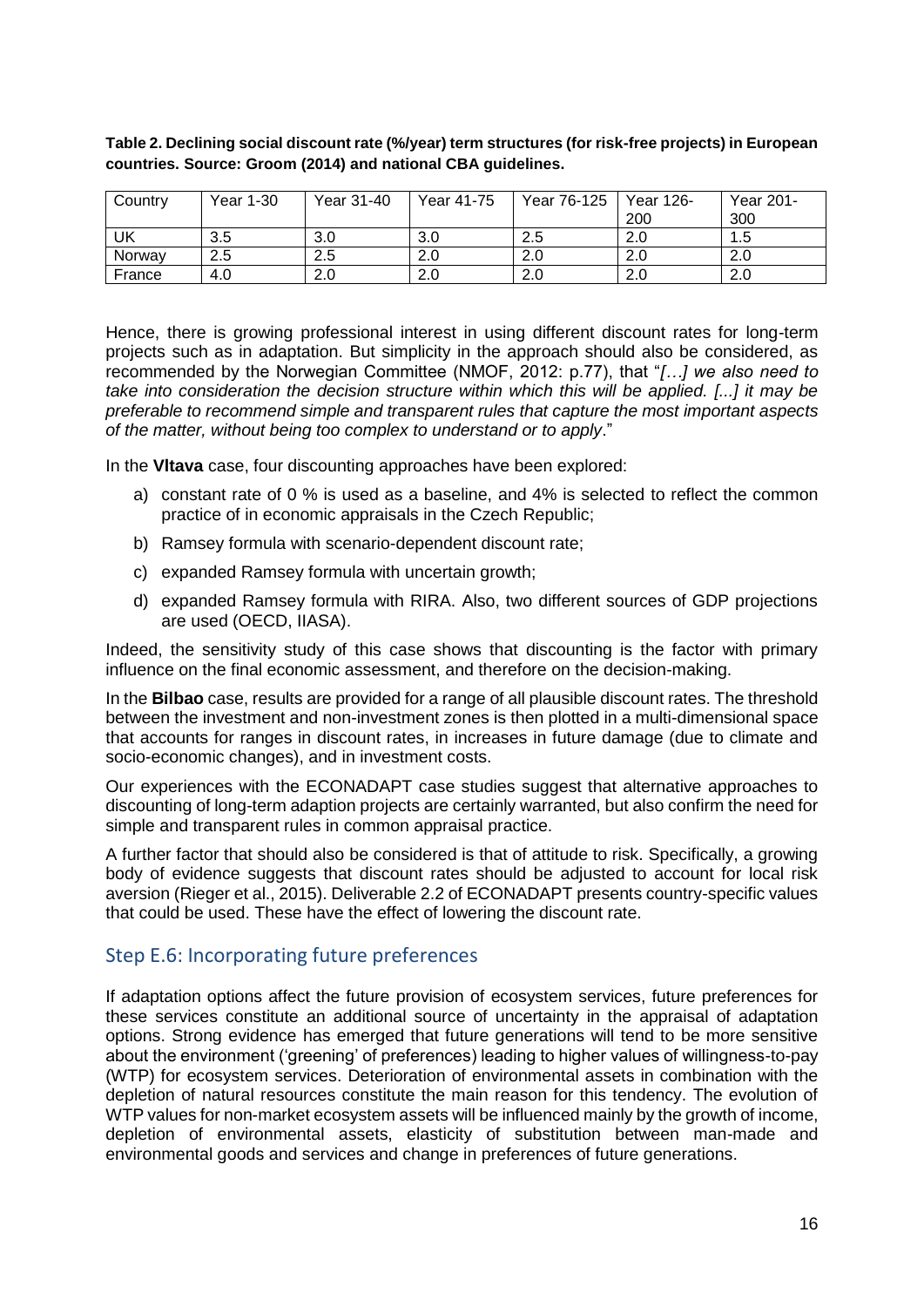So, for example, if an investment in public infrastructure is expected to protect a valuable habitat, now and in the future, ideally the future WTP for this protection, in terms of saved habitat, should be taken into account in the appraisal of this investment. In principle, the future WTP is unknown, but the Box 1 below discusses a practical approach to project future preferences and WTP, developed in Deliverable 2.2 of ECONADAPT.

#### **Box 1: Assessing the future value of ecosystem services**

Preferences for ecosystem services are measured by an individual's or household's or community's WTP for a marginal increase in the provision of that service (such as an increase in water quality in forested area). A relatively simple formula for computing the evolution of the value of WTP over time uses a simple growth factor α that is the sum of three independent factors: the income growth factor αinc, the environmental depletion or scarcity factor  $\alpha_{\rm sc}$ , and an autonomous preference shift factor  $\alpha_{\rm br}$ .

The income growth factor α<sub>inc</sub> is the product of the projected annual income growth (*q*) over the considered period and the income elasticity of WTP (ω that measures by how much WTP changes given a rate of income growth):  $\alpha_{\text{inc}} = \omega \cdot q$ .

The scarcity factor  $\alpha_{sc}$  is the product of the projected annual change in the provision of the ecosystem service (*q*) over the considered period and the demand elasticity of WTP (*λ*) that measures how much the WTP changes given a rate of change in the provision):  $\alpha_{sc} = \lambda \cdot q$ .

The preference shift factor  $\alpha_{pr}$  should be based on scenario assumptions, for example differentiating scenarios where preferences shift towards "green" and where they shift towards more "materialistic".

Part of the data needed to compute future preferences are sometimes collected in other parts of the appraisal, such as projected income growth of the population concerned. Other parts may have to be estimated, such as the projected change in the provision of ecosystem services. The basic socioeconomic scenarios on which the appraisal is based may give information on the preference shift factor. For the income elasticity and the demand elasticity of the WTP, Deliverable 2.2 provides a literature review with values of these elasticities that can be adopted in the appraisal. Further, it also presents an advanced approach for probabilistic simulations of future preferences.

In the **Vltava** case we considered only potential changes in future time preferences, not preferences about the environment itself.

In the **Bilbao** case we did not include consideration of future preferences.

### <span id="page-20-0"></span>2.6 Decision-making with consideration of stakeholders

It should be noted that decisions about adaptation investments need to be made in the broader context of sectoral and cross-sectoral development objectives. Therefore, climate risks are likely to be one of a number of different risks that will be considered by the decision-maker.

#### Step F.1: Economic decision-making tools

#### **CBA and ROA**

Once costs and benefits are quantified, including the relevant sources of uncertainty, it is necessary to synthesize them into an actionable, concise result using an economic assessment tool. In ECONADAPT, we applied CBA in the **Vltava** case and Real Option Analysis (ROA) in the **Bilbao** case study.

In short, CBA evaluates all costs and all benefits to society that are expected to occur over the lifetime of the project, and provides as a summary measure either the Net Present Value (NPV) or the Benefit/Cost ratio of the investment. If the NPV is positive or the Benefit/Cost ratio is greater than 1, the investment is worthwhile from an economic perspective.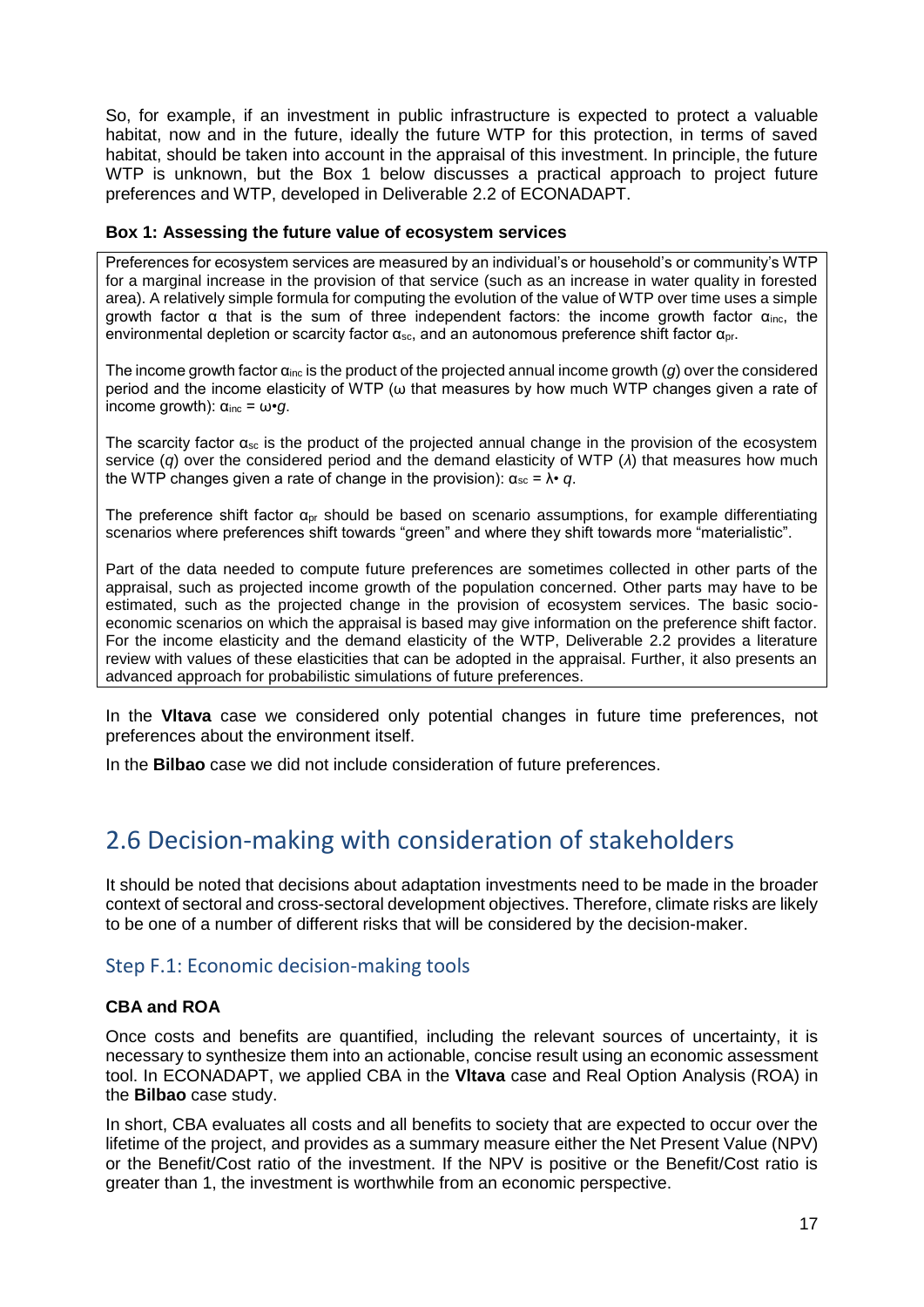In the adaptation context, ROA is a useful tool to determine the value of a long-term investment when the future is uncertain, and when there are options to adjust the investment in some ways when the future unfolds and the uncertainty dissolves. For example, ROA can guide the decision on when to invest, i.e., whether to invest now or to postpone the investment and reconsider the decision at a later point in time in the light of new information (Watkiss et al., 2015). For more detailed explanations, refer to ECONADAPT Deliverable 6.3 (section 1.3.4).

In the Bilbao ROA, we also illustrate an application of two well-known risk metrics, which are adequate in situations of uncertainty and are widely used in the field of finance regarding the probability of rare, adverse events. These are Value-at-Risk (VaR) and Expected Shortfall (ES). If we have an idea of the probability distribution of damages, the VaR measures the maximum value of damages that can occur at some pre-determined probability. VaR(95%), for example, measures the maximum damage that can occur in the 95% confidence interval of the damage distribution. For comparison, VaR(50%) is equal to the median damage. In other words, if the risk management objective is to have a level of protection that ensures, with 95% probability, that the economic damage will not exceed a given threshold, this amount of money is the VaR(95%). The ES is a related concept and measures the expected damage when the VaR is exceeded. Thus, the ES(95%) measures the expected damages in the worst part (100% - 95% = 5%) of the distribution of damages.

#### Step F.2: Comprehensive decision-making tools

Whilst established economic appraisal techniques, such as CBA and ROA, used in **Vltava** and **Bilbao** cases respectively, reflect the need for economic rationality in the investment decision, in some cases relevant aspects of the impacts of adaptation are either difficult to convert into monetary values (e.g., requiring Willingness-to-pay studies, or indirect approaches), or it is an explicit political choice not to convert these impacts into monetary values, to avoid taking a decision based on a single, economic metric (e.g., NSW Treasury, 2007). In this cases the practitioner will need to resort to techniques that go beyond the purely economic decisionmaking tools. We review the most appropriate techniques in the following.

To evaluate adaptation measures, their performance according to specific criteria has to be assessed, using adequate quantitative or qualitative indicators. The criteria need to reflect the policy objectives that have been pre-determined with the involvement of the relevant stakeholders, identified during Step A.3.

Once the impact assessment Steps C, the adaptation Steps D, and the economic appraisal Steps E are complete, the necessary information is available to support a comprehensive decision process. Affirmed decisional frameworks/tools that enable this are: cost-effectiveness analysis, multi-criteria analysis, policy analysis with scorecards (Walker, 2000), or multi-actor multi-criteria analysis (Macharis et al., 2012). Use of these frameworks should be concerted, and count on the involvement of as many relevant stakeholders as possible. In the following we provide brief guidance on the application of each of these tools.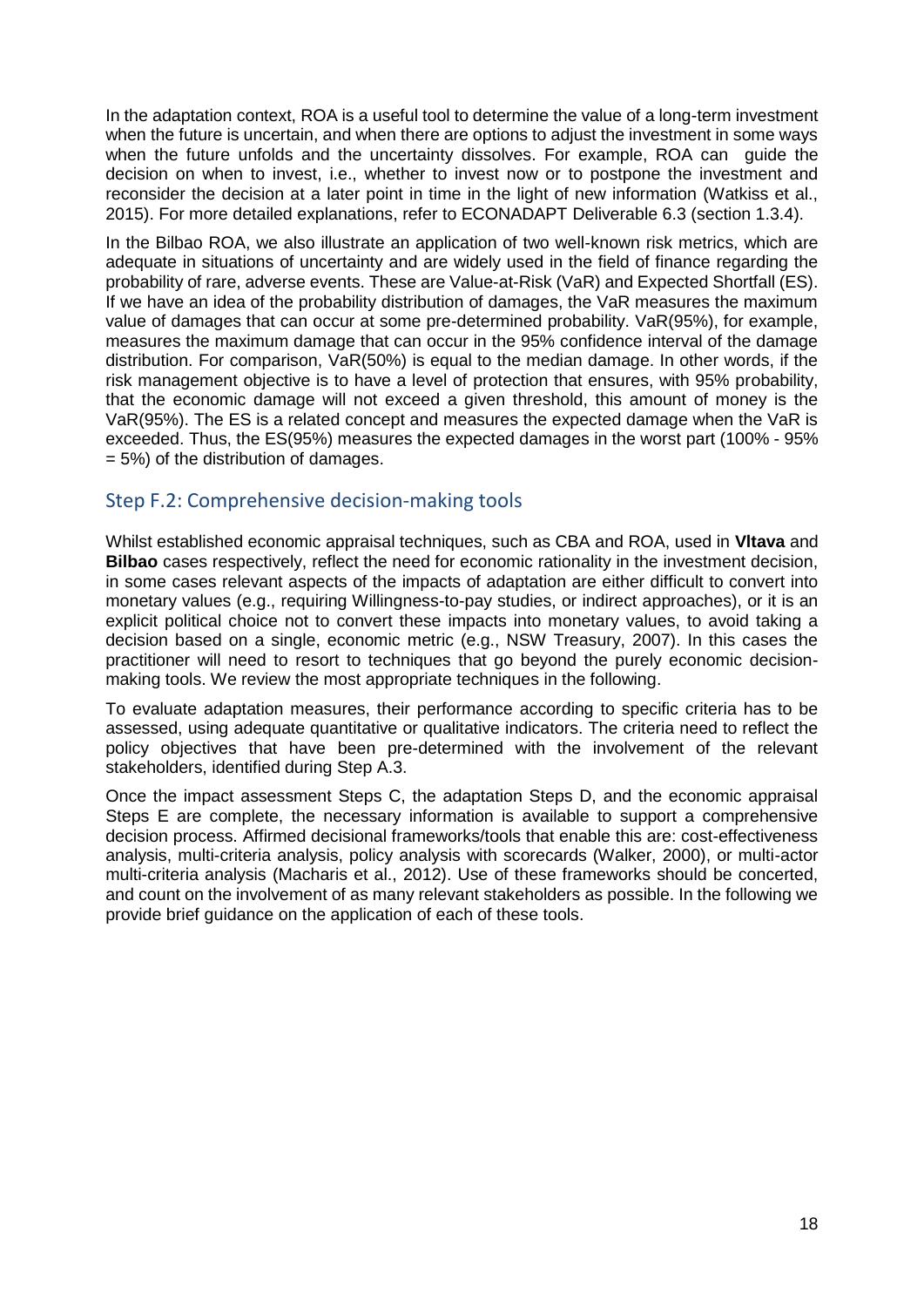#### **Cost-effectiveness analysis (CEA)**

CEA provides an assessment based on the identification of the least financially-costly adaptation option for achieving a single pre-defined policy target across a set of alternatives. CEA is used to compare and rank alternative options in terms of their financial cost per unit of benefit (effectiveness) delivered. Table 3 presents some example of metrics used in CEA.

| Policy area          | Metrics used in CEA (and units)                                                            |  |
|----------------------|--------------------------------------------------------------------------------------------|--|
|                      | Level of reduction of flood levels, damages or risk [cm, $\epsilon$ , $\epsilon$ /year, %] |  |
| Flooding (river and  | people in the risk zone [#]                                                                |  |
| coastal)             | Extension of early warning period [% or hours]                                             |  |
|                      | Increase people's awareness []                                                             |  |
|                      | Land loss [km <sup>2</sup> ]                                                               |  |
|                      | Disability Adjusted Life Years averted [€/DALY]                                            |  |
|                      | Morbidity reduction range [%]                                                              |  |
| Health               | Deaths through heat waves prevented [#]                                                    |  |
|                      | Reduction in disease incidence [# cases averted/year]                                      |  |
|                      | Loss of life per decade [#/year]                                                           |  |
|                      | Change in storage additions and withdrawals [%]                                            |  |
|                      | Increased nutrient and water efficiency [€/ha and m <sup>3</sup> /ha]                      |  |
| Agriculture          | Savings of decreased soil erosion [€/t]                                                    |  |
|                      | Decrease in labour costs and costs for machines [€/year]                                   |  |
|                      | Increase carbon sequestration in soil [t humus/ha/year]                                    |  |
|                      | Area of floodplain restored [ha]                                                           |  |
| Water management     | Assets exposed [%]                                                                         |  |
|                      | Organic compounds load reduction [kg/year]                                                 |  |
|                      | Saved Wealth [€]                                                                           |  |
| <b>Buildings and</b> | Effect on house price and the total value of property transactions [%]                     |  |
| infrastructure       | Assets exposed [€/year]                                                                    |  |
|                      | Subsidence damage to buildings [€]                                                         |  |
|                      | Area of habitat/protected area created maintained/restored [ha, %]                         |  |
| Biodiversity         | Area sustainably managed [ha]                                                              |  |
|                      | Species conserved/reintroduced [#]                                                         |  |
| Energy               | Change in energy demand and associated CO <sub>2</sub> emissions [%]                       |  |
|                      | Energy output through hydropower: No and 50% reduction in effective                        |  |
|                      | glacier runoff [GWh]                                                                       |  |
|                      | Energy demand for cooling [GWh]                                                            |  |

| Table 3: Examples of monetary and non-monetary metrics used for Cost Effectiveness |  |  |
|------------------------------------------------------------------------------------|--|--|
| Analysis of adaptation projects.                                                   |  |  |

The foremost advantage of CEA is that it does not require the economic, monetized evaluation of benefits. However, major limitations of the method are: i) the appraisal technique may guarantee that the selected measure is the most cost-effective in terms of financial costs but not necessarily the most efficient, in terms of delivering net economic benefits to society as a whole, as no economic costs or benefits are included in the analysis; ii) as only one indicator is typically considered in the appraisal, the method does not allow for the inclusion of co-benefits from single or combination of measures; and iii) although it is in principle possible, classic CEA does not explicitly deal with uncertainties and therefore have limited informative value and need to be interpreted carefully, in the context of uncertain climate change impacts.

Overall, CEA is most useful for near-term assessment of climate adaptation measures, particularly for identifying low- and no-regret options. In sum, it is advisable for the prioritisation of measures against one single, uncontroversial policy objective.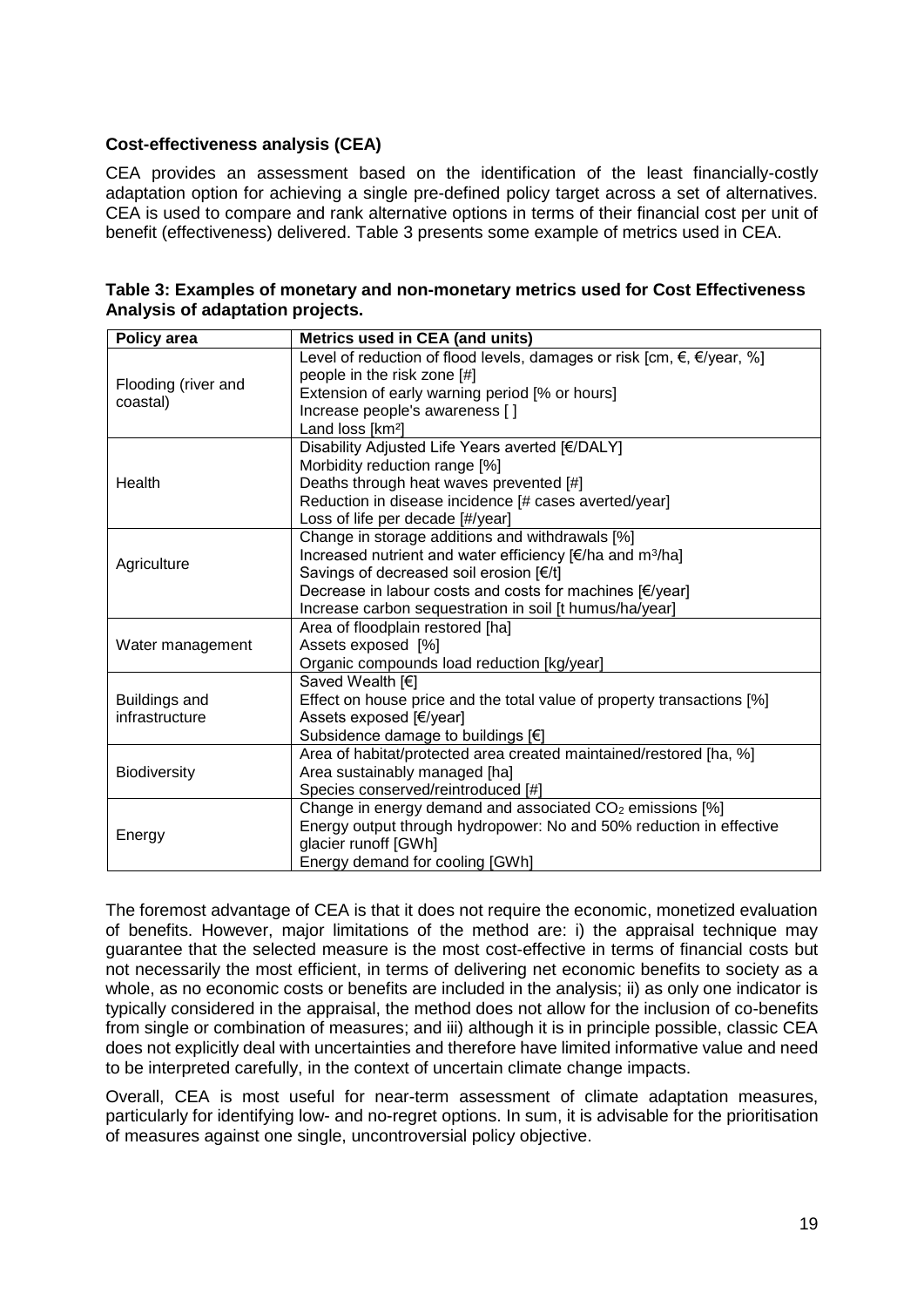#### **Multi-criteria analysis (MCA)**

MCA establishes preferences between options by reference to an explicit set of objectives and for which is has established criteria to assess the extent to which the objectives are achieved. In contrast to CEA, where measures are assessed against one single criterion, in MCA several criteria are included to consider uncertainty or various elements of good adaptation, and the approach brings the flexibility to work with qualitative information, which is particularly useful given data gaps that are normally found in economic assessments of climate adaptation. Table 4 presents criteria typically used in MCA, focusing on those more relevant to adaptation. Furthermore, the capability of MCA to accommodate criteria pertaining to different socioeconomic sectors makes it particularly suitable to reflect the cross-sectoral character of the adaptation practice. A disadvantage of MCA is that it requires that each criterion be assigned a weight, or that criteria are somehow assigned specific priority, in order to enable the final decision. This practice can give rise to disagreement between stakeholders.

| <b>Indicator</b>                                                                                                          | <b>Definition</b>                                                                                                                                                                                                                                                                        |
|---------------------------------------------------------------------------------------------------------------------------|------------------------------------------------------------------------------------------------------------------------------------------------------------------------------------------------------------------------------------------------------------------------------------------|
| <b>Standard indicators in MCA</b>                                                                                         |                                                                                                                                                                                                                                                                                          |
| Importance/effectiveness                                                                                                  | Expected capacity for achieving target, with the aim of maximising<br>effectiveness                                                                                                                                                                                                      |
| Costs involved in design and implementation, with the aim of<br>Costs/financing<br>minimising public and private spending |                                                                                                                                                                                                                                                                                          |
| Co-benefits                                                                                                               | Benefits additional to those targeted or primarily sought for, with the<br>aim of maximising co-benefits. This often refers to the protection of<br>environmental resources and biodiversity, but can encompass other<br>types of co-benefits such as on health, cultural heritage, etc. |
| Time lag                                                                                                                  | Time to achieve full effectiveness, with the aim of minimising it                                                                                                                                                                                                                        |
| Implementation ease                                                                                                       | Suitability of existing regulatory and institutional framework to facilitate<br>implementation                                                                                                                                                                                           |
| Policy integration<br>(synergies/conflicts)                                                                               | Institutional coherence between measures and existing policy targets<br>and incentives, with the aim of maximising use of the existing<br>framework and contributing to multiple policies                                                                                                |
| Feasibility                                                                                                               | Availability of data, knowledge and technical capacity to design and<br>implement measures                                                                                                                                                                                               |
| Acceptance                                                                                                                | Level of social and political support and acceptability                                                                                                                                                                                                                                  |
| Public participation                                                                                                      | Level of engagement with non-expert actors and the broader society,<br>and level of integration of local/traditional knowledge with scientific<br>knowledge                                                                                                                              |
| Private investment                                                                                                        | Capacity to trigger investments from the private sector                                                                                                                                                                                                                                  |
| Improve economic<br>performance                                                                                           | Capacity to foster competitiveness and increase economic output                                                                                                                                                                                                                          |
| Employment                                                                                                                | Capacity to create jobs                                                                                                                                                                                                                                                                  |
| Spill over effects                                                                                                        | Distribution of positive and negative impacts to other economic sectors                                                                                                                                                                                                                  |
| Distributional impacts                                                                                                    | Distribution of positive and negative impacts to different actor group,<br>including specific attention to vulnerable groups. This may include<br>attention to impacts on poverty levels and inequality.                                                                                 |
| Fiscal sustainability                                                                                                     | Capacity to contribute to fiscal sustainability through impacts on<br>government revenues and expenditures                                                                                                                                                                               |
| Additional indicators used in adaptation                                                                                  |                                                                                                                                                                                                                                                                                          |
| No-regret                                                                                                                 | Non-climate benefits exceed costs of implementation so that benefits<br>are secured under all potential futures                                                                                                                                                                          |
| Urgency                                                                                                                   | Need of implementing options immediately or possibility to defer<br>implementation at later point in time                                                                                                                                                                                |
| Climate mitigation potential                                                                                              | Capacity to induce a reduction in greenhouse gas emissions                                                                                                                                                                                                                               |
| Extreme events                                                                                                            | Capacity to deal with extreme climatic events such as heat waves, high<br>wind speed, floods, and droughts                                                                                                                                                                               |
| <b>Robustness</b>                                                                                                         | Capacity to maintain effectiveness under different climatic and socio-<br>economic development scenarios                                                                                                                                                                                 |

**Table 4: Indicators used in Multi Criteria Analysis as stated in the reviewed studies.**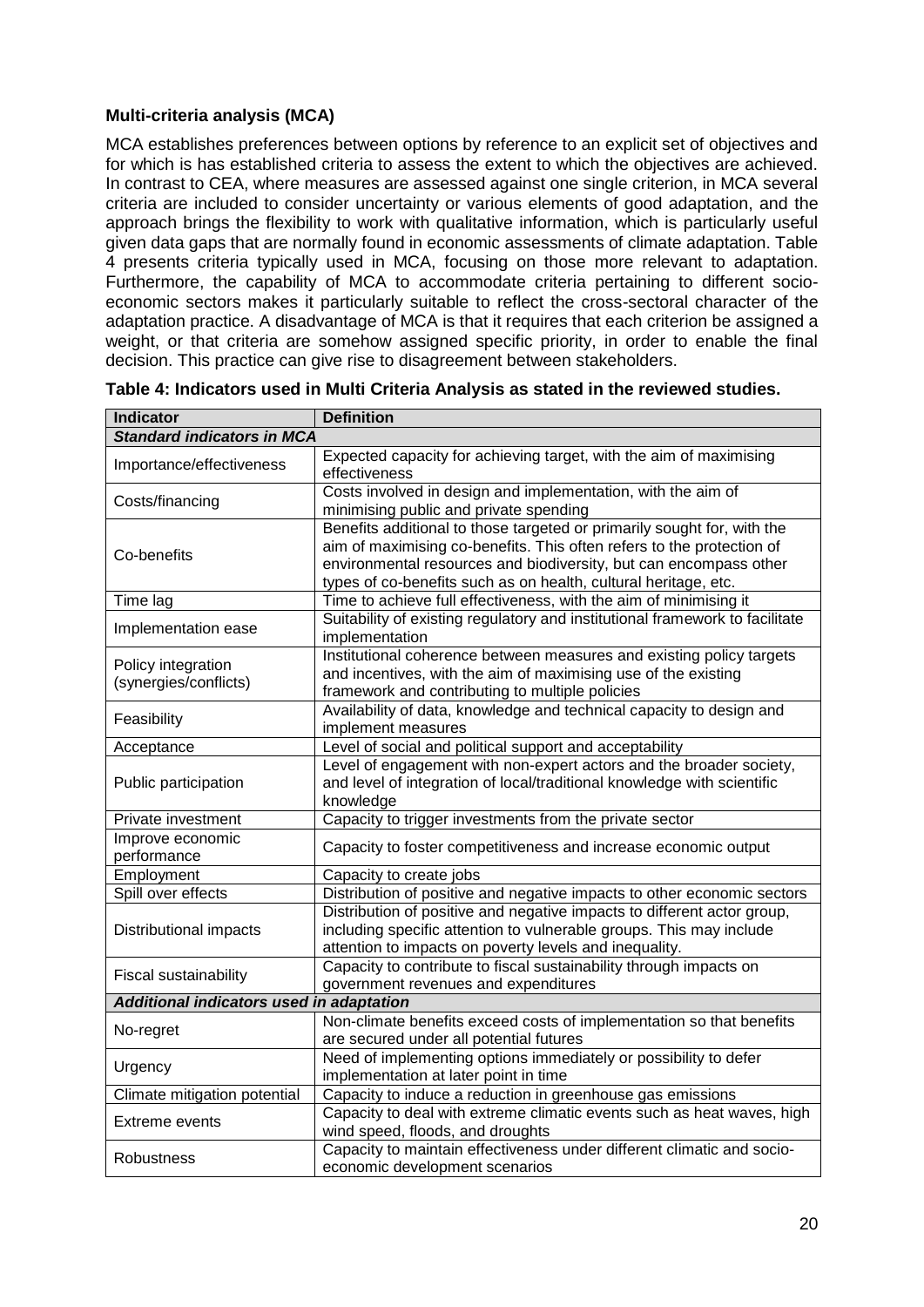#### **Scorecards**

Another suitable means to clearly organize the outcomes of the appraisal are scorecards. These report results after a number of indicators (reflecting policy objectives and criteria), for all future scenarios considered (Fig. 3). They differ from Multi-Criteria Analysis mainly in that they do not require to assign weights to each criterion, a practice which arguably should be substituted by plenary stakeholder meetings. For this scope, stakeholder meetings should be organized, where the outcomes of the evaluation exercise are presented in a manner that ensures clear reception of the main results and critical points by all stakeholders. The scorecards are used in these contexts to enable transparent, explicit and concerted decision-making, and to prevent misunderstanding between stakeholders.



**Figure 3. Conceptual functioning of the Scorecards framework (based on Walker, 2000) for the evaluation of adaptation options. Scorecards report the results of the adaptation assessment to stakeholders and decision-makers. (Figure adapted from Scussolini et al., 2014).**

In the **Vltava** case exercise, the decision-making was based on CBA. We have endeavoured to go beyond classic deterministic CBA, and incorporated stochastic processes in considering factors that are subject to uncertainty.

For this case, the policy objectives are clearly defined, and consist in reducing flood risk in the area. Therefore the choice of adaptation was to build a system of flood protection structures that would protect the main built-up areas from the floods such as the largest that occurred in the past. The involvement of stakeholders in the decision-making process changed conspicuously during the realization of the project (1997-2014), from relatively autonomous decisions by the City Hall of Prague to a much more participatory practice that involved also the urban planning stakeholders.<sup>7</sup>

 $\overline{7}$ The decision on the original version of the project in year 1997 was defined by the City Hall of Prague. In the first years of the flood protection project realization in Prague, the flood protection was subject only to one planning document - the Guide Water Management Plan from year 1975. The municipalities could relatively autonomously decide on the flood protection measures that they paid for themselves. After year 2000, new legislation came into operation, making the decision-making process more participatory - the following phases of the flood protection project in Prague had to comply with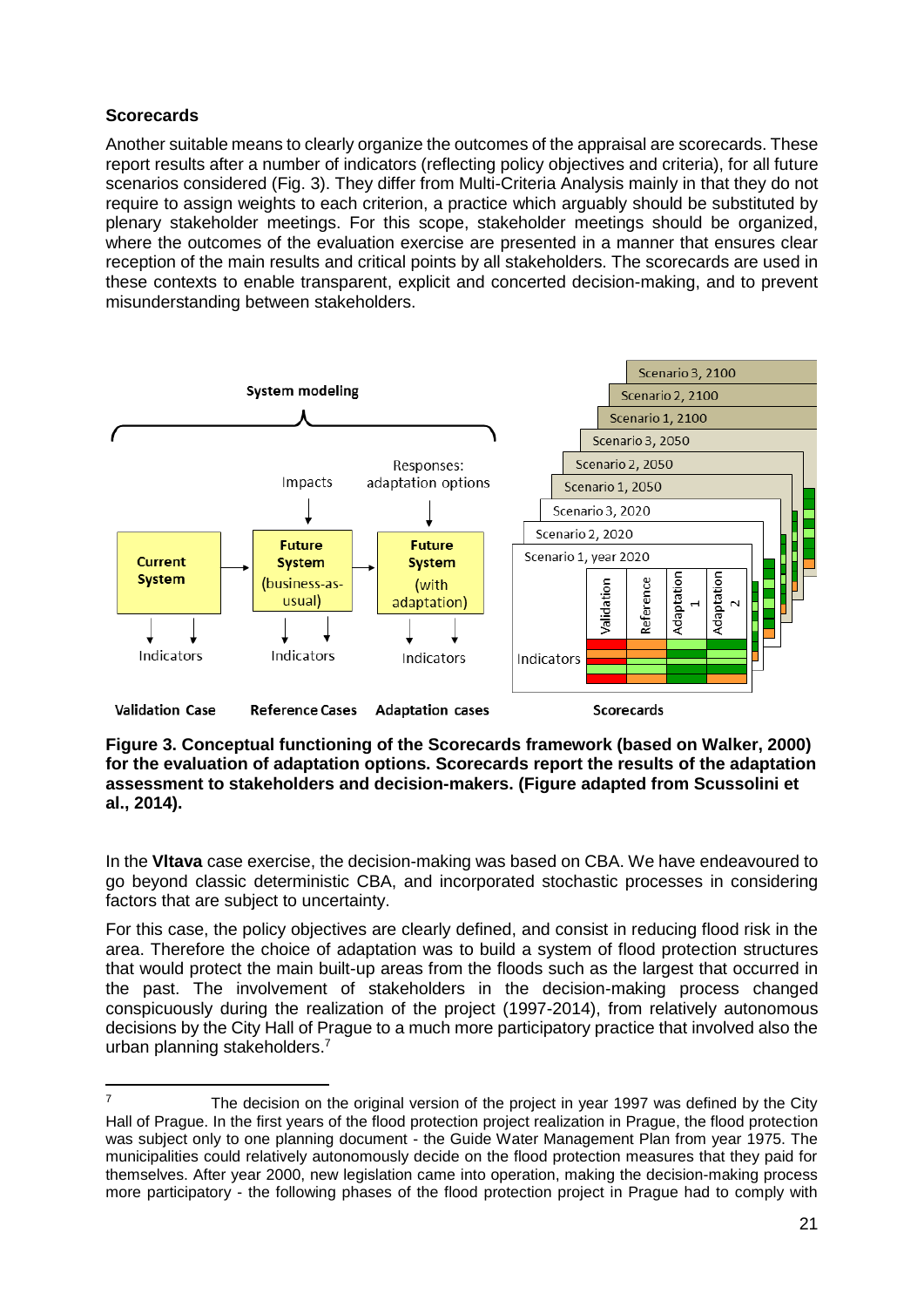In the **Bilbao** case, two main policy areas are involved: the urban design of Zorrotzaurre and flood protection. In the first area several agents are involved. In 2001 several public institutions and private entities created the Management Commission for the Urban Development of Zorrotzaurre. This deals with daily decisions regarding the urban development, while executive decisions are adopted within the Board of Directors, where the major property owners are represented. The members of the Management Commission own 65% of the land in Zorrotzaurre. Thus, the design of the new urban development has been carried out in close collaboration with land-owners, but excluded other types of stakeholders. In the second policy area, related to flood protection, the main stakeholder is the Basque Water Agency. The final adaptation measure of opening the Deusto canal was a mandatory condition of the Basque Water Agency during the approval procedure of the Urban Special Plan for Zorrotzaurre, and its main objective was to cope with the severe flood risk to which the area is currently subject.

#### Step F.3: Private role in adaptation decision-making

To date, much focus in the academic literature and in policy is on the role of the public sector (i.e., ministries, municipalities) in delivering adaptation action. Nevertheless, effective adaptation will necessarily be based on the involvement of a large range of non-public or "private" actors, including businesses, non-governmental organisations and citizens. Private actors can contribute to climate change adaptation in several ways. Private involvement can act as a driver for innovation and technological development, as well as for the diffusion of adaptation technologies and practices, for example through appropriate investment policies and the provision of consulting services. A more resilient private sector could also protect society from large-scale economic impacts of climate change. The timely delivery of food or other traded goods is an important dimension in a business operation in order to avoid loss of economic opportunities (e.g. temporary closure of facilities).

Guidance for exploring the role of private actors in adaptation was developed in ECONADAPT (see Rouillard et al., 2016). The guidance is based around three assessment questions for identifying, in a defined decision-making context, the potential for private actors to benefit from and deliver adaptation. These three assessment questions or steps are described below, with illustrations drawn from the two Vltava and Bilbao case studies, and are aimed to provide guidance to the practitioner.

1. The first step is to identify the scope for private provision of adaptation. This involves examining the benefits of adaptation to public and private actors. The key assumption is that the private provision of adaptation is preferable where there is a clear benefit to the private sector (see Table 5 for examples) or where private actors exacerbate vulnerabilities to climate change and thus have a responsibility in reducing impacts. We illustrate these ideas below using the case studies.

 River basin plan of Vltava river and River Basin Management (Povodí Vltavy, state enterprise) had to include the anti-flood measures in the Action plan of the River basin plan of the Vltava river. The process from year 2002 on is more participatory (the River basin plan is approved by municipalities). The flood protection planning is also part of the urban planning process and the other stakeholders may also participate through this process....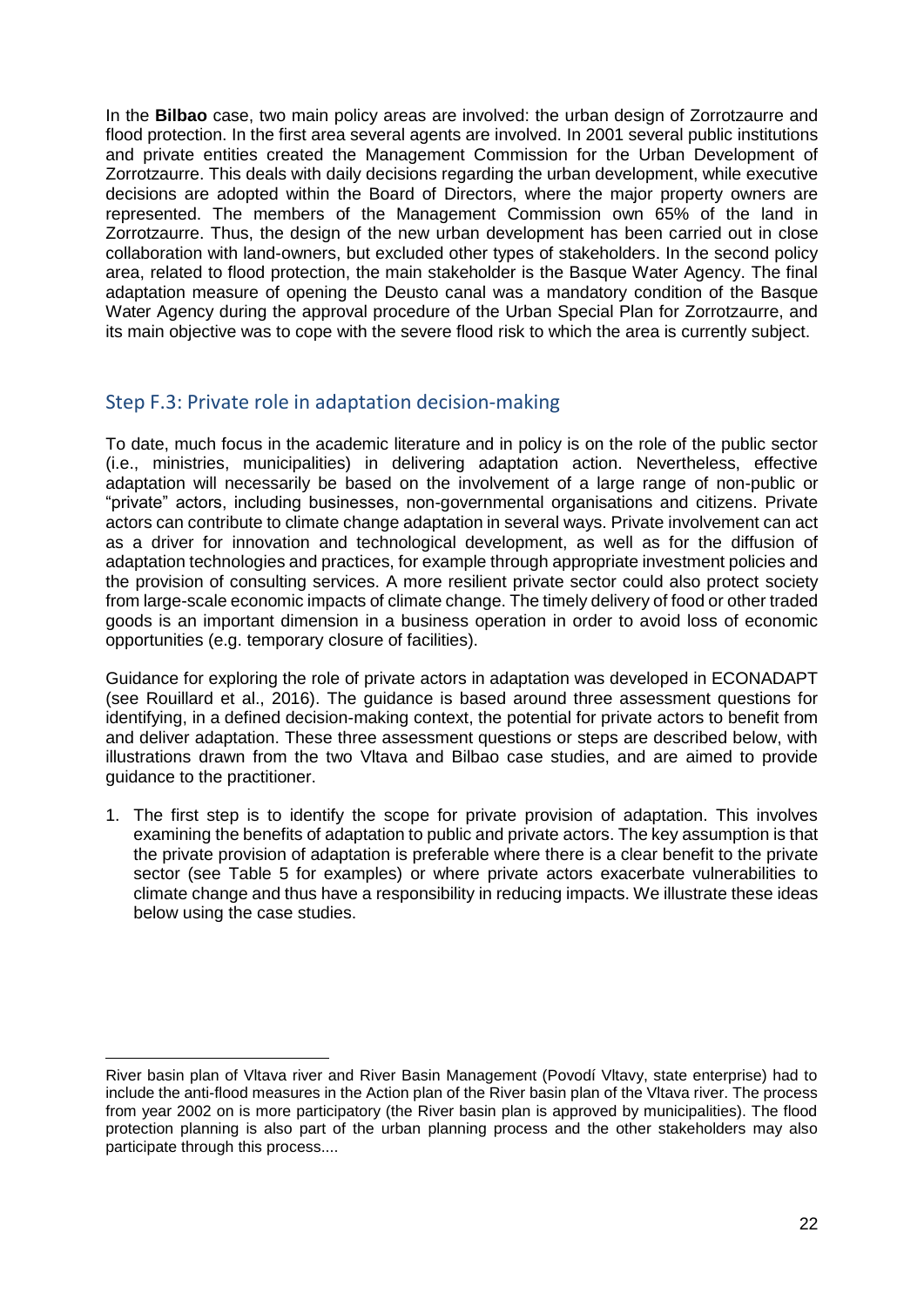| Type of<br>risk     | <b>Description</b>                                                                                                                      | <b>Opportunities</b>                                                                                                                 | <b>Benefits</b>                                                                                                                 |
|---------------------|-----------------------------------------------------------------------------------------------------------------------------------------|--------------------------------------------------------------------------------------------------------------------------------------|---------------------------------------------------------------------------------------------------------------------------------|
| Production<br>risks | Changes in type,<br>quality and quantity of<br>primary products (e.g.<br>crop varieties)                                                | Development of<br>alternative supply<br>sources (e.g.<br>development of new<br>crop variety)                                         | Reducing risk of<br>supply scarcity,<br>responding to future<br>regulatory changes,<br>and securing<br>competitive<br>advantage |
| Logistical<br>risks | Disruptions and<br>damages to<br>operations,<br>transportation,<br>infrastructure, and<br>products (e.g.<br>damages to rail<br>network) | Redundancy and<br>flexibility in supply<br>chains and business<br>operations (e.g.<br>alternative trade routes)                      | Reducing losses<br>during extreme<br>events, enhancing<br>trust in company, and<br>attract investment                           |
| Demand<br>risks     | Change in consumer<br>behaviour and<br>regulatory<br>requirements for<br>more products<br>increasing climate<br>resilience              | Developing products<br>increasing climate<br>resilience (e.g.<br>improved insulation<br>material)                                    | Securing competitive<br>advantage and<br>reducing losses                                                                        |
| Financial<br>risks  | Climate vulnerable<br>investments,<br>customer default, loss<br>of value                                                                | Diversification of<br>portfolio and activities<br>(e.g. alternative income<br>sources, investment in<br>climate proofed<br>projects) | Reducing<br>vulnerability to future<br>environmental and<br>financial shocks                                                    |
| Human<br>risks      | Human health and<br>safety                                                                                                              | Good risk management                                                                                                                 | Enhancing reputation<br>and attracting<br>investment                                                                            |

#### **Table 5. Opportunities for adaptation in the private sector. Adapted from SCCIP (2010).**

In both case studies, proposed adaptation measures are expected to deliver public and private benefits. Avoided damages in the **Vltava** case include reduced flooding of residential infrastructure and production, and of cropland. In the **Bilbao** case they include reduced flooding of private property. In addition, a protected area is developed in Bilbao: a total of 390,000 m<sup>2</sup>, divided in 208 urban plots owned by 59 different institutions, private entities and citizens.

Overall, measures proposed in both case studies offer benefits for the private sector in terms of reduced production risks (e.g. from loss of crops) and logistical risks (e.g. reducing losses due to traffic disruptions), and increased economic opportunities. The private sector could thus be stimulated to contribute to the implementation of flood protection measures, through e.g. financing, implementing measures, providing land, thereby reducing financial and logistical strain on the public sector. More generally, other adaptation measures with more emphasis in private involvement could have been considered in the two case studies, for example increased preparedness by households and businesses and adaptation to agricultural practices to reduce run-off in the fields.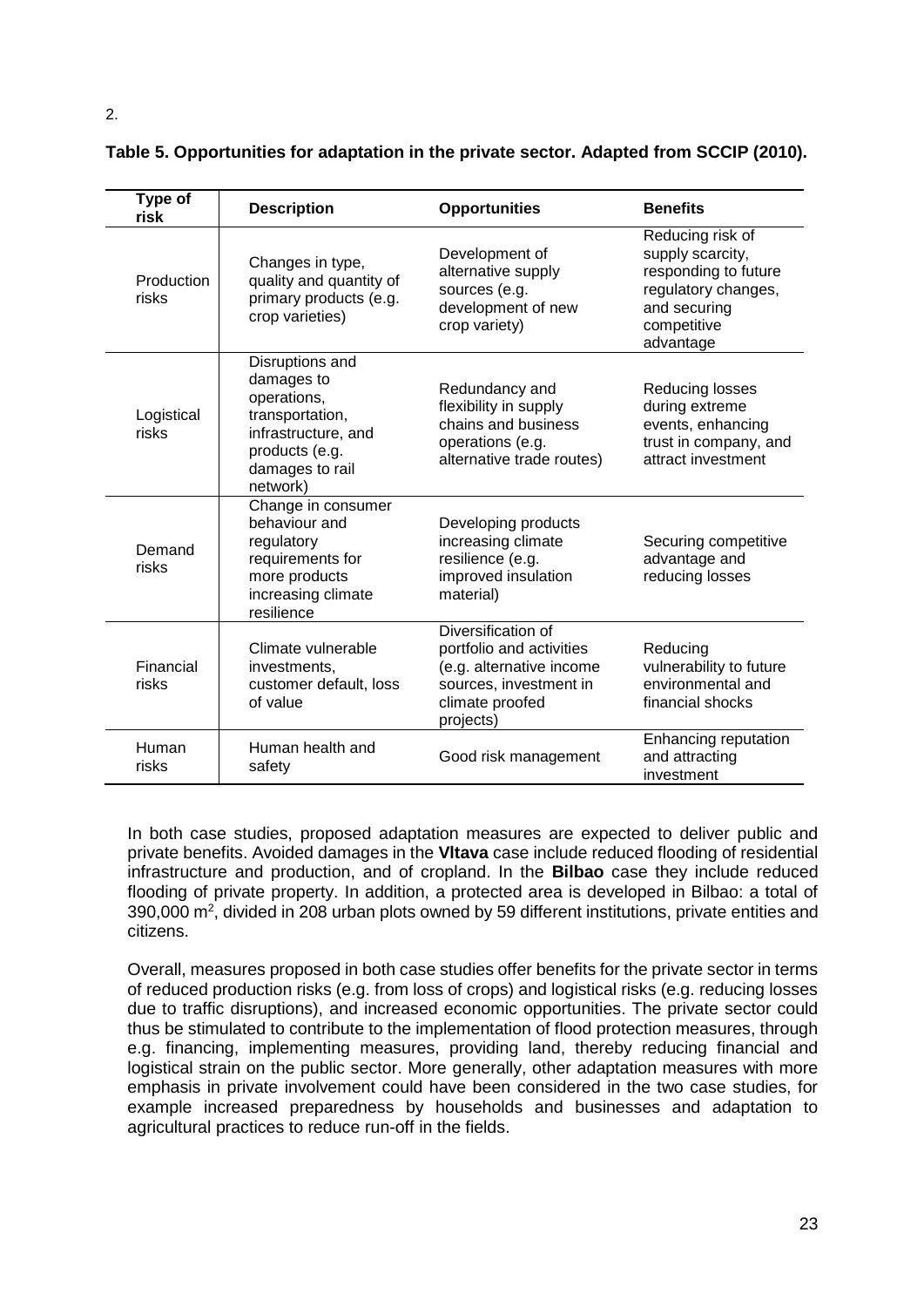3. The second step is to examine the scope of public involvement in fostering private participation. Private provision of adaptation should occur: when market failure is minimal; when private actors have good awareness of climate; when there is a clear private benefit in taking action; and when benefits materialise in the short term. The degree of public involvement in supporting private adaptation should depend on considering (i) how it helps maximise welfare of individuals and groups disproportionately impacted by climate change and by adaptation, or (ii) how it helps maximise public benefits (see Rouillard et al., 2016 for a longer discussion). Four types of public policy instruments are proposed to encourage private involvement (Table 6). More coercive types are warranted when public benefits of adaptation are stronger, while more informational and economic incentives may suffice when private benefits are stronger.

| <b>Policy instrument</b>       | <b>Economic</b><br>incentive | Non-monetary<br>benefits | <b>Altruism</b> | Coercion |
|--------------------------------|------------------------------|--------------------------|-----------------|----------|
| Awareness-raising              |                              | Х                        | Χ               |          |
| Regulation                     |                              |                          |                 | X        |
| Public-private partnerships    | х                            | X                        |                 |          |
| <b>Subsidies</b>               | X                            | X                        |                 |          |
| Tariff, charge and tax         | X                            |                          |                 | X        |
| Trading                        | X                            | X                        |                 |          |
| Payment for Ecosystem services | Χ                            | Χ                        |                 |          |
| Insurance                      |                              | Х                        |                 |          |

In the ECONADAPT case studies public bodies have taken forward the adaptation measures and have not sought strong private involvement. In the **Vltava** case the administration of Prague financed and delivered the proposed measures, as it is normally the case in the Czech Republic. In **Bilbao** public authorities financed and delivered the opening of the channel. However, some private involvement was realised: land raising was financed from five property owners of the district (who own 79% of the 1<sup>st</sup> Implementation Unit). They constituted a Contracting Board in charge of the development and financing of the works in Phase 1, including the elevation of the urbanization level. The budget for this earthmoving works is estimated at 2.3 M €.

4. The last step is the examination of the performance of proposed instruments against key factors (e.g., effectiveness, efficiency, distributional impact), and how can they be combined or sequenced in time. It is further recommended to develop, early on, an appropriate engagement strategy in order to explore and enhance private involvement in taking forward adaptation measures. This dimension was not explored in the ECONADAPT case studies.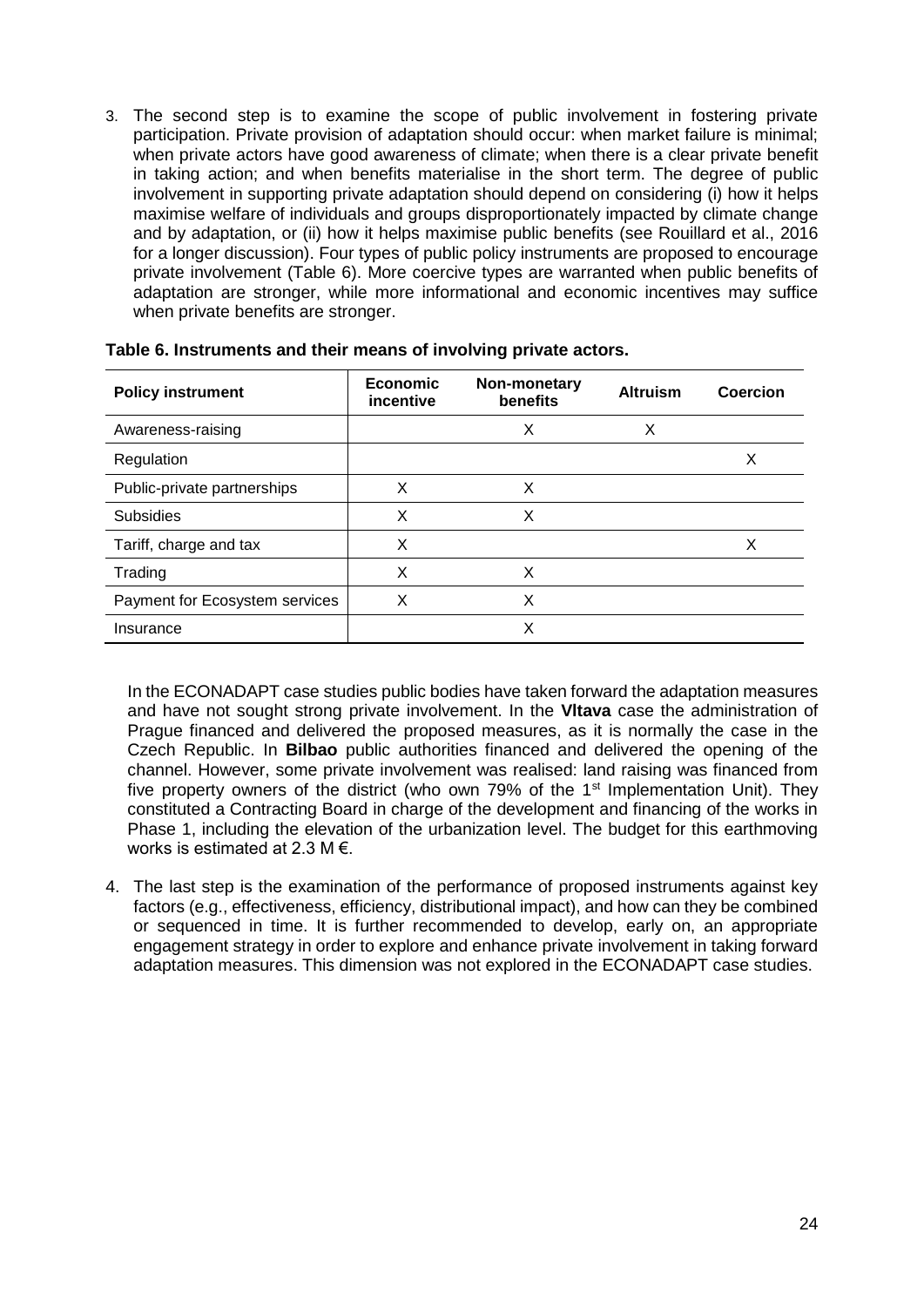## <span id="page-28-0"></span>3 Step-by-step summary tables

In this chapter we provide tables that condense the Steps presented in chapter 2. Here we stress on the aspects that we deem essential to a successful and correct appraisal of long-term infrastructural investments and in adaptation to climate change. The scopes are:

- to provide at a glance to the practitioner a schematic overview of all the Steps to be considered in the appraisal, to be kept in mind at any moment;
- to help the assessor determine in an early phase the requirements as to models, datasets and expertise that are needed to carry out the appraisal.

Because the practical contingencies in which appraisal studies take place often considerably constrain the scope of the study itself, with these table we intend to facilitate the decision by practitioner on which of our indications should be applied in full or in a light-touch manner.

In the tables in the following pages we provide:

- the main strength of the approaches taken in the two case studies;
- remaining challenges;
- our resulting recommendations.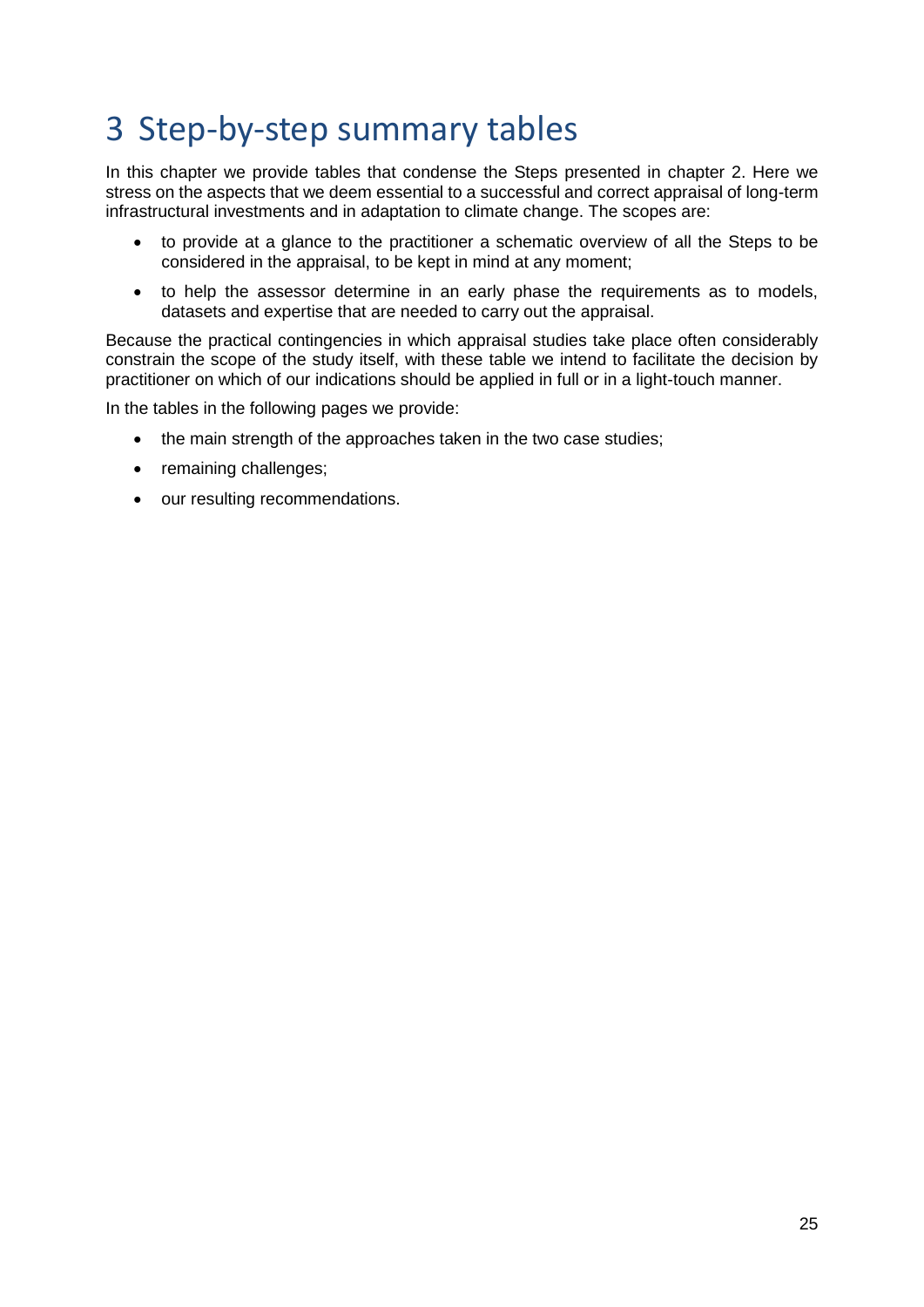## 3.1 Context analysis

| <b>Step</b>                                                                   | Main strengths in our approach                                                                                                                                                                                          | Remaining challenges in our approach                                                                                     | <b>Recommendations</b>                                                                                                                                                                               |
|-------------------------------------------------------------------------------|-------------------------------------------------------------------------------------------------------------------------------------------------------------------------------------------------------------------------|--------------------------------------------------------------------------------------------------------------------------|------------------------------------------------------------------------------------------------------------------------------------------------------------------------------------------------------|
| A.1<br>Characterize<br>physical context                                       | We synthesized knowledge on the geo-<br>morphological and hydrographic features, the<br>climate, and the hazard prone-ness of the cases'<br>area                                                                        |                                                                                                                          | Contact with the relevant local scientific<br>departments facilitates the efficient collection of<br>the necessary information. Also, global tools are<br>available for first-cut hazard information |
| A.2<br>Characterize<br>socio-economic<br>context                              | We defined the boundaries of the cases,<br>identifying which people and activities are<br>exposed to climate-related risk                                                                                               | High-quality quantitative datasets would permit<br>better assessment of the network of people and<br>goods at stake      | Contact with the local economic departments in<br>universities and institutions can provide access to<br>the most updated information                                                                |
| A.3<br>Characterize<br>policy,<br>institutional and<br>stakeholder<br>context | For the Bilbao case we compiled an extensive list<br>of the people, companies and institutions involved,<br>and of the normative and executive<br>responsibilities. Also, several stakeholder meeting<br>were organized | Due to the ex-post nature of the Vitava appraisal,<br>stakeholder engagement in the decision-making<br>was not possible. | It is necessary to engage with stakeholders at<br>different stages in the project, in bilateral and<br>multilateral meetings, and to ensure good<br>communication and exchange of information        |

## <span id="page-29-0"></span>3.2 Hazard assessment

<span id="page-29-1"></span>

| <b>Step</b>                                  | Main strengths in our approach                                                                                                             | Remaining challenges in our approach                                                                                                                                                                             | <b>Recommendations</b>                                                                                                                                                                                                                  |
|----------------------------------------------|--------------------------------------------------------------------------------------------------------------------------------------------|------------------------------------------------------------------------------------------------------------------------------------------------------------------------------------------------------------------|-----------------------------------------------------------------------------------------------------------------------------------------------------------------------------------------------------------------------------------------|
| <b>B.1 Scenarios</b><br>and time<br>horizons | In the Vitava case we selected different<br>combinations of climate and socio-economic<br>scenarios that are compatible                    | We only simulated conditions at present and at the<br>end of the century, while it would be useful to<br>simulate a few time horizons in between                                                                 | It is essential to sample the range of possible<br>climate and socio-economic outcomes. Simulating<br>multiple future time slices greatly improves the<br>appraisal of future benefits of adaptation                                    |
| <b>B.2 Climate</b><br>datasets               | In the Vitava case we used climate data from a<br>wide range of climate models, and thus<br>adequately sampled the inter-model uncertainty | For the <b>Bilbao</b> case we could only use the results<br>of one climate model. However, we justified this<br>choice by demonstrating that this dataset is<br>representative of multiple models' ensemble mean | Use datasets from multiple models, and sample<br>the range of their outcomes. When limited<br>resources imply that few model datasets can be<br>used, it is necessary to carefully select the<br>model(s) and nevertheless provide some |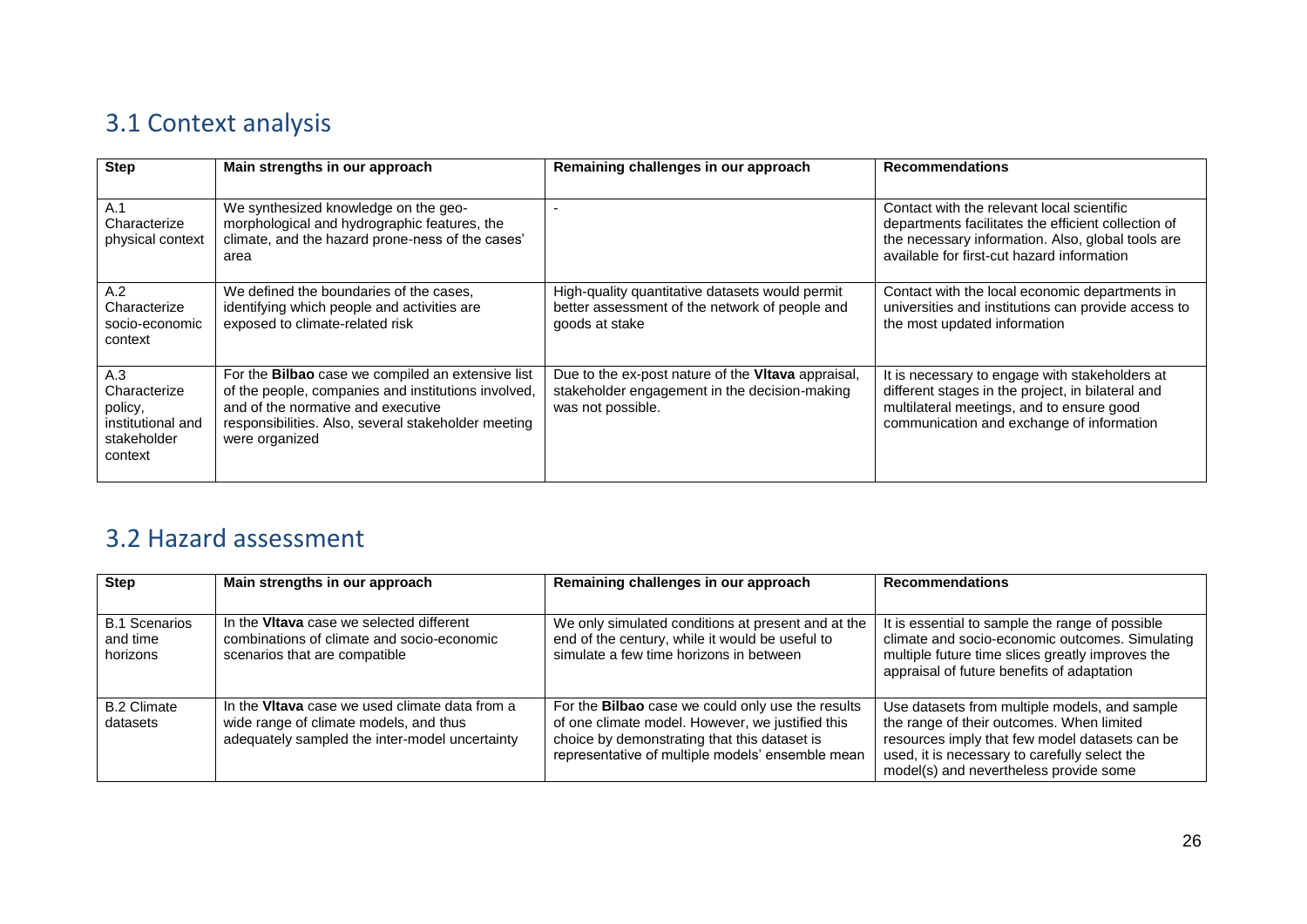|                                                                 |                                                                                                                                                                                                                                                                                                         |                                                                                                                                                                                                                                                                                          | estimation of the uncertainty around its or their<br>outcome(s)                                                                                                                                                                                                                                                                                                                                   |
|-----------------------------------------------------------------|---------------------------------------------------------------------------------------------------------------------------------------------------------------------------------------------------------------------------------------------------------------------------------------------------------|------------------------------------------------------------------------------------------------------------------------------------------------------------------------------------------------------------------------------------------------------------------------------------------|---------------------------------------------------------------------------------------------------------------------------------------------------------------------------------------------------------------------------------------------------------------------------------------------------------------------------------------------------------------------------------------------------|
| <b>B.3 Weather</b><br>generator /<br>Statistical<br>downscaling | Due to practical limitations, we could not test the<br>potential benefits of this step                                                                                                                                                                                                                  | Especially for the <b>Bilbao</b> case, either of these<br>techniques could have provided interesting<br>insights into local changes in weather variables                                                                                                                                 | When the expertise available to the practitioners<br>allows, especially when climate data resolution is<br>coarse, it is worth applying either weather<br>generation or statistical downscaling                                                                                                                                                                                                   |
| <b>B.4 Sea level</b><br>rise                                    | Besides changes in precipitation patterns, in the<br><b>Bilbao</b> case we also included projections of<br>regional sea level rise                                                                                                                                                                      | It was not possible to conduct a study of the joint<br>probabilities of river and sea level extremes                                                                                                                                                                                     | When the case context requires, it is imperative to<br>include sea level rise amongst the impacts.<br>Although not yet common, it is advisable to<br>address the impacts of compound floods, from<br>river, precipitation, and storm surges                                                                                                                                                       |
| B.5<br>Hydrological<br>modelling and<br>hazard maps             | For both cases we produced flood maps for floods<br>of multiple return periods, which allows<br>addressing floods as stochastic events. For the<br>Vitava case applying simplified relationships and<br>data interpolation allowed to satisfactorily obtain<br>flood extents from maximum precipitation | In the <b>Bilbao</b> case we treated floods of different<br>magnitude as discrete possibilities, thus likely<br>underestimating the expected annual damage<br>resulting from their joint probabilities. Full on<br>hydrological modelling for the Vitava case area<br>proves challenging | Depending on the resources and expertise, using<br>either simplifications such as the relationships we<br>applied, or run hydrological/hydraulic modelling.<br>The second will yield more reliable results. For<br>each future scenario, it is necessary to produce<br>multiple flood maps, for at least 4 return periods.<br>The expected annual damage can thus be<br>calculated stochastically |

## 3.3 Impact assessment

<span id="page-30-0"></span>

| <b>Step</b>              | Main strengths in our approach                                                                                     | Remaining challenges in our approach                                                                                                                                                                                  | <b>Recommendations</b>                                                                                                                                                                                                                          |
|--------------------------|--------------------------------------------------------------------------------------------------------------------|-----------------------------------------------------------------------------------------------------------------------------------------------------------------------------------------------------------------------|-------------------------------------------------------------------------------------------------------------------------------------------------------------------------------------------------------------------------------------------------|
|                          |                                                                                                                    |                                                                                                                                                                                                                       |                                                                                                                                                                                                                                                 |
| C.1 Exposure<br>datasets | We used updated information on exposed land<br>uses, in the case of <b>Bilbao</b> with very high spatial<br>detail | For the whole city of Prague (Vitava case) it was<br>not possible to differentiate many land uses. Also,<br>a big pending challenge is the representation of<br>future changes in land uses, population and<br>assets | Liaising with the local authorities, the most<br>updated maps should be retrieved, reporting land<br>uses or, if the case scale is small, even buildings.<br>It should be investigated whether any study exists<br>on future change in exposure |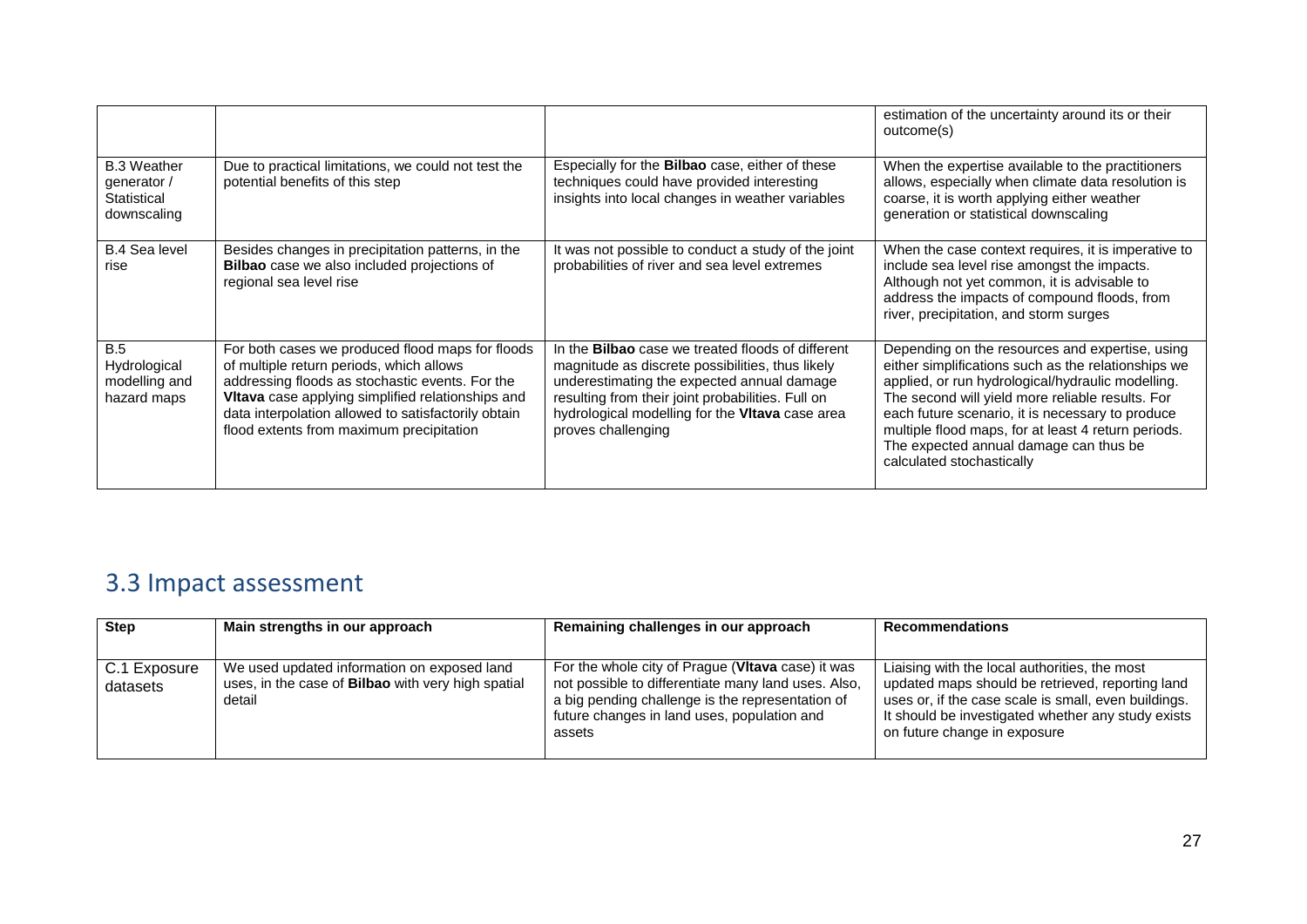| C.2<br>Vulnerability<br>information | Country-specific vulnerability curves, i.e., depth-<br>damage curves, were applied (Vitava case)       | Large improvements can be achieved by using<br>site-specific vulnerability curves                                        | The availability of local vulnerability curves /<br>information should be checked. Alternatively, if the<br>case scale is small, a survey could be conducted.<br>If resources do not allow, apply the most<br>representative curves available from literature |
|-------------------------------------|--------------------------------------------------------------------------------------------------------|--------------------------------------------------------------------------------------------------------------------------|---------------------------------------------------------------------------------------------------------------------------------------------------------------------------------------------------------------------------------------------------------------|
| C.3: Impact<br>modelling            | Exposure datasets were intersected at the spatial<br>scale with flood maps, using vulnerability curves | This step critically depends on the quality and<br>reliability of the datasets obtained in steps B.5,<br>$C.1$ and $C.2$ | The spatial integration of maps of flood and of land<br>uses, through the application of vulnerability<br>curves, is straightforward                                                                                                                          |

## 3.4 Adaptation

<span id="page-31-0"></span>

| <b>Step</b>                                       | Main strengths in our approach                                                           | Remaining challenges in our approach                                                                                                                                                    | <b>Recommendations</b>                                                                                                                                                                                                                                                             |
|---------------------------------------------------|------------------------------------------------------------------------------------------|-----------------------------------------------------------------------------------------------------------------------------------------------------------------------------------------|------------------------------------------------------------------------------------------------------------------------------------------------------------------------------------------------------------------------------------------------------------------------------------|
| D.1 Screening<br>adaptation<br>options            | We build an easy-access tool for screening every<br>possible adaptation measure          | Due to the ex-post nature of the appraisals, we did<br>not actually select options from the general list we<br>created, but appraised already set options.                              | When the case context is well characterized<br>(Steps A) it should be relatively straightforward to<br>filter adaptation measures that befit the case,<br>using our tool                                                                                                           |
| D.2 Including<br>adaptation<br>into<br>assessment | Due to practical limitations, we could not simulate<br>alternative measures in the cases | As our cases consisted on the evaluation of<br>existing investments or plans, we did not simulate<br>alternative options                                                                | Careful consideration on the part of the impact<br>modeller should be taken, to identify the part of the<br>modelling framework where the adaptation plays<br>out its role and can therefore be simulated                                                                          |
| D.3<br>Considering<br>adaptation<br>"pathways"    | Due to practical limitations, we did not carry out<br>this step                          | A single future time horizon was simulated,<br>making it harder to pinpoint adaptation "tipping"<br>points" and therefore draw pathways. Also, we<br>didn't simulate different measures | When different measures are simulated, it is really<br>worth exploring this step. Also beneficial to enable<br>drawing pathways is the simulation of multiple<br>future time steps, to locate adaptation "tipping<br>points". Pathways greatly help decision-making<br>discussions |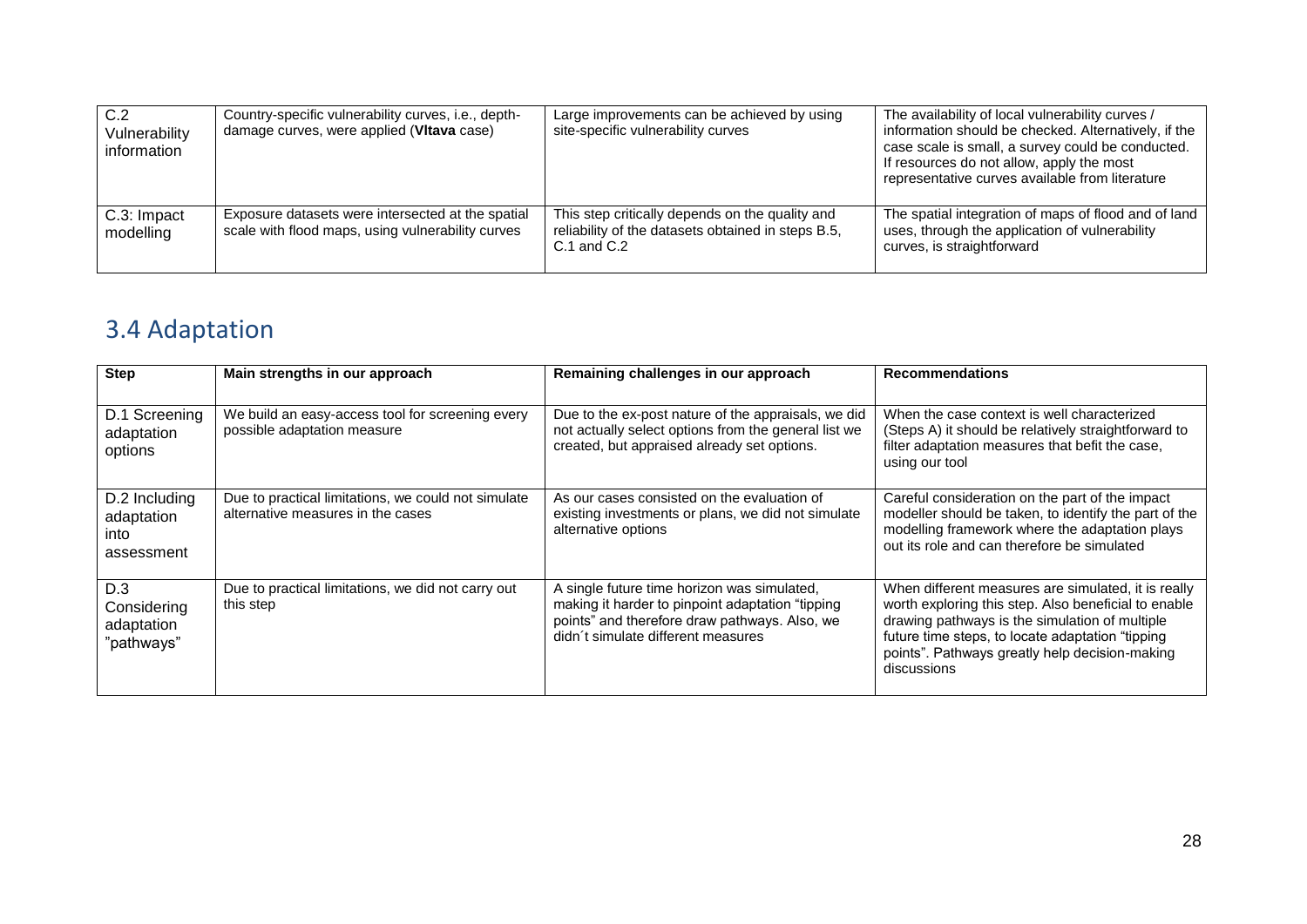## 3.5 Economic assessment

<span id="page-32-0"></span>

| <b>Step</b>                                                            | Main strengths in our approach                                                                                                                                                                                                                                 | Remaining challenges in our approach                                                                                                                         | <b>Recommendations</b>                                                                                                                                                                                                                             |
|------------------------------------------------------------------------|----------------------------------------------------------------------------------------------------------------------------------------------------------------------------------------------------------------------------------------------------------------|--------------------------------------------------------------------------------------------------------------------------------------------------------------|----------------------------------------------------------------------------------------------------------------------------------------------------------------------------------------------------------------------------------------------------|
| E.1<br>Quantification<br>of costs                                      | Official costs figures (VItava) or quotes (Bilbao)<br>where used                                                                                                                                                                                               |                                                                                                                                                              | The practitioner should consider whether part of the<br>investment could be realized in a later stage, so as to<br>increase the chances of a positive outcome of the<br>cost/benefit analysis (taken into account discounting<br>of future values) |
| E.2<br>Quantification<br>of benefits-<br>Avoided<br>damage             | Especially in the Bilbao case, several categories<br>of damages were included, accounting also for<br>damages to cultural heritage, human health,<br>disruption of transportation and such                                                                     | In the case with larger scale (VItava), quantifying<br>damages beyond the direct and tangible is a<br>considerable challenge                                 | This step is based on Step C.3 and therefore depends<br>on its quality. Multiple categories of damages should<br>be considered, where possible, including indirect and<br>intangible damages                                                       |
| E.3<br>Quantification<br>of<br>Intangible/non<br>-monetary<br>benefits | For the Bilbao case, it was possible to account for<br>some intangible and non-directly monetizable<br>damages (see Step E.2)                                                                                                                                  | In case such as the Vitava, where this was not<br>possible, those benefits/impacts should be<br>accounted for separately in the decision-making<br>framework | The monetization of non-money damages needs the<br>application of dedicated approaches. Alternatively,<br>separate accounting for non-monetary<br>benefits/impacts should yield a fair representation in<br>the decision-making stage              |
| E.4<br>Quantification<br>of co-benefits<br>of adaptation               | We did not identify co-benefit of the adaptation<br>measures investigated                                                                                                                                                                                      |                                                                                                                                                              | Often adaptation may bring co-benefits that should<br>not be overlooked. An efficient way in which these can<br>be made evident is via meetings with local<br>stakeholders and experts                                                             |
| E.5<br>Discounting of<br>future values                                 | We explored a large variety of approaches to<br>discounting, and of values, in the Vitava case,<br>also considering their compatibility with the climate<br>scenarios adopted. In the Bilbao case, results<br>were produced for any plausible rate of discount |                                                                                                                                                              | As this step is crucial to the outcome of the economic<br>appraisal, a serious investigation (i.e., sensitivity<br>analysis) of the effects of different discounting<br>approaches and rates should be carried out                                 |
| E.6<br>Incorporating<br>future<br>preferences                          | We did not incorporate changes in preferences in<br>the cases                                                                                                                                                                                                  |                                                                                                                                                              | As future generations may value environmental<br>services more, it is advisable to apply a growth factor<br>$(\alpha)$ to extrapolate future values of, e.g., ecosystems<br>that may be saved/created by the adaptation                            |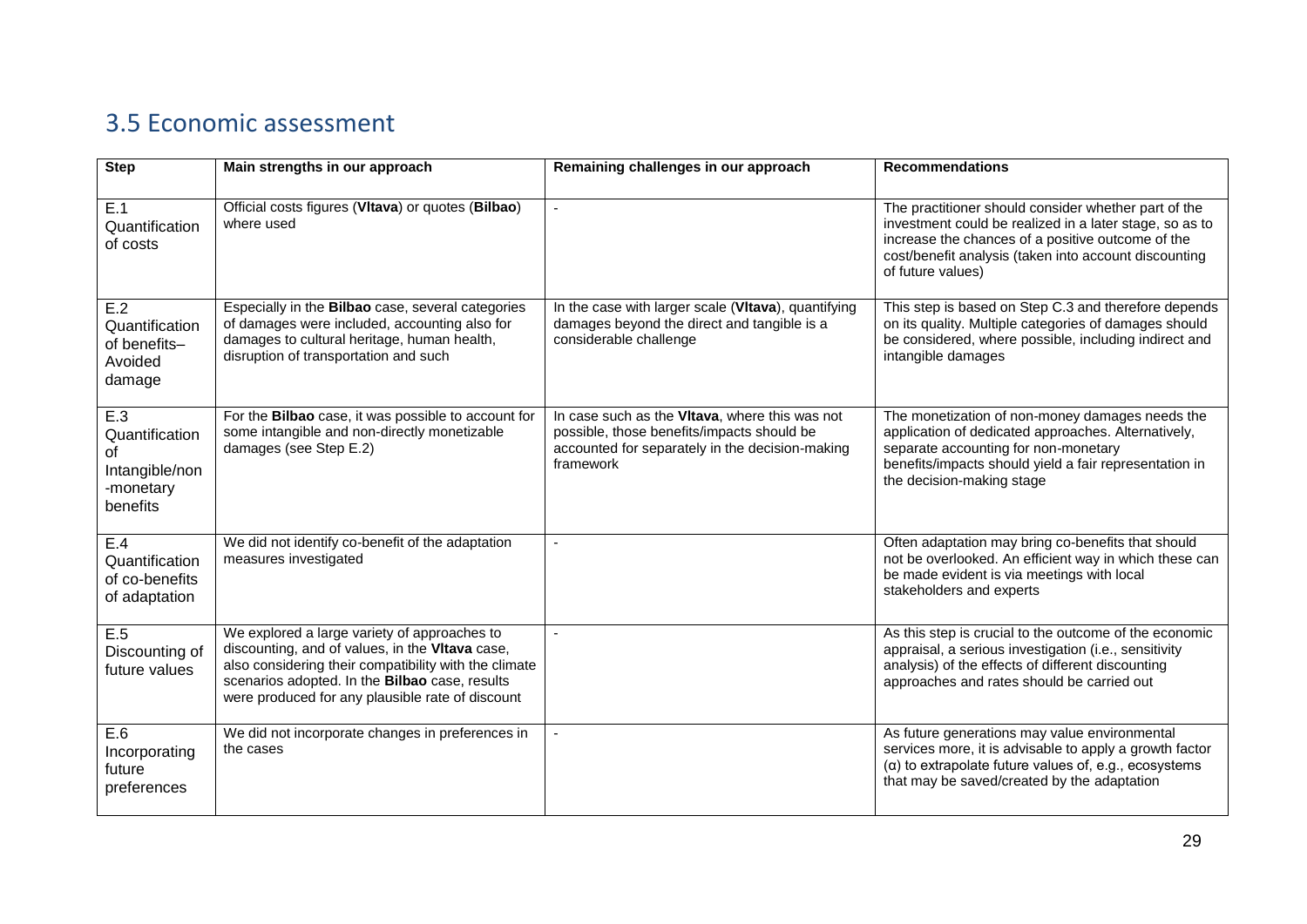## 3.6 Decision-making with consideration of stakeholders

<span id="page-33-0"></span>

| <b>Step</b>                                                 | Main strengths in our approach                                                                                                                                                                                           | Remaining challenges in our approach                                                                                                                                                                               | <b>Recommendations</b>                                                                                                                                                                                                               |
|-------------------------------------------------------------|--------------------------------------------------------------------------------------------------------------------------------------------------------------------------------------------------------------------------|--------------------------------------------------------------------------------------------------------------------------------------------------------------------------------------------------------------------|--------------------------------------------------------------------------------------------------------------------------------------------------------------------------------------------------------------------------------------|
| F.1 Economic<br>decision-<br>making tools                   | The decision-making in our cases was implicitly<br>covered in the economic appraisal: when benefits<br>exceed costs, the decision is to invest                                                                           | With a larger scope in the assessment, it would be<br>necessary to adopt more techniques that<br>comprehend more aspects of the decision on<br>whether and on what to invest                                       | Apply Cost-Benefit Analysis or Real Option<br>Analysis, with the adjustments we provide to make<br>room for consideration of uncertainties typical of<br>climate adaptation                                                          |
| $F.2$ :<br>Comprehensiv<br>e decision-<br>making tools      | We did not apply decision-making tools that<br>comprehend criteria beyond the non-economic<br>domain                                                                                                                     | Because both the Vitava and the Bilbao case<br>present a rich stakeholder context, decisions<br>should have been taken with comprehensive tools<br>and in explicit consideration of the stakeholders'<br>instances | Depending on the stakeholder complexity of the<br>case, apply one or more of the tools and<br>techniques that we present. Use the tools to<br>engage stakeholders in evaluating pros and cons<br>of each adaptation option           |
| F.2 Private<br>role in<br>adaptation<br>decision-<br>making | Adaptation in both case studies creates benefits to<br>private parties, which should motivate private<br>investment into the measures. In Bilbao, in fact,<br>property owners financed the elevation of plots of<br>land | A range of adaptation options specifically involve<br>private actors, but have not been contemplated in<br>the cases                                                                                               | Stakeholders that will substantially benefit from the<br>adaptation (e.g., farmers, industries), may be<br>considered to share the public investment burden,<br>applying specific policy instruments proposed in<br><b>ECONADAPT</b> |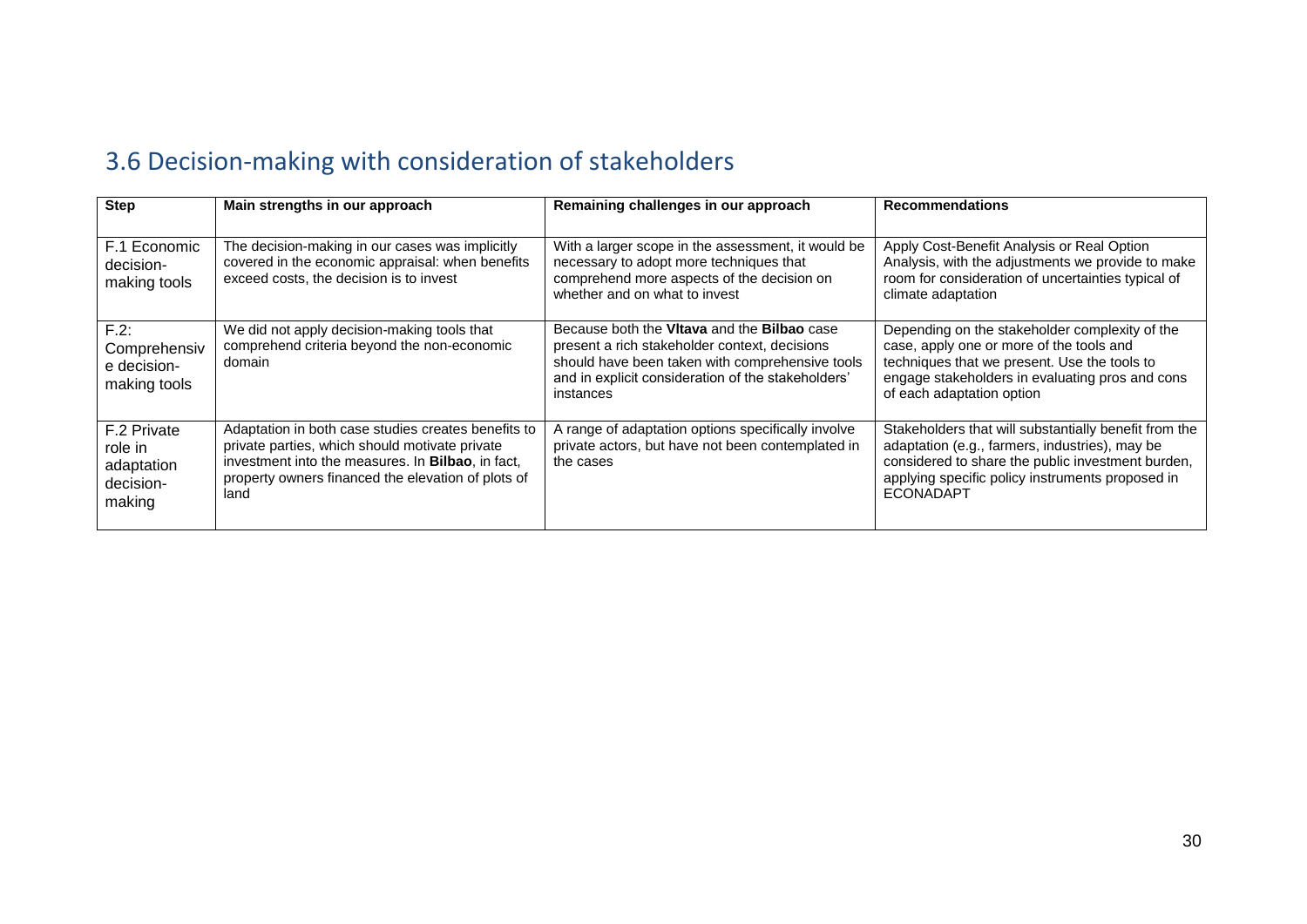# <span id="page-34-0"></span>4 Implications

### <span id="page-34-1"></span>4.1 Positive success-factors

The single greatest advantage for the work that is here summarized came from the possibility of tapping knowledge from a wide range of expertise present within the ECONADAPT consortium, from climatology and climate services to economic decision-making. Thanks to this the guidelines here provided are not the recommendation of a few individuals who learned from two concrete case studies, but reflect a considerable body of knowledge and experience from multiple disciplines. Linked to this is one of our main conclusions, that the appraisal of adaptation is a multi-disciplinary exercise, and that the practitioner should therefore count on (access to) a range of expertise to address all its steps.

Another point of strength in our case studies' exercise was the already established access to local knowledge stakeholders, especially the water institutions in the Czech Republic and the Basque country. The implication of this is that (as reported in Steps A) the practitioner should aim for developing such contacts as soon as possible, to maximize the chances of a successful appraisal.

Further, the fact that the realization of the two case appraisals was itself constrained, in the amount of time and effort available, turned out extremely instructive in understanding which should be the right compromise between accuracy and comprehensiveness on the one hand, and efficiency and expeditiousness on the other.

## <span id="page-34-2"></span>4.2 Main pending challenges

While the limitations in carrying out the case studies had benefits, they clearly presented the disadvantage that we could not try out different approaches to the same problem (same Step). By doing that, we could have provided even more extensive and informed recommendations, also about the time and effort required for each plausible approach. As we outline below, this can be explored in future research.

In relation to this, we need to stress that, as evident from the Steps in section 2, we have not had the chance to perform all Steps in our case studies, and that some of the practices we concretely adopted in the cases are sub-optimal. Nevertheless, we could still compile valuable recommendations for those Steps by filling the cases' gap with knowledge and experience gathered within the ECONADAPT partnership.

One further possibility we did not adequately explore is the implementation of so-called "naturebased solutions" to adaptation. These are increasingly being recognized as measures that generate a host of co-benefits, mostly in terms of the preservation/creation of ecosystem and of emissions mitigation. However, due to their still limited application, the effectiveness of these measures in meeting their adaptation goals, and their economic efficiency have not been systematically investigated yet (e.g., Temmerman et al., 2013).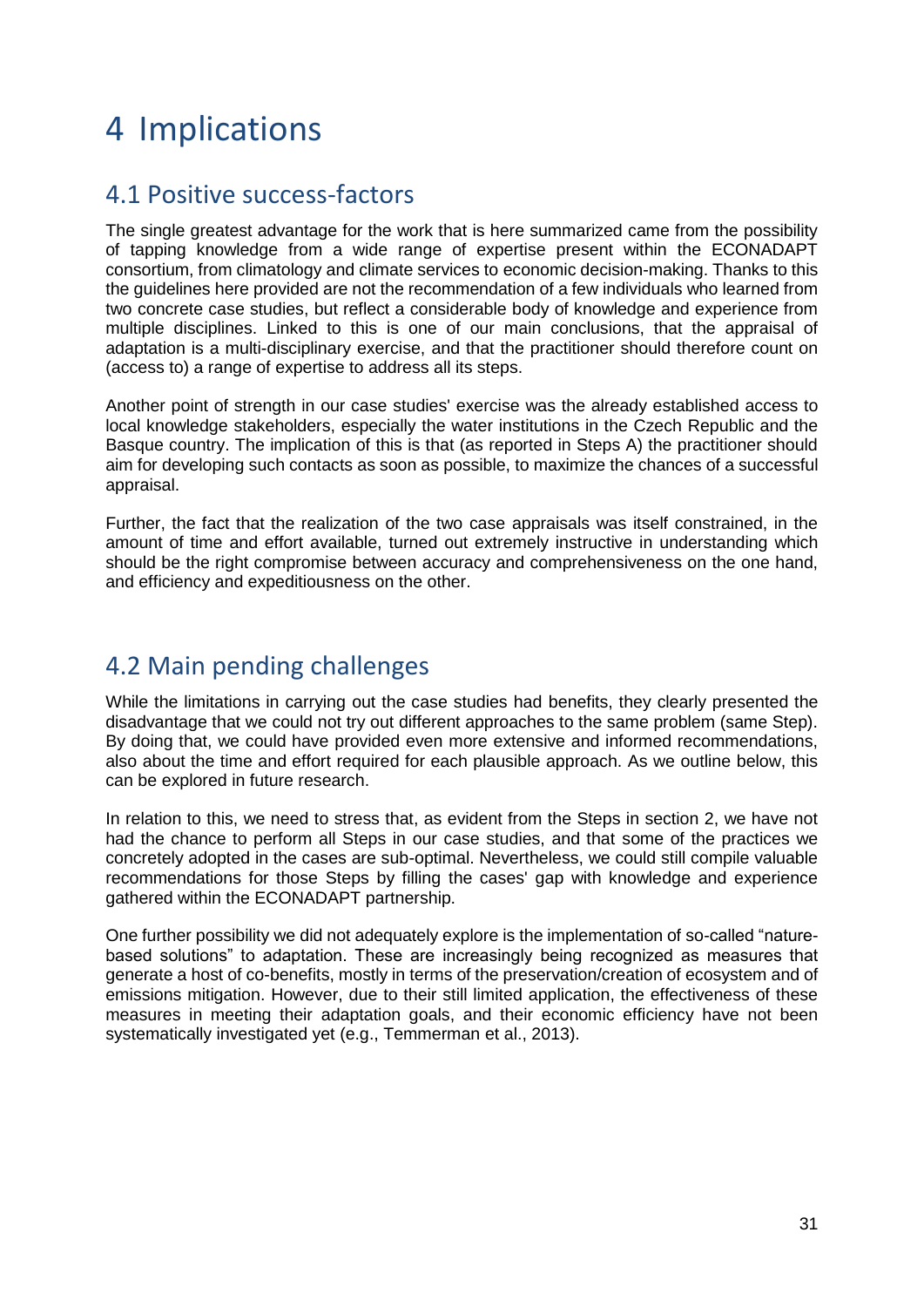## <span id="page-35-0"></span>4.3 Gap in present adaptation decision-making processes in the EU

The EU's Adaptation Strategy (2013) lists a number of actions to promote EU's preparedness for the current and future impacts of climate change. It encourages and supports action by the Member States on adaptation, it encourages better informed decision-making on adaptation, and promotes adaptation in key vulnerable sectors. Regarding adaptation in the water and flooding context, the main documents on EU level are the Water Framework Directive (2000/60/EC) and the Floods Directive (2007/60/EC). While the "Common Implementation Strategy" for these Directives emphasises participatory approaches in decision-making, it gives little guidance on the way adaption options should be appraised or selected. The EU has published a number of guidance documents on appraisal and decision-making processes on long-term investments<sup>8</sup>. The guidance documents discuss the need to enhance the resilience of (long-lived) infrastructure in consideration of climate change and offer tools for appraisal and decision-making. While the more adaptation-oriented guidance documents discuss 'robust' appraisal methods and, for example, alternative discounting procedures, this has not yet been totally 'mainstreamed' in the body of guidance for appraisal that need to be followed for a major infrastructure project to become eligible for EU co-funding.

For example, while the "Guide to Cost-Benefit Analysis of Investment Projects: Economic Appraisal Tool for Cohesion Policy 2014-2020" acknowledges the importance of the counterfactual (Business–as-Usual, or Do-minimum), the project should be evaluated against one common baseline that is based on "clear evidence about the most feasible situation that would occur in the absence of the project." This seems to exclude (or not account for) the use of multiple possible climate and socio-economic developments that is a prerequisite for 'robust' decision-making in the adaptation context (see, e.g., Deliverables 1.2 and 2.1 of ECONADAPT). In addition, the European Commission recommends for major projects the social discount rate of 5% in Cohesion countries and of 3% for the other Member States. Member States may establish a benchmark for the social discount rate which is different from 5% or 3%, on the condition that: i) justification is provided for this reference on the basis of an economic growth forecast and other parameters; ii) their consistent application is ensured across similar projects in the same country, region or sector. This recommendation, while understandable, seems to give little scope for approaches using risk-adjusted or endogenous discount rates for climatevulnerable projects, as is for instance, discussed in Deliverables 2.3 and 4.2 of ECONADAPT.

 $\overline{8}$ 

Among others: Adapting infrastructure to climate change (SWD (2013) 137); Technical guidance on integrating climate change adaptation in programmes and investments of Cohesion Policy (SWD (2013) 135); Non-paper Guidelines for Project Managers: Making vulnerable investments climate resilient, The EC Guide to Cost Benefit Analysis of Investment Projects (DG REGIO, 2008); Guide to Cost-Benefit Analysis of Investment Projects: Economic Appraisal Tool for Cohesion Policy 2014-2020; Guidance for Integrating Climate Change and Biodiversity into Environmental Impact Assessment.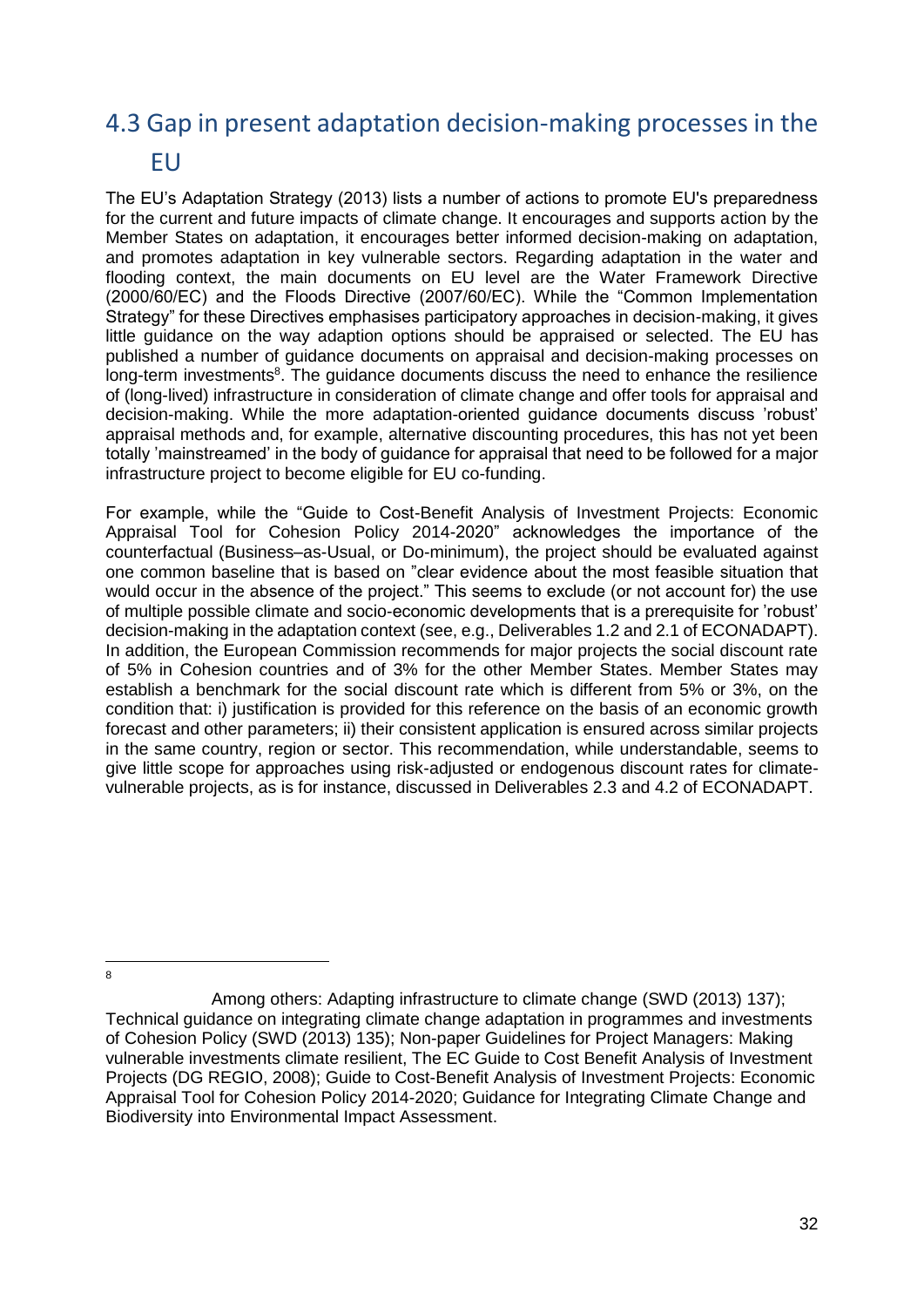### <span id="page-36-0"></span>4.4 Impact on the EU Solidarity Fund

The EU Solidarity Fund (EUSF) was created in the aftermath of a set of flood disasters that severely impacted central Europe in 2002. It is meant to reflect the principle of solidarity among Member States, by providing relief to regions hit by natural disasters in their living conditions, environment and economy, when consequences exceed 3 billion  $\epsilon$  or 0.6% of the country's GDP. The aid is provided in form of financial supplement to public spending for recovery after the disaster.

The **Vltava** basin suffered severe flooding during the last 14 years in which the EUSF has been in place. The floods of the summers 2002 and 2013 received 129 and 16 million € in EUSF aid, respectively<sup>9</sup>. These amounts constitute a non-negligible portion of the total EUSF expenditure so far (ca. 4%), but only covered for a fraction (about 4%) of the estimated damage losses of the floods.

Regarding the **Bilbao** case, it should be noted that Bilbao nor Spain in general have yet benefited from the EUSF for floods.

It has approved 3.785 billion in aid in the aftermath of natural disasters, from its institution in 2002 (as of 10<sup>th</sup> of July 2015<sup>10</sup>). A majority of the disasters that required the intervention of the EUSF are floods, or fall within the types of disasters that are exacerbated by climate change.

Investments in climate change adaptation are targeted to reduce the risk posed natural disasters (i.e., those related with climate change), and therefore by definition contribute to reducing the need for disaster-recovering funds. On the one hand, the reduction in total economic impacts that adaptation typically achieves lowers the probability that a given natural disaster is classified as "major" and therefore considered eligible for the EUSF. On the other hand, because consequences of disasters are mitigated by adaptation, the will be less scope for the restoration works that the EUSF covers for.

### <span id="page-36-1"></span>4.5 Development and adaptation

It is important to emphasise that adaptation should be seen in the context of the wider sectoral or cross-sectoral development objectives. Pursuit of these objectives, such as the recently adopted United Nations' Sustainable Development Goals<sup>11</sup>, may dwarf the importance of mitigating climate risks. On the other, another way to regard these apparently independent sets of goals, is that the goal of adapting to climate change may be subsidiary to addressing this other broad set of goals.

A balance between the pursuit of these different objectives needs to be established, and possibly the available synergies be explored, since this helps determining the most appropriate appraisal method to use. An effective way to make these trade-offs transparent, and therefore to help minimise conflict between stakeholders who are pursuing alternative objectives, is to estimate and present the economic measure, (e.g., the net present value), under alternative development scenarios. Deliverable 2.1 in the ECONADAPT project demonstrates how this can be done using a simple matrix format.

 $\overline{a}$ 9 [http://ec.europa.eu/regional\\_policy/sources/thefunds/doc/interventions\\_since\\_2002.pdf](http://ec.europa.eu/regional_policy/sources/thefunds/doc/interventions_since_2002.pdf) retrieved on 8<sup>th</sup> March 2016.

<sup>10</sup> [http://ec.europa.eu/regional\\_policy/sources/thefunds/doc/interventions\\_since\\_2002.pdf](http://ec.europa.eu/regional_policy/sources/thefunds/doc/interventions_since_2002.pdf) (retrieved 8 March 2016)

[http://www.un.org/ga/search/view\\_doc.asp?symbol=A/RES/70/1&Lang=E](http://www.un.org/ga/search/view_doc.asp?symbol=A/RES/70/1&Lang=E)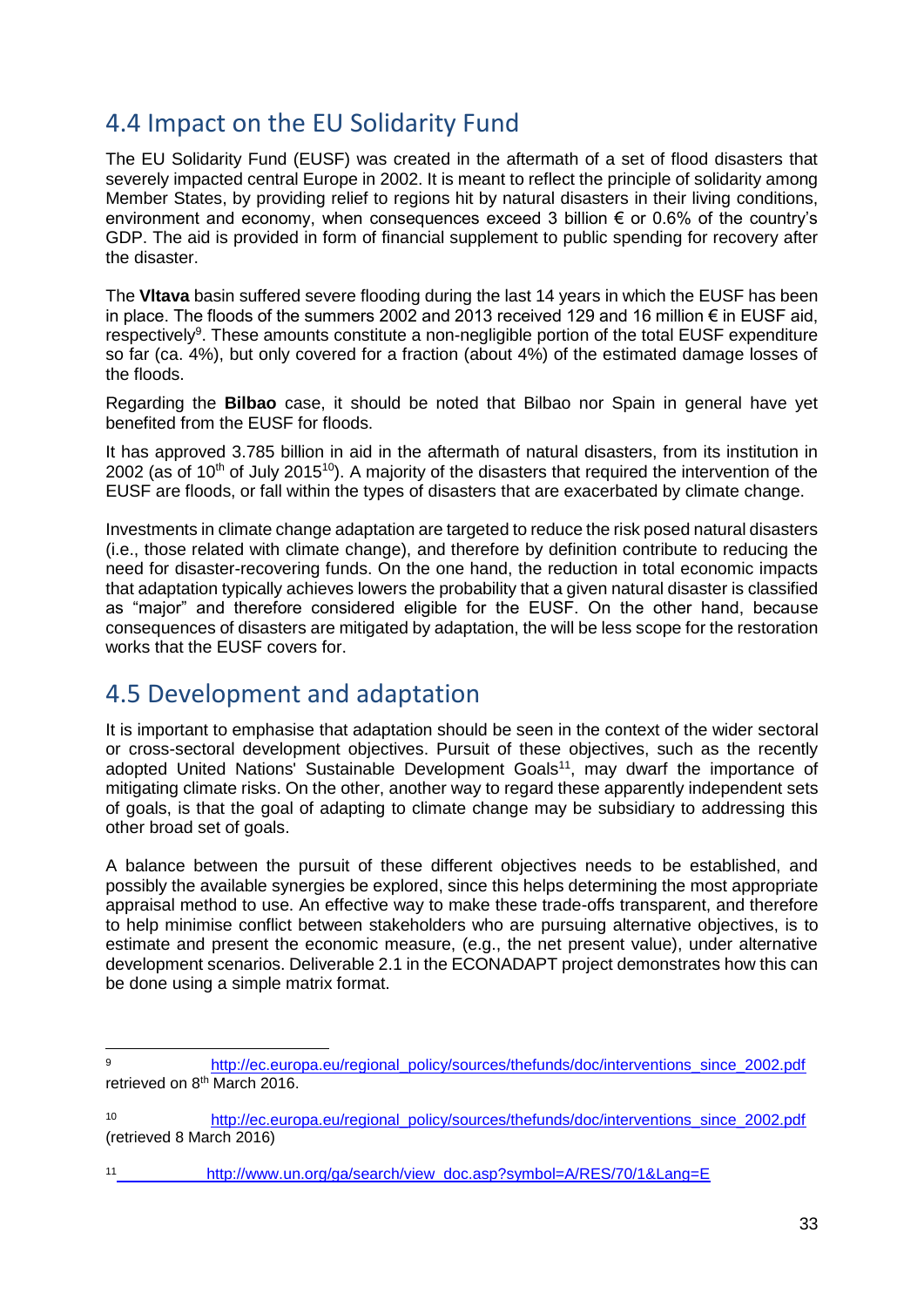### <span id="page-37-0"></span>4.6 Future research directions

In this document we have included recommendations for steps in the appraisal that objectively require a considerable amount of work, and whose success critically depends on the availability of specialist expertise, such as in hydrology or econometrics. On the other hand, it is often the case, in the practice that constrains of different nature - - limit the possibilities to carry out parts of this work, especially in the case of investments of medium-small size, and depending on the legislation in force. In other words, the practitioner is often confronted with the need to opt for so-called "light touch" approaches, i.e., pragmatic shortcuts to extensive modelling and evaluation.

It is therefore of primary interest to understand the extent to which such light-touch practices can be considered valid approximations of more accurate ones, and their results be taken as proxies of results of a complete appraisal. This could be investigated in an experimental set-up that comprises carrying out appraisals using both approaches for a set of case studies.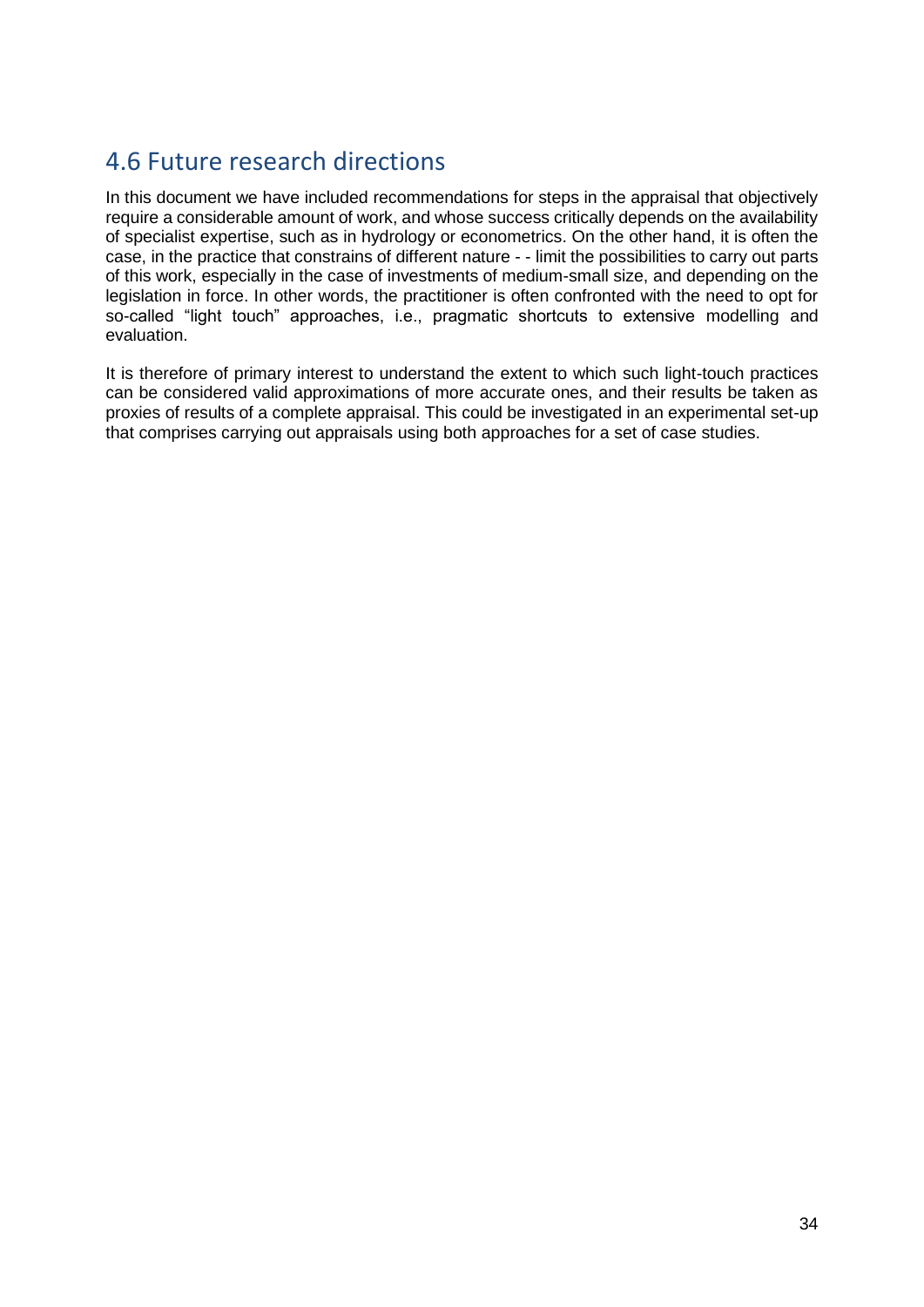## <span id="page-38-0"></span>5 References

Arrow, K.J., Cropper, M.L., Gollier, C., Groom, B., Heal, G.M., Newell, R.G., Nordhaus, W.D., Pindyck, R.S., Pizer, W.A., Portney, P.R., Sterner, T., Tol, R.S.J. and Weitzman, M.L. ( 2014). Should governments use a declining discount rate in project analysis? Review of Environmental Economics and Policy doi: 10.1093/reep/reu008.

de Moel, H., and J. C. J. H. Aerts (2011). Effect of uncertainty in land use, damage models and inundation depth on flood damage estimates, Nat Hazards, 58(1), 407-425.

de Moel, H., J. Huizinga, and W. Szewczyk (2016). Flood damage curves for consistent global risk assessments, paper presented at EGU General Assembly, Vienna.

Dinshaw, A., et al. (2014). Monitoring and Evaluation of Climate Change Adaptation:. Methodological Approaches, OECD Environment Working Papers, No. 74, OECD Publishing.

EC (2011). Non-paper Guidelines for Project Managers: Making vulnerable investments climate resilient. **European** Commission. [http://ec.europa.eu/clima/policies/adaptation/what/docs/non\\_paper\\_guidelines\\_project\\_manag](http://ec.europa.eu/clima/policies/adaptation/what/docs/non_paper_guidelines_project_managers_en.pdf) [ers\\_en.pdf](http://ec.europa.eu/clima/policies/adaptation/what/docs/non_paper_guidelines_project_managers_en.pdf)

EUFIWACC (2016). Integrating climate change information and adaptation in project development. European Financing Institutions Working Group on Adaptation to Climate Change. [www.ebrd.com/.../integrating-climate-change-adaptation-in-project-development.pdf](http://www.ebrd.com/.../integrating-climate-change-adaptation-in-project-development.pdf)

Fenichel, E. P., and J.K. Abbott (2014). Natural Capital: From Metaphor to Measurement, Journal of the Association of Environmental and Resource Economists, 1(1/2), 1-27.

Foudi, S., N. Osés-Eraso, I. Tamayo (2015). Integrated spatial flood risk assessment: The case of Zaragoza. Land Use Policy 42, p. 278-292.

Gollier, C. (2012). Pricing the planet's future.: The economics of discounting in an uncertain world. Princeton, NJ: Princeton University Press.

Groom, B. (2014). Discounting. in: Markandya, A., Galarraga, I., Sainz de Murieta, E. (Eds.), Routledge Handbook of the Economics of Climate Change Adaptation, Routledge International Handbooks. Routledge, Oxon (UK) and New York (USA), pp. 138–168.

Haasnoot, M., J. H. Kwakkel, W. E. Walker, and J. ter Maat (2013). Dynamic adaptive policy pathways: A method for crafting robust decisions for a deeply uncertain world, Global Environmental Change, 23(2), 485-498.

ICBR (2001). Atlas van het overstromingsgevaar en mogelijke schade bij extreem hoogwater van de Rijn. Koblenz, Internationale Commissie ter Bescherming van de Rijn (ICBR).

IPCC SRES (2000). Nakićenović, N., and Swart, R., ed., Special Report on Emissions Scenarios: A special report of Working Group III of the Intergovernmental Panel on Climate Change (book), Cambridge University Press, ISBN 0-521-80081-1, 978-052180081-5 (pb: 0- 521-80493-0, 978-052180493-6).

IPCC (2013). Climate Change 2013: The Physical Science Basis. Contribution of Working Group I to the Fifth Assessment Report of the Intergovernmental Panel on Climate Change, 1535 pp., Cambridge, United Kingdom and New York, NY, USA.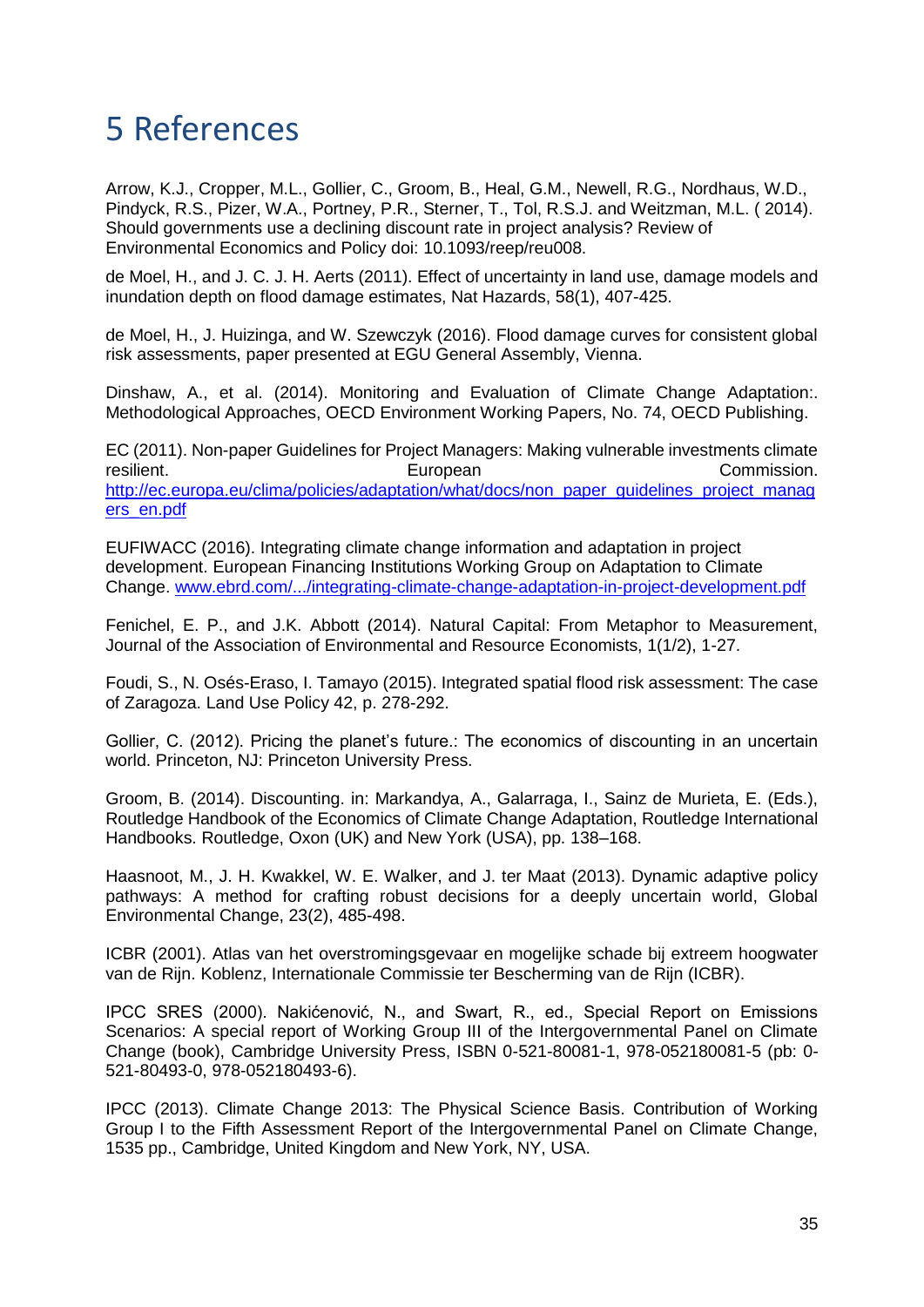Jacob, D., Petersen, J., Eggert, B and 36 others (2014). EURO-CORDEX: new high-resolution climate projections for European impact research. Regional Environmental Change, doi:10.1007/s10113-013-0499-2.

Koks, E.E., M. Bočkarjova, H. de Moel, J.C.J.H. Aerts (2015). Integrated direct and indirect flood risk modelling: Development and sensitivity analysis. Risk Analysis 35 (5), doi 10.1111/risa.12300.

Kron, W. (2005). Flood Risk = Hazard • Values • Vulnerability, Water International, 30(1), 58- 68.

Kwadijk, J. C. J., et al. (2010). Using adaptation tipping points to prepare for climate change and sea level rise: a case study in the Netherlands, Wiley Interdisciplinary Reviews: Climate Change, 1(5), 729-740.

Kwakkel, J. H., M. Haasnoot, and W. E. Walker (2015). Developing dynamic adaptive policy pathways: a computer-assisted approach for developing adaptive strategies for a deeply uncertain world, Climatic Change, 132(3), 373-386.

Lasage, R., T. I. E. Veldkamp, H. de Moel, T. C. Van, H. L. Phi, P. Vellinga, and J. C. J. H. Aerts (2014). Assessment of the effectiveness of flood adaptation strategies for HCMC, Nat. Hazards Earth Syst. Sci., 14(6), 1441-1457.

Macharis, C., L. Turcksin, and K. Lebeau (2012). Multi actor multi criteria analysis (MAMCA) as a tool to support sustainable decisions: State of use, Decision Support Systems, 54(1), 610- 620.

Maraun, D., et al. (2010). Precipitation downscaling under climate change: Recent developments to bridge the gap between dynamical models and the end user, Rev. Geophys., 48, RG3003.

Messner F, et al. (2007). Evaluating flood damages: Guidance and recommendations on principles and methodsFLOODsite Project Deliverable D9.1. Available at http://www.floodsite.net/html/partner\_area/project\_docs/T09\_06\_01\_Flood\_damage\_guideline s\_d9\_1\_v2\_2\_p44.pdf. Accessed January 6, 2014.

Moss, R. H., et al. (2010). The next generation of scenarios for climate change research and assessment, Nature, 463(7282), 747-756.

Nassopoulos, H., P. Dumas, and S. Hallegatte (2012). Adaptation to an uncertain climate change: cost benefit analysis and robust decision making for dam dimensioning, Climatic Change, 114(3), 497-508.

NMOF (2012). Cost-Benefit Analysis, Official Norwegian Reports NOU 2012: 16. Ministry of Finance, Norway.

NSW Treasury (2007). NSW Government Guidelines for Economic Appraisal. Available at http://www.treasury.nsw.gov.au/\_\_data/assets/pdf\_file/0016/7414/tpp07-5.pdf

O'Neill, B. C., E. Kriegler, K. Riahi, K. L. Ebi, S. Hallegatte, T. R. Carter, R. Mathur, and D. P. Vuuren (2013). A new scenario framework for climate change research: the concept of shared socioeconomic pathways, Climatic Change, 122(3), 387-400.

O'Neill, B. C., Tebaldi, C., van Vuuren, D., Eyring, V., Friedlingstein, P., Hurtt, G., Sanderson, B. M. (2016). The Scenario Model Intercomparison Project (ScenarioMIP) for CMIP6. Geosci. Model Dev. Discuss., 2016, 1-35.